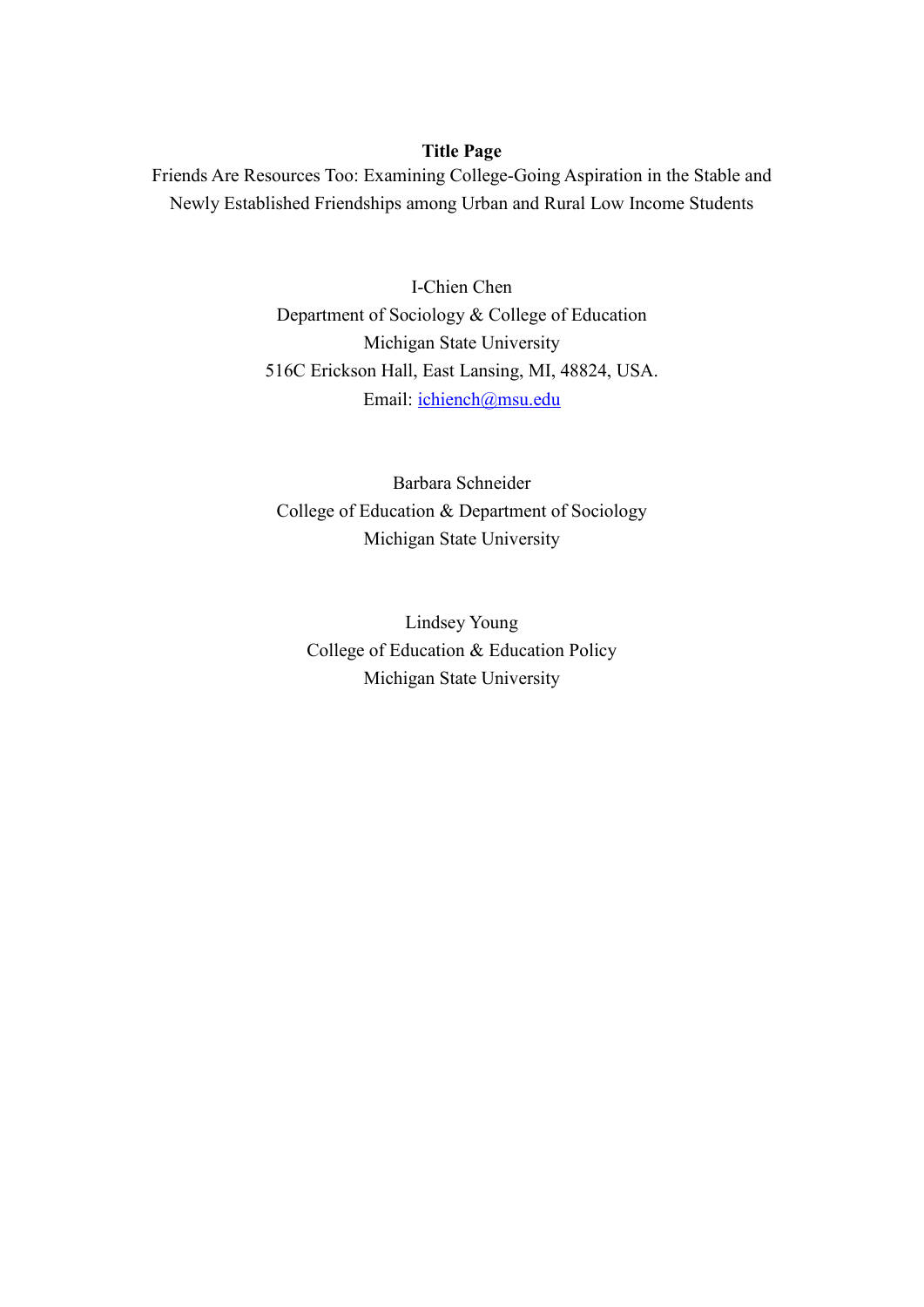#### **Abstract**

Drawing from social capital theory, this study examines the extent to which stable versus new friendship patterns affect low income students' educational aspirations in urban and rural high schools. Using whole school sociometric data (744 high school students over a two-year period), this study applies a social influence model to determine the effects of stable and newly established friendships on conformity regarding college-going aspirations. Findings indicate that urban students have more new friends and their educational aspirations increased, conforming to those of their newly established friends. In contrast, rural students have more stable friendships than the urban students and their educational aspirations conformed to those of their stable friends. This work shows that rural students tend not to change their school network size or nominations. However, urban students are more willing to include new students in their school networks which have a positive effect on raising their educational aspirations.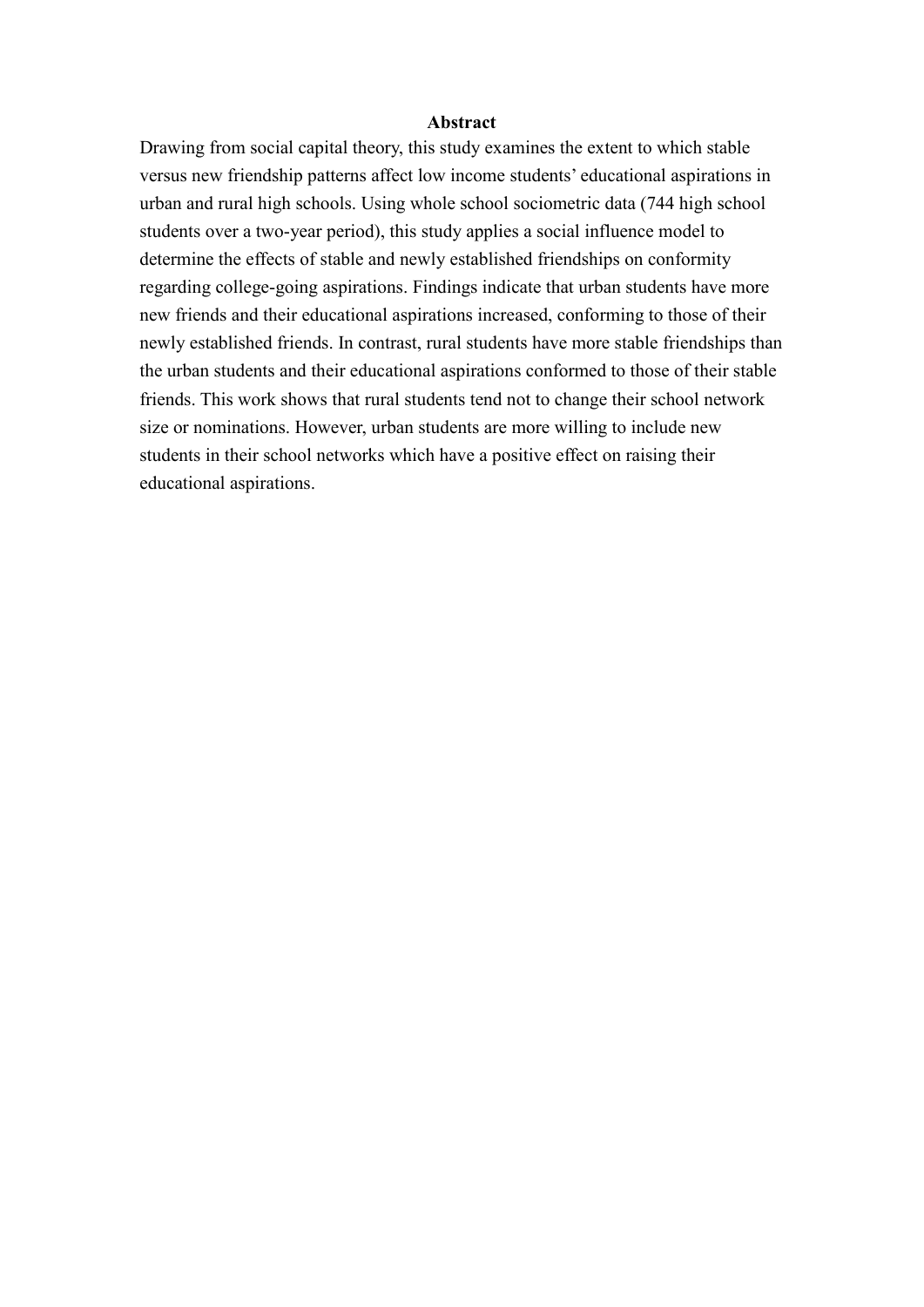#### **INTRODUCTION**

Adolescents' higher education plans are typically shaped within the context of the family and peer group (Coleman 1961). Although family has been shown to be a major factor in determining a student's educational aspirations, researchers also have shown that school peer groups can be particularly effective in molding educational aspirations (Flashman 2014; Carbonaro and Workman 2016). While this existing line of research is informative with respect to schoolwide or classmate friends' influence on adolescent outcomes, what remains unclear is (1) what effect new or longer-term (stable) friends have on adolescents' educational aspirations and (2) whether these patterns are unique to certain locations, such as whether the school was located in a rural or urban area.

We suspected that friendships that lack stability would be less likely to reshape students' college-going orientations. Given that most adolescents expect to attend college, we suspected that students with low aspirations may be the most isolated in their school network; they tend to have fewer school friends, and those who are their friends are likely to share similarly low educational aspirations. In contrast, students with high aspiration are more likely to have high aspiration friends and the broadest social network in high schools, likely aiding the school-wide majority in conforming to the "college for all" message (Rosenbaum 2011, 2001).

Furthermore, we suspected the association between friends' influence and students' academic motivation varied by school location. In rural schools, especially where there is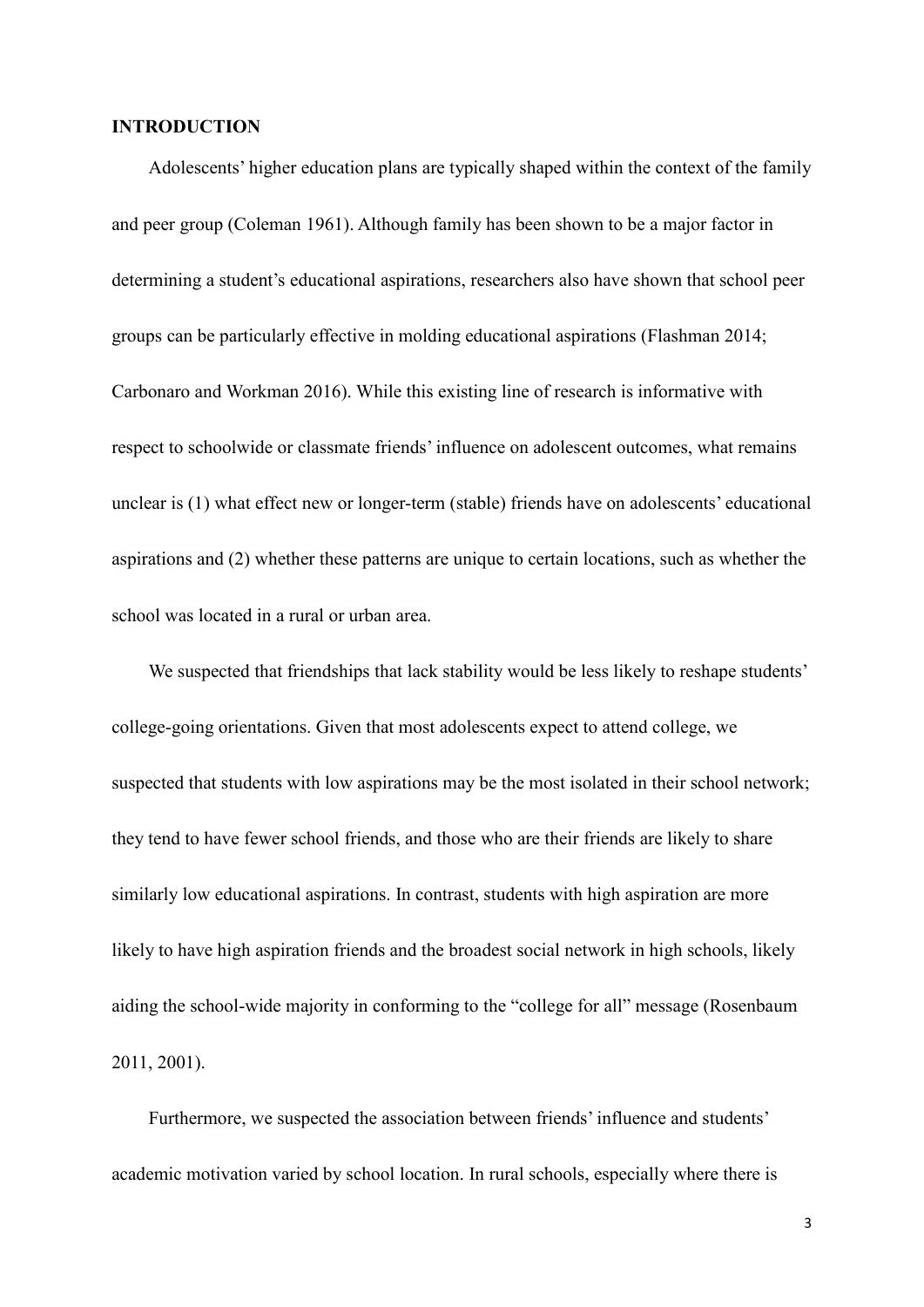little residential mobility, we hypothesized that students may stay friends with the same people over time since there is a dwindling number of potential new friends that have not already been accounted for. In urban schools, where there is a high degree of student mobility, we suspected that school networks would be highly unstable; a new friend, potential or actualized, may easily be gone before the semester ends. Using Coleman's terms (1988), these friendship ties would likely be less dense (few in number), less connected (few nominations), and share fewer values (such as educational aspirations). Burt (2005) suggested that individuals receiving less redundant information are more likely to rebel from group conformity. In urban schools with low educational aspirations overall, this may suggest that a student with few friends will be more willing to reject group conformity and aspire to higher education plans. This implication emphasizes Burt's idea that less dense networks and the introduction of new non-redundant information can provide new resources to facilitate individual mobility beyond an existing social circle.

This study aims to understand the influence of stable friends and newly established friends in two school systems and determine if these friendship patterns support changes in college education aspirations. Our work investigates three questions:

*Research Question 1:* To what extent are the school network friendship configurations stable or new between urban and rural students?

*Research Question 2*: To what extent do stable or new school network configurations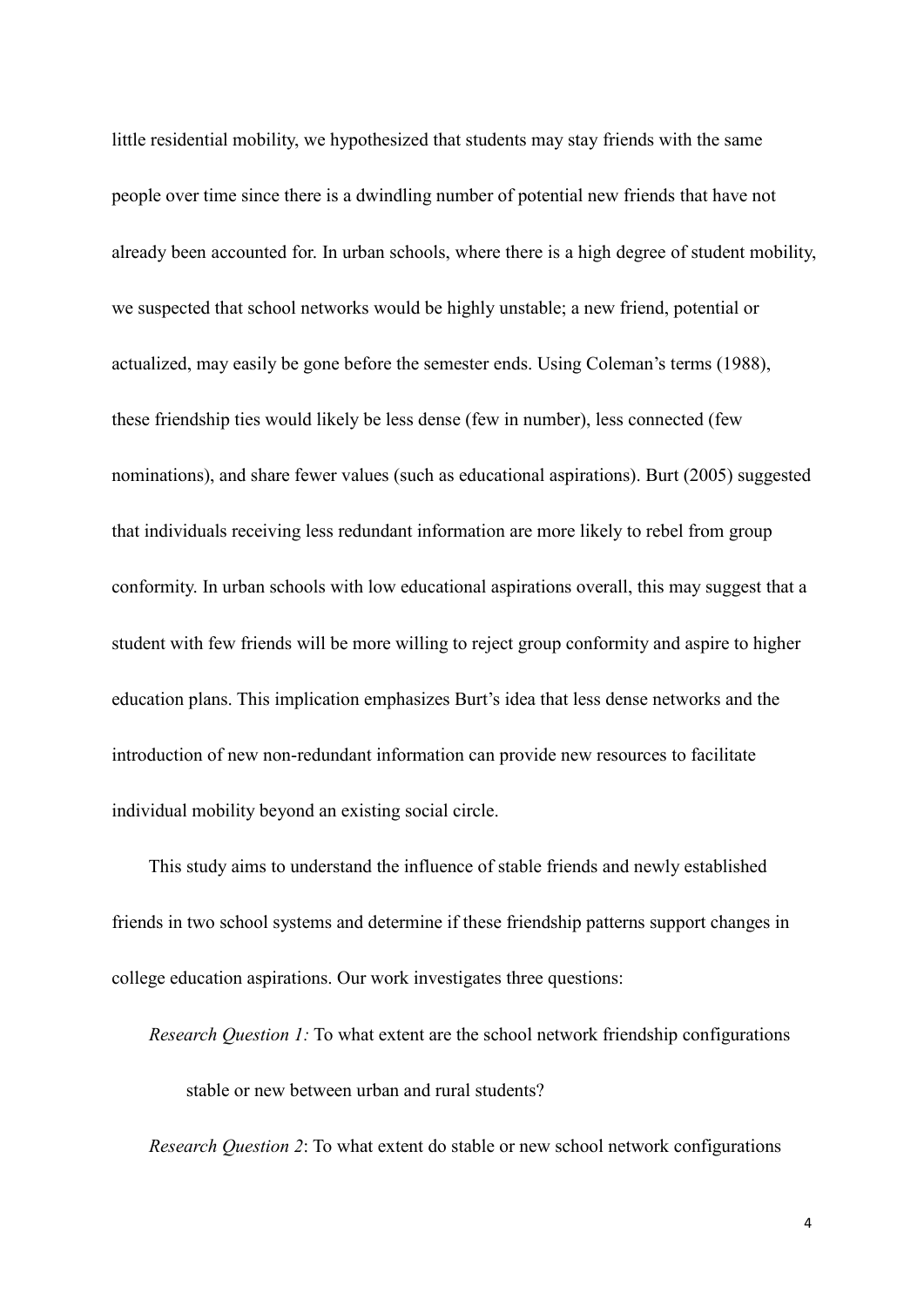influence college aspirations for students in rural and urban schools?

*Research Question 3:* What affect do stable and new school network configurations have on the timing of college enrollment for students in rural and urban schools?

#### **FRIENDSHIP, SCHOOLS, AND COLLEGE-GOING ORIENTATION**

# *Friendship and College-going Orientations*

School friends not only provide peer role models for future plans (Perna 2006; Kim and Nunez 2013), but also serve as conduits that share information about how to achieve such plans (Crosnoe and Schneider 2011; Offer and Schneider 2007), especially when students cope with an uncertain future (Schneider et al. 2016). It has been suggested that adolescents reformulate their educational aspirations in response to their prior school achievement and perceived opportunity structure compared to peers in school (Alexander, Bozick, and Entwisle 2008; Andrew and Hauser 2011). Self-reflection, imitation, and adoption take place when students formulate their educational plans to align with expectations with parents, teachers, and school peers (Morgan 1998). Andrew and Hauser's (2011) study also suggests that new information regarding students' academic potential is important for reshaping educational aspirations. While social messages and the self-reflection process may guide students' attitudes, previous research provides limited knowledge about how students associate themselves with desirable peers who have beneficial resources. This study aims to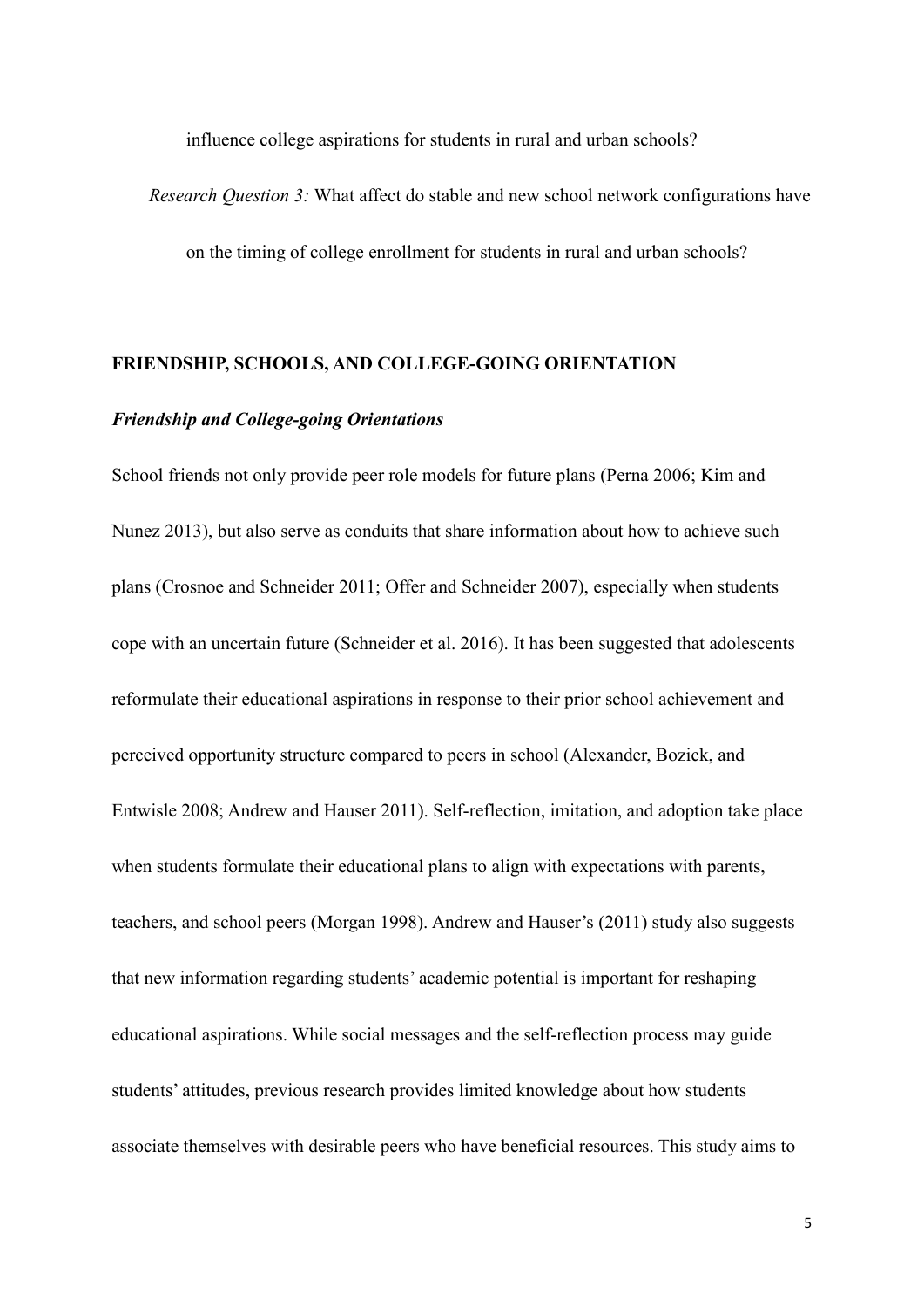determine conttexts in which friends influence upward college-going orientations.

# *Homophily, Stability of Friendship and Upward Mobility*

Previous literature on social networks has identified two social processes whereby having school friends affects students' school achievement and educational plans. The first process is termed *homophily*, in which peers share common behaviors, beliefs, and like-minded attitudes (Kandel 1978; Kossinets and Watts 2009; Frank, Muller, and Mueller 2013). The second process is *socialization*, where adolescents tend to mimic, adopt, and learn from the norms of surrounding friends to fit into school life (Kadushin 2011; Friedkin 1998; Crosnoe 2011; Fleshman 2014). For example, hearing a friend talking about his or her college plans may introduce a mimicking type of learning behavior, which allows an adolescent to reformulate his or her own college plans instead of solely adopting a plan from his or her parents.

Prior research concerned with the effect of friends on achievement oriented performance and attitudes has focused primarily on the socialization process (Brechwald and Prinstein 2011; Cook, Deng, and Morgano 2007; Eccles and Roeser 2011; Flashman 2012). For example, Flashman's (2012) study of the National Longitudinal Study of Adolescent Health noted that the probability of nominating high-achieving friends varies by race/ethnicity. High-achieving white adolescents tend to become friends with other high-achieving white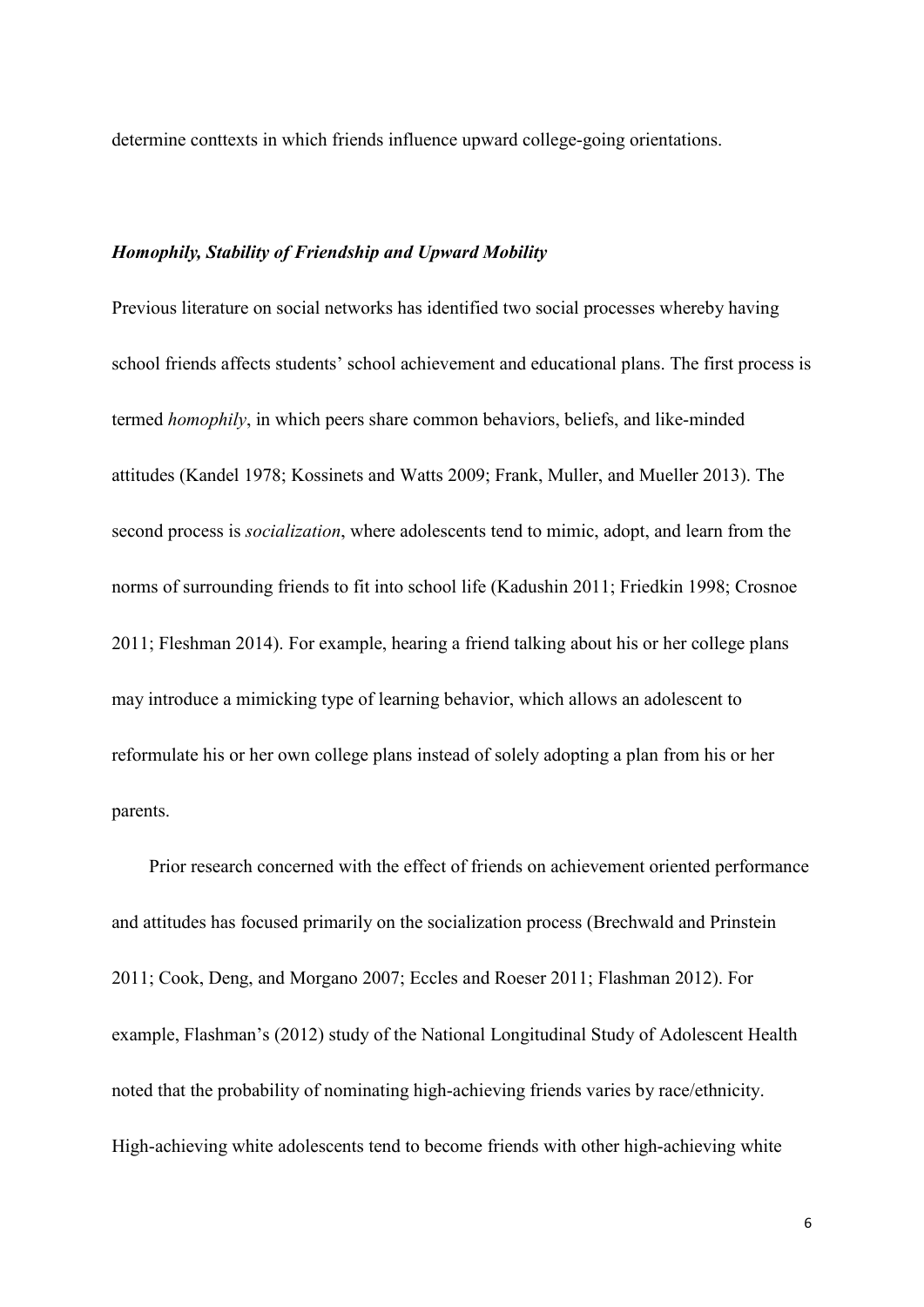students. Importantly, Flashman found that minority students, particularly high-achieving Black adolescents, tend to have fewer high-achieving friends than high- or lower-achieving white adolescents, resulting in an achievement gap between white and minority students. While this finding supports friends' influence on school achievement through the socialization processes, it also emphasizes that the achievement gap is derived from the disparity in structural opportunities to choose friends in school.

These studies, however, have often viewed the effect of friends' influence as identical for everyone and homogeneous over time. Consequently, little is known about whether different types of friends have distinct influences on adolescents' changes in educational aspirations. In Newcomb's (1961) study of the acquaintance process, changes in students' attitudes are associated with dissolved friendships and the strength of relationships with early and newly established friends (Newcomb 1961). Based on such work and research touting the importance of friends' characteristics (Bowker et al. 2006; Chan and Poulin 2007), we argue that the influence of friendship on adolescents' college-going orientations differs between stable and newly established friends, which may result in a differential socialization process in relation to changes in college-going orientation (Hypothesis 1).

Compared to the broader circle of peers, stable friends represent a "stronger" relationship than acquaintances and those considered "just friends." Research has suggested that the stability of having friends across time is positively associated with school adjustment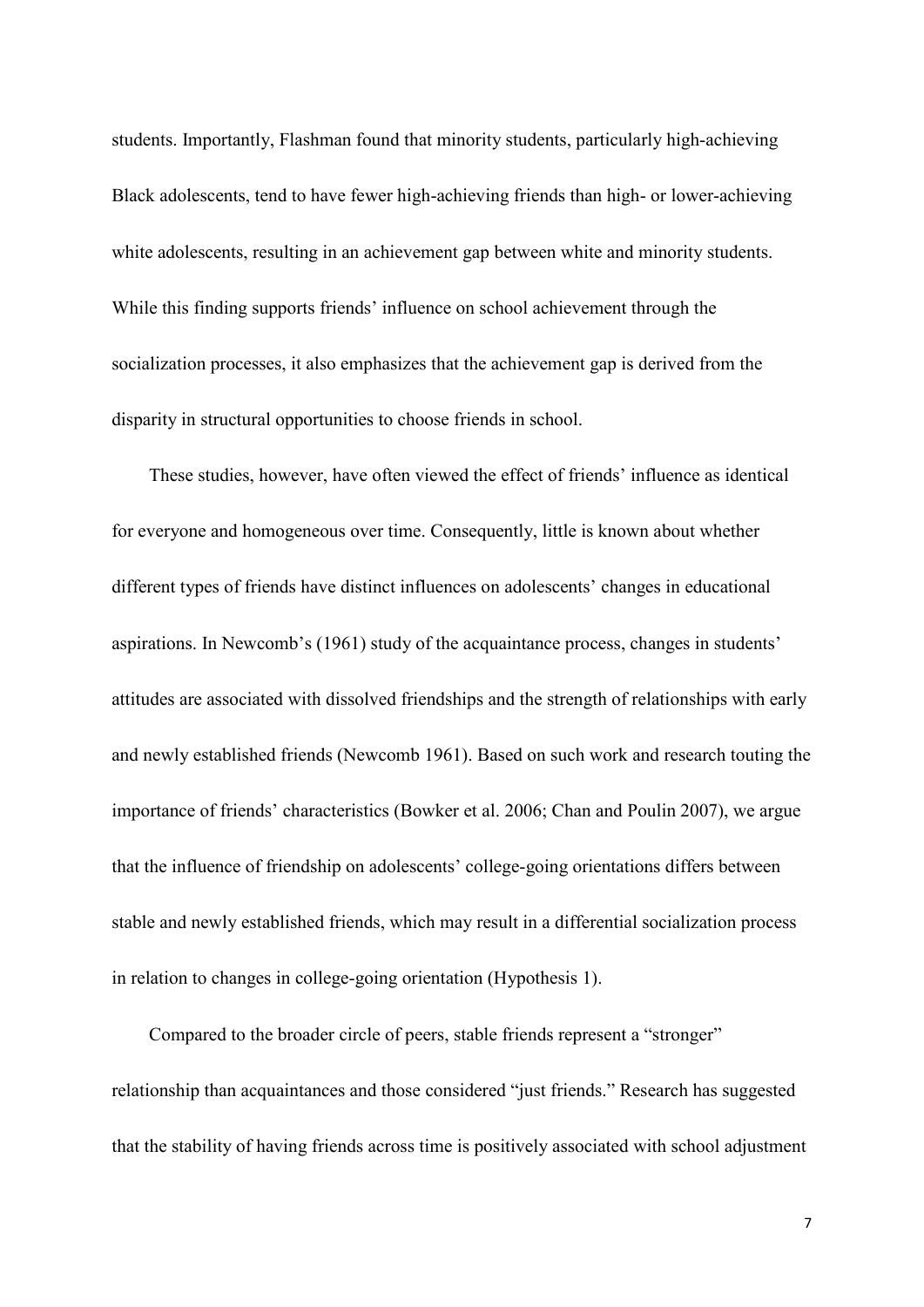and school achievement among adolescents (Bowker et al. 2006; Rude and Herda 2010). Stable friends have been shown to be homogeneous in terms of academic achievement, motivation, and engagement at school (Bowker 2004). However, concentrated homophily and stability in social relations may hinder students' school achievement and motivation, particularly for students in low income families and neighborhoods (Wilson 1987; Ross, Reynolds, and Geis 2000). For example, low income or low aspiration students' choice of friends in their existing social circle can hinder their effectiveness toward upward orientation (Way and Chen 2000); such as students' college plans are often lower than middle income students'.

College-going orientations reflect students' motivation toward upward mobility, especially for low income students. Students' choice of friends and their characteristics are important instrumental resources that promote college-going preparation in high school (Crosnoe, Shannon and Elder 2003; Crosnoe and Schneider 2010). While school friends' resources (e.g., information, support, aspirations) are important, seeking new social resources for upward orientation can violate the norms of existing friendships. Current friendships can define certain rules that include not approaching new friends, with the goal of strengthening the cohesiveness of current friendships (Newcomb and Bagwell 1995). As such, students sometimes need to balance two motivations in formulating their college orientation: choosing friends with distinct characteristics (e.g., high-achieving or high-aspirations) and avoiding the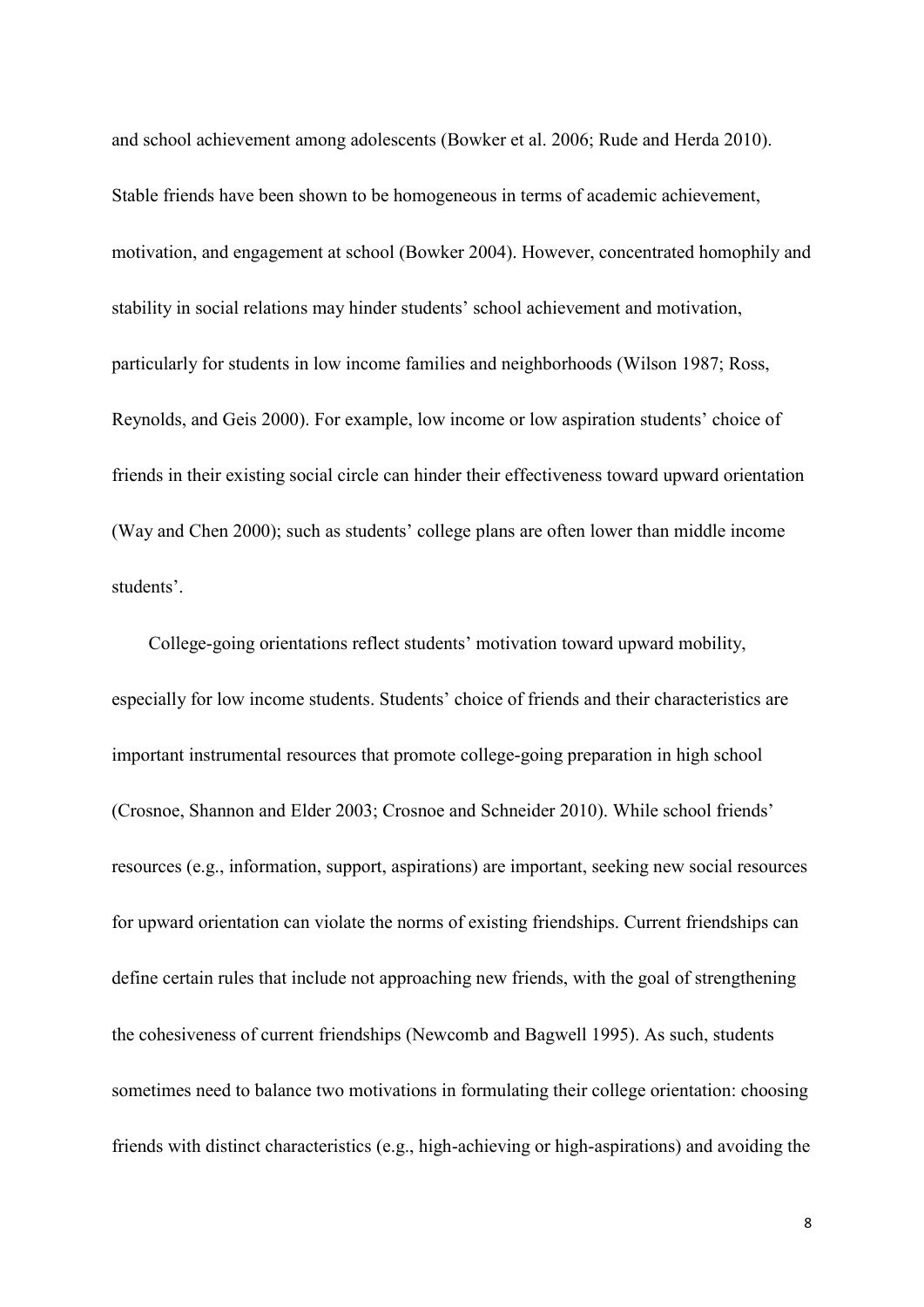vulnerabilities associated with potential peers beyond their current friendships (e.g., homophily, security). In response, stepping out of the comparably safe environment of one's social circle can constitute a moral challenge.

#### *The Role of School Location and Newly Established Friends*

Schools located in low income neighborhoods structurally reduce students' opportunities, not only because students have a smaller number of stable friends overall, but also because they have fewer friends with beneficial educational resources (Altermatt and Pomerantz 2005; Véronneau and Dishion 2011; Way and Chen 2000). Thus, we expect that urban students not only have fewer stable friends, but also have fewer social resources of college-going orientations derived from their school friends compared to rural students (Hypothesis 2).

However, this may present an opportunity structure if newly established friends (unstable relations) in school provide new information for students in the adoption of new attitudes and plans, such as an achievement orientation (Shin and Ryan 2014), self-regulation (Farley and Kim-Spoon 2014) and college plans (Morgan 2005). Urban students may be able to make better use of the information and resources that new, ambitious peers can provide. Such students may be less concerned about being rejected by current friends and easily adopt new information to redefine their original college-going orientations. Therefore, we expect that the norms of urban students' new friends may outweigh the norms of stable friends in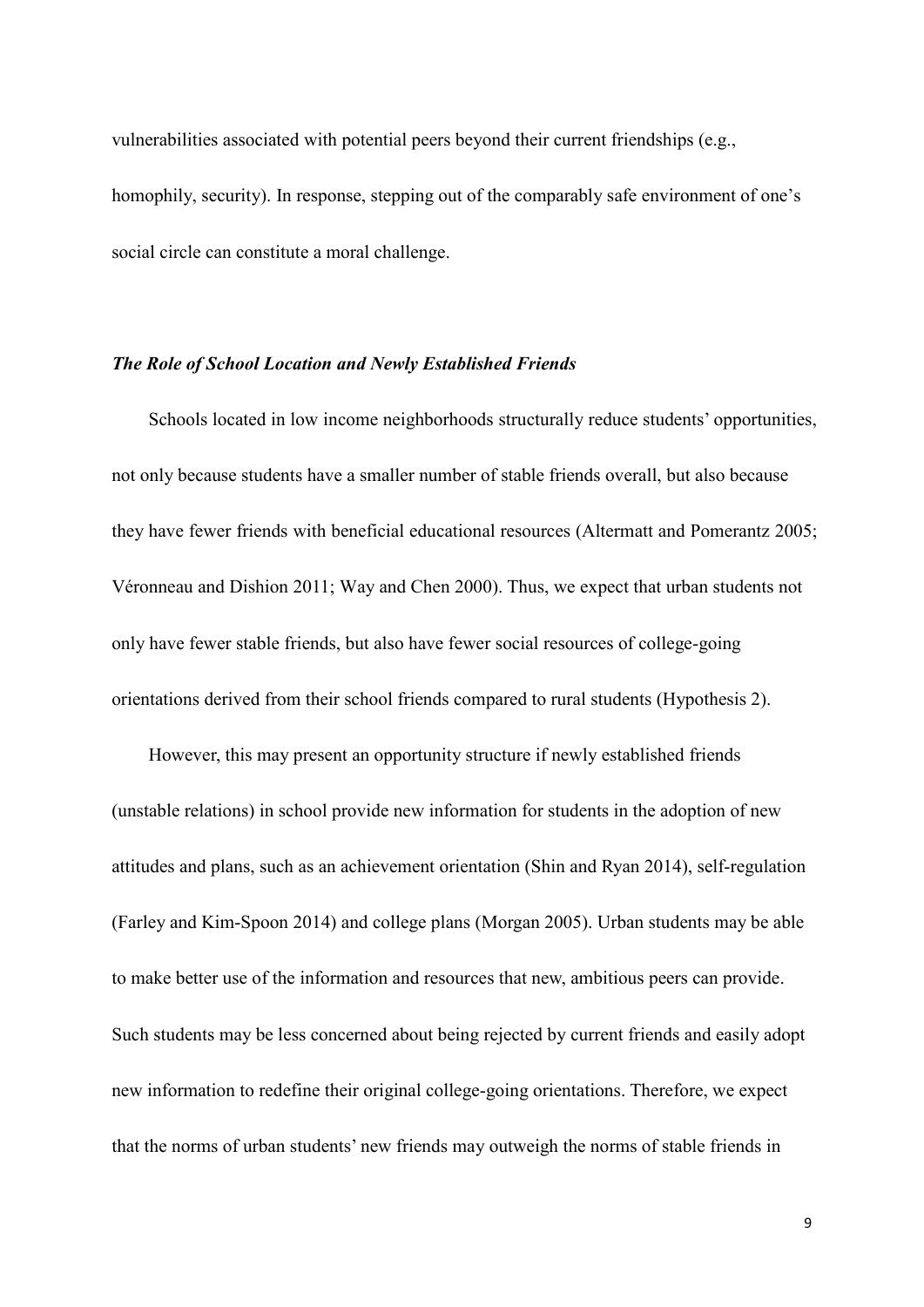changing their educational aspirations (Hypothesis 3a) and timing of college enrollment (Hypothesis 3b).

# **DATA, MEASURE, AND ANALYTIC STRATEGY**

## *Data Sources and Sample*

Data were collected from the College Ambition Program (CAP), which serves low income and underrepresented minority students whose families do not have access to the resources or knowledge to help their children get into college. Survey data were collected from a school-wide questionnaire in which the average survey response rate was 76 percent during the 2012-13 school year.

Our samples are based on two high schools – one urban and one rural school in Michigan. The analytic sample from our overall sample includes approximately 299 urban and 213 rural students with valid outcomes, covariates, and friendship nominations. The urban school's 4-year college enrollment is 18 percent (2-year college enrollment is 42 percent), economically diverse (59 percent low income families), and of racially diverse composition (61 percent minority students). The rural school's 4-year college enrollment is 47 percent (2-year college enrollment is 18 percent), moderately diverse in terms of family income (31 percent low income families), and predominantly white  $(90 \text{ percent})$ .<sup>1</sup>

Several steps were used to select the analytic sample in this study. First, we selected 744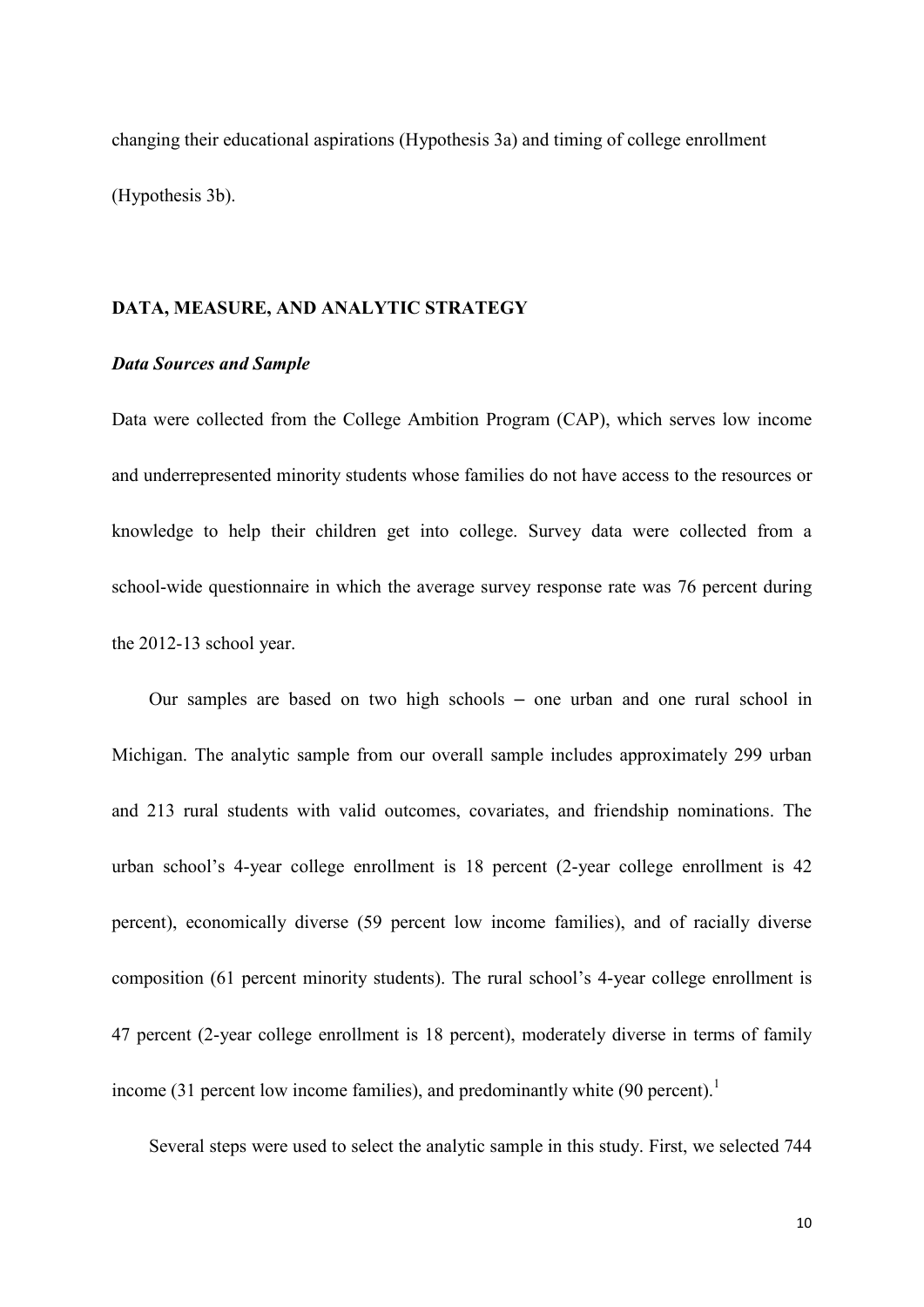(urban=491, rural=253) adolescents who participated and completed surveys during both the 2011-12 school year (Time 1) and the 2012-13 school year (Time 2), including prior college-going orientations as a predictor. This step excluded 9th grade students in Time 2 because there was no prior information available for those students. We then selected 583 adolescents (urban=353, rural=230) whose friends reported valid attributes in terms of college-going orientations, analyzing Time 2 friends' prior college-going orientations as a predictor. This step excluded nearly 138 urban students whose friends with missing attributes in their college-going orientations.<sup>2</sup>

Applying listwise deletion in the inclusion of other covariates (e.g., parental education, prior school achievement, gender, grade, race and ethnicity) resulted in an analytic sample of 512 adolescents (urban=299, rural=213), or 69 percent of the respondents with valid outcomes. We also ran an additional analysis applying a multiple imputation routine for covariates (using Stata Multiple Imputation, results are available upon request), which provided similar results. Therefore, we report current findings using data without multiple imputation.

#### *Friendship data and developmental pattern of friendship compositions*

The survey included students from 9th to 12th grade and asked students to "list five best friends." Friendship data only included nominations of peers who attended the same school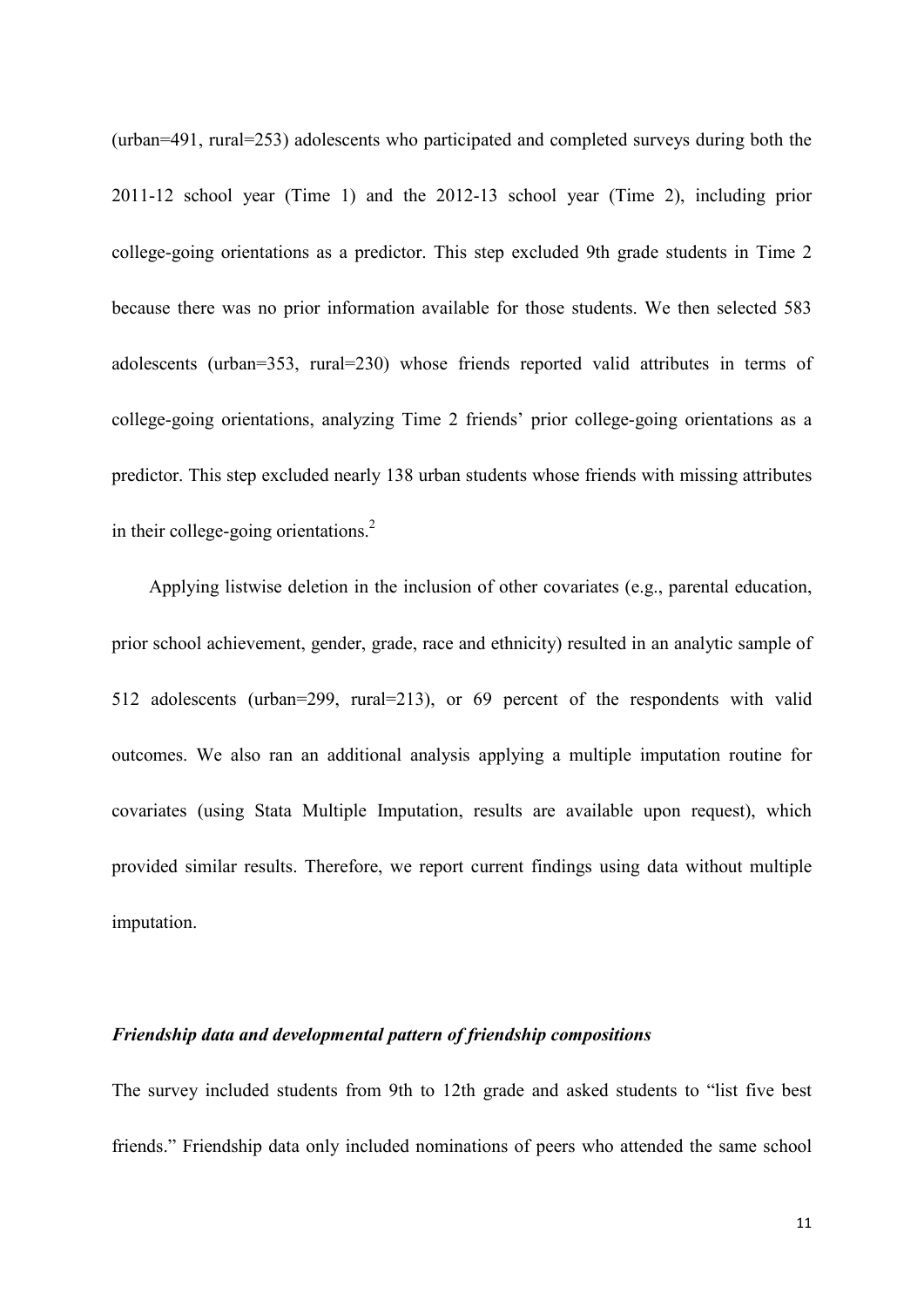and completed the survey. For each possible dyad, we coded the tie as present (1) or absent (0). Networks are directional, meaning a tie from i to j was measured separately from a tie from j to i. We calculated the social norms of friends' influence using friendship nomination data. We identified in-school friends for both the urban and rural school by using the school rosters. 71 percent of urban adolescents named friends (ties=2,674) and 82 percent of the named friends as in-school friends. 91 percent of rural adolescents named friends (ties=1,956) and 94 percent of the named friends as in-school friends.<sup>3</sup> Analytic friendship nominations included 1,137 dyads in urban school and 986 dyads in rural school in Time 2.

To determine whether a friend was stable or newly established, we focused on the Time 2 friendship nomination and tracked whether the dyads were present during Time 1 friendship nomination. When the dyads of friendship were present in both Time 1 and Time 2, we coded the dyad as a *stable friend*. When the dyads of friendship were present only in Time 2, we coded the dyad as a *newly established friend*. With two types of dyadic relationships, Time 2 friendship nomination resulted in three possible compositions. The first composition was the "joint friendship", in which students had both stable and newly established in-school friends at Time 2. The second composition was the "no stable friends", in which students had only new friends at Time 2, with no stable school friends. The third composition was the "stable friends only", in which students have only stable friends and no new friendships at Time 2. The sociograms of students with joint friendship in the urban and rual schools, see Appendix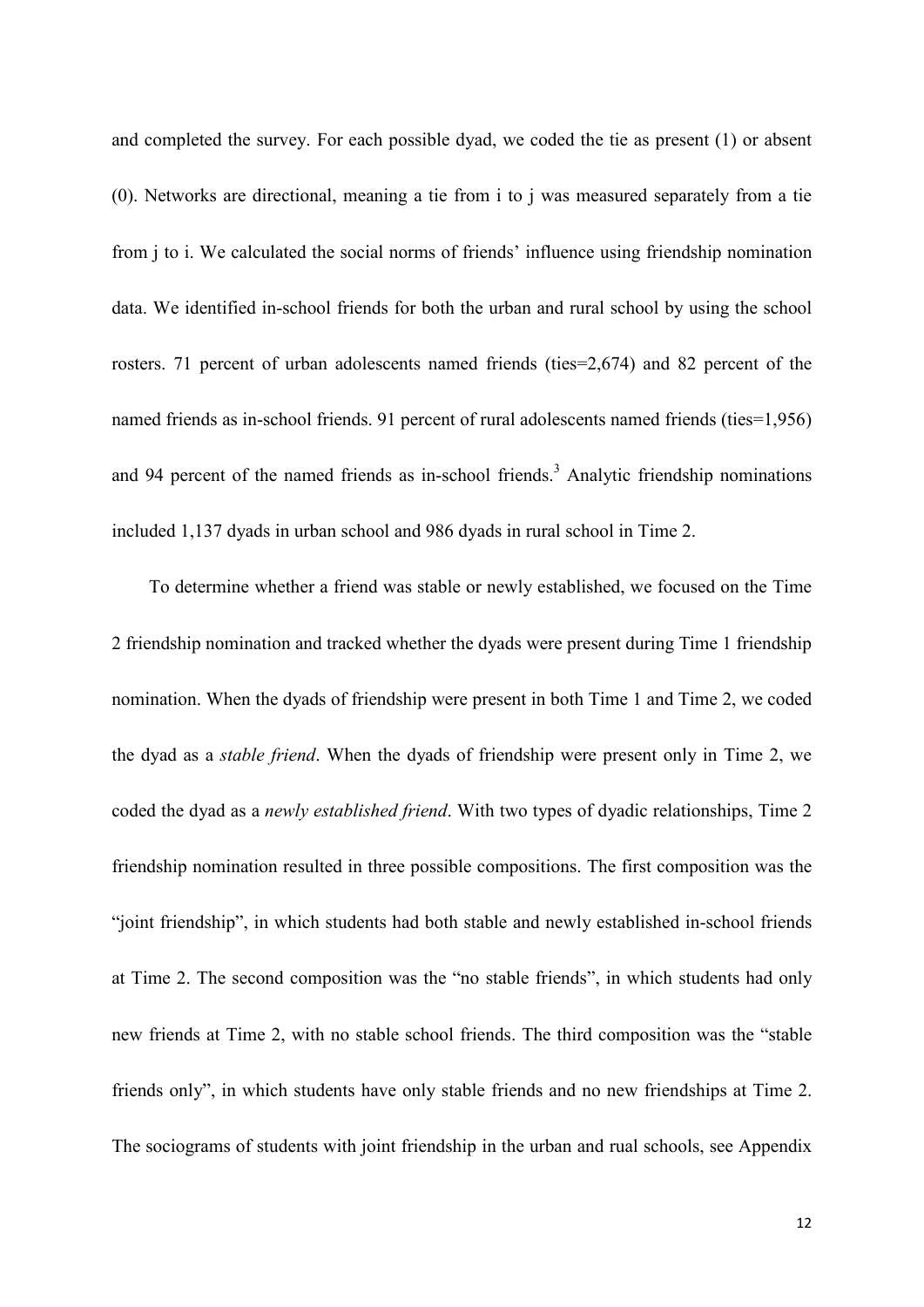A.

Figure 1 provides a simple illustration of the potential motivations and friendship compositions for a student who has nominated three school friends. Figure 1 works as a 2-by-2 profile, in which the number of stable and newly established friends reflects different motivations (e.g., security versus effectiveness) in building school friendships over time. For a distribution of potential friendship compositions conditional on the number of friends detailed in the urban and rual schools, see Appendix C.

# *Control for Selection Process*

To account for potential confounders in the selection process of friendship networks, we employed the Latent Space Model (LSM: Hoff, Raftery, and Handcock 2002; Sweet, Thomas, and Junker 2013), which identified individual students' latent position in the process of the Time 2 friendship formation. In particular, LSMs identify each individual's structural position, defined as the likelihood of locating to a potential student taking into account similar personal characteristics (gender, race/ethnicity, grade level, reciprocity and parent education) and shared common friends. For example, if Joe and Tom are both friends with Ted, then the latent position in which Joe and Tom were situated will likely be closer to Ted's latent position. Thus, the latent position in which Joe and Tom were situated will be relatively close to each other compared to other pairs of individuals, since they both have a friendship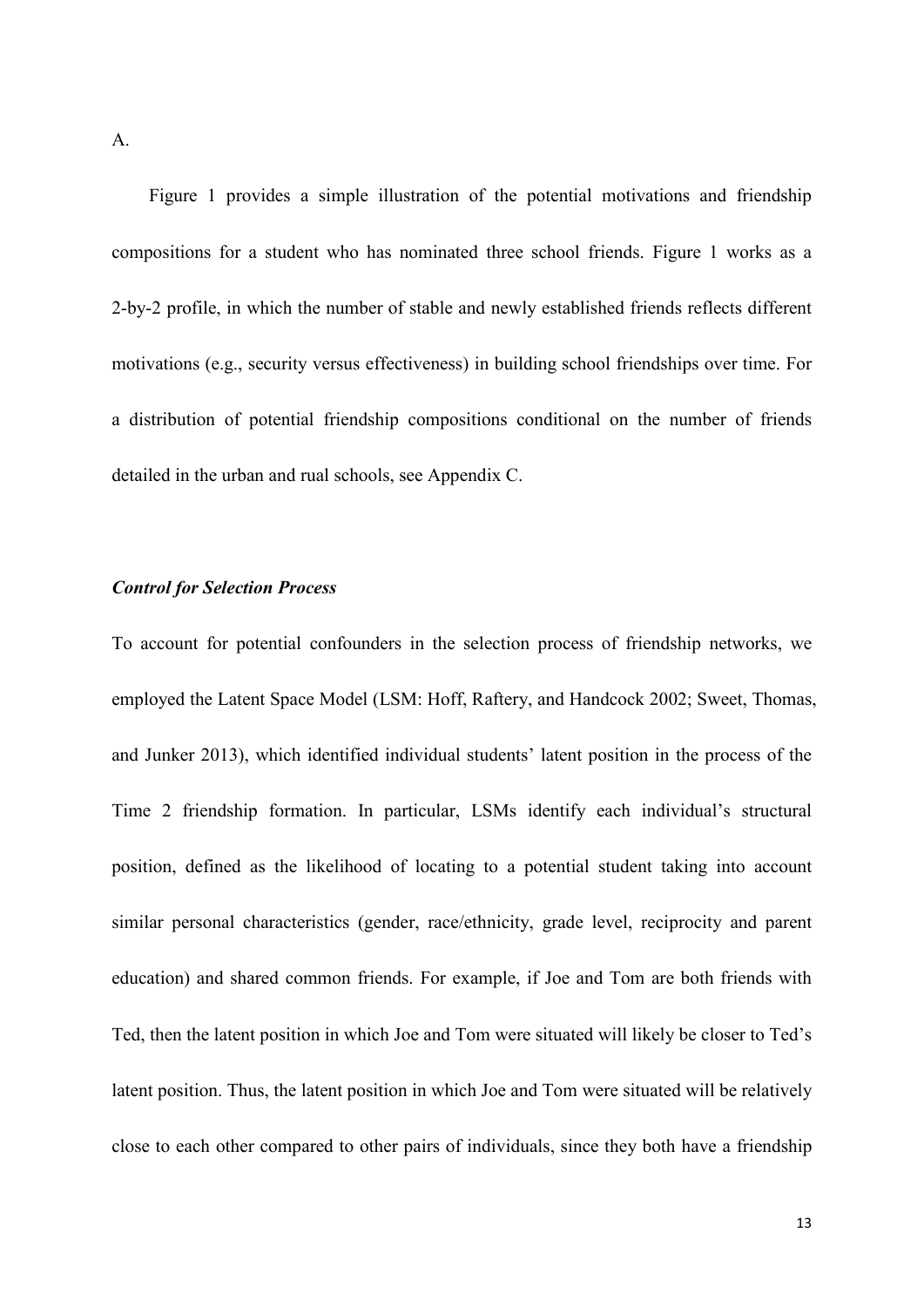with Ted. We include latent position in the social influence model to control for the dependency between friendship selection (selection process) and attitude changes in college-going orientation (influence process) in the Time 2 friendship nomination.

# *Measures*

The outcomes of interest in our analysis are students' educational aspirations and the timing of college enrollment in 2012-2013. *Educational aspirations* were measured by student response to the item "how far in school do you think you'll get?" The scale ranges from 1 (less than high school graduation) to 6 (complete a Ph.D. or other advanced professional degree). *The timing of college enrollment* was measured by student response to the question of "how soon students start college after high school graduation." As previous research has suggested, this measure is crucial to students' success in college completion (Niu and Tienda, 2013). The scale ranged from 1 (I don't know when), 2 (after staying out of school for over one year), 3 (after staying out of school for one year), and 4 (right after high school)." A higher value indicated students' higher motivation to continue a college education right after high school.

The main independent variables of interest were *norms of stable and new friends' educational aspirations and timing of college enrollment*. To capture the influence of stable and new friends' educational aspirations on adolescent changes in college-going orientation, we used the Social Influence Model with the social capital perspective (Friedkin 1998;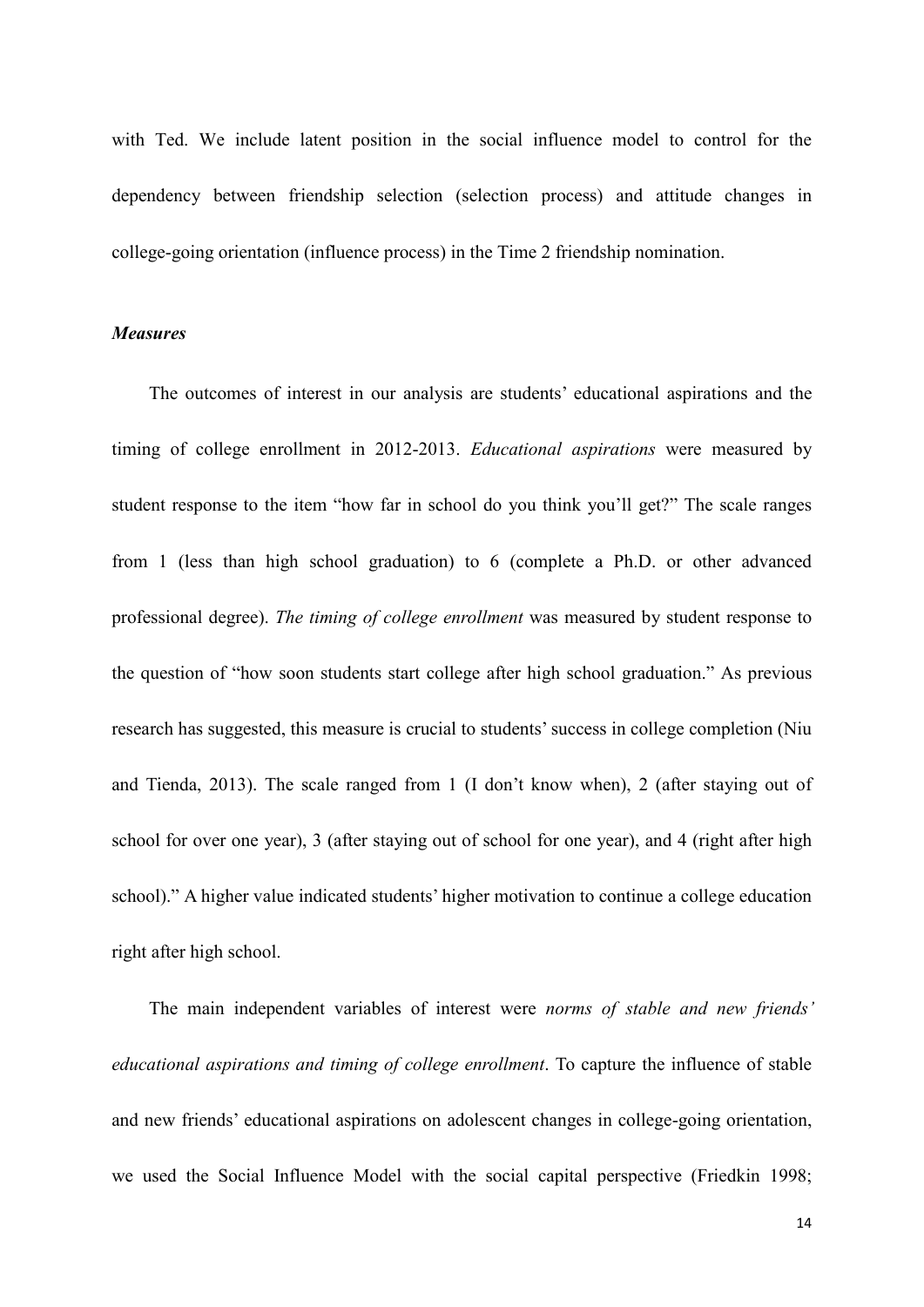Friedkin and Cook 1990; Lin 2000; Frank and Fahrbach 1999). We defined a social norm as a function of friendship nomination and potential resources available through stable and newly established friends. For example, considering that Ted had nominated Joe and Tom as stable friends. Given that Joe has a prior educational aspiration of obtaining a college degree (value=4) and Tom has a prior educational aspiration of completing some college (value=3), then stable friends' norms of educational aspirations for Ted (via Joe and Tom) were (4+3)/2  $= 3.5$ . A similar equation was used for calculating the norms of stable and newly established friends' timing of college enrollment.

Social norms of stable friends' educational aspirations  $_i =$  $\sum_{\text{i}'=1}^{\text{n}_\text{i}}(\text{stable friend}_{\text{ii}'} \text{ at Time 2}) \times$ i′≠1 (Stable friends′ Time 1 educational aspiration) ………………….(1)

where  $n_i$  represents the number of stable friends i (e.g., Joe, Tom) in Time 2 with prior educational aspirations (e.g.  $k=0, 1, 2, 3, 4, 5$ ) and ii' represents an individual student i reported as a group of stable friends i' (e.g., Joe, Tom and Janet) that they interacted in the past year. This study takes the average of all stable friends' Time 1 aspirations to represent the influence of stable friends in the past year on educational aspirations. The same procedure was applied to calculate the social norms of newly established friends at Time 2.

The other independent variables were: highest level of parental education, students' prior school achievement, grade level, sex, race and ethnicity. Parental education was coded as three dummy variables (with less than high school as the reference group).<sup>4</sup> We used 8th grade standardized test scores in math to represent students' prior school achievement. In the urban school, this variable was missing more than 50 percent of cases; therefore, we substituted school GPA for urban students obtained at school year 2011-2012. Sex was coded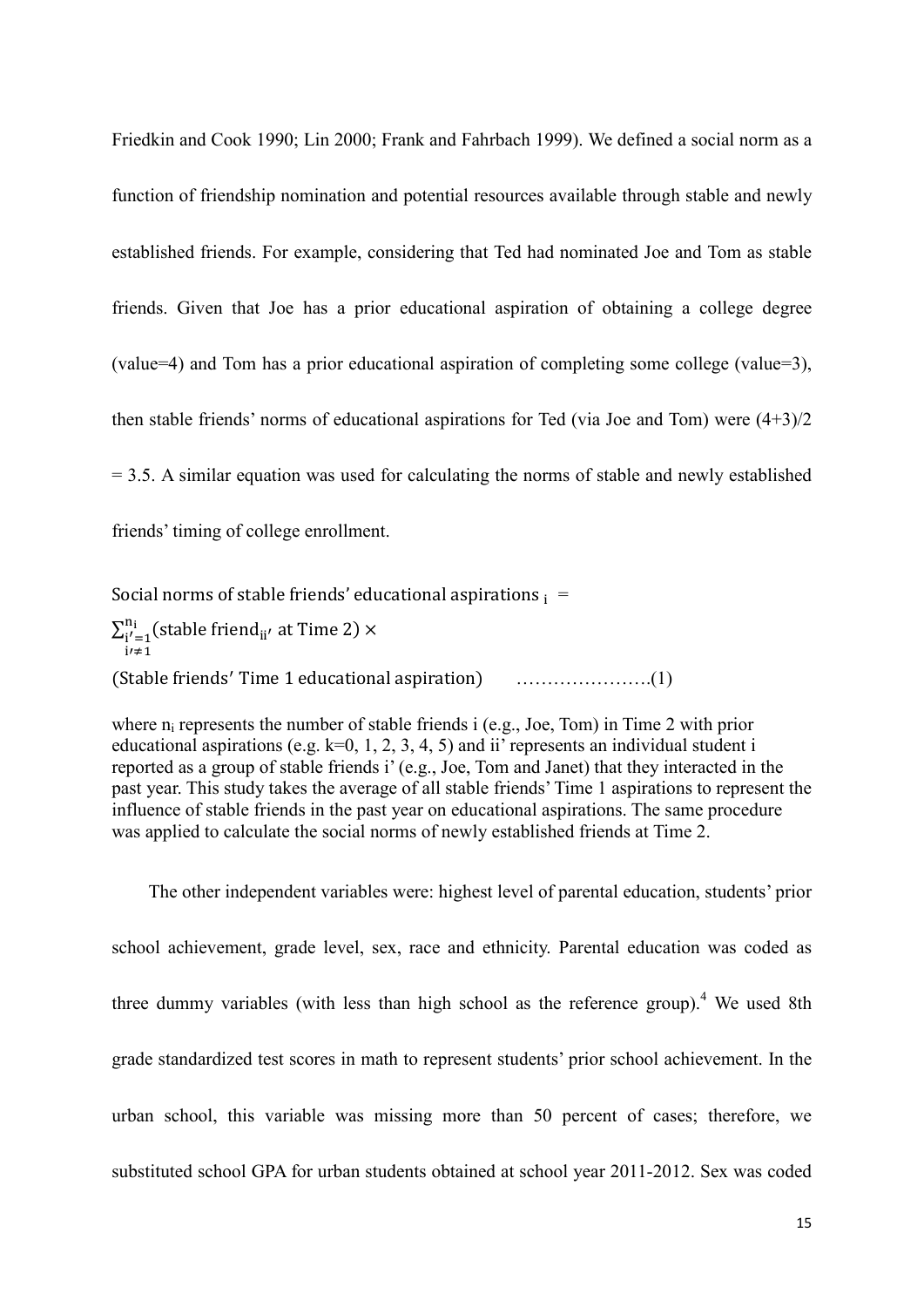as a dummy variable (male  $=1$ ). Race and ethnicity was coded as five categories (with white as the reference group).<sup>5</sup> We also controlled for the grade the student was enrolled in during the 2012-13 school year (using  $10^{th}$  grade as the reference group).

## **Analytic strategy**

The social influence model consisted of three steps. The first step of the analysis was to generate latent space position using students' friendship nomination at Time 2.<sup>6</sup> There were 89,102 possible directed friendship ties in the urban school and 45,156 possible directed friendship ties in the rural school.<sup>7</sup> Both schools in the latent space model showed significant homophily effect with respect to students' gender, race/ ethnicity, grade level, reciprocity and parent with some and beyond college degree.<sup>8</sup>

The second step of the analysis was to generate the norms of stable friends and new friends' college-going orientations (see Equation (1)). The third step of the analysis was to estimate the social influence model with students' prior college-going orientations, latent positions and a set of covariates. This social influence model examined the degree to which the norms of stable and new friends' college-going orientations predict changes in adolescents' college-going orientations in 2012-2013. We performed the models separately by friendship compositions and schools. The equation for the social influence model can be described as: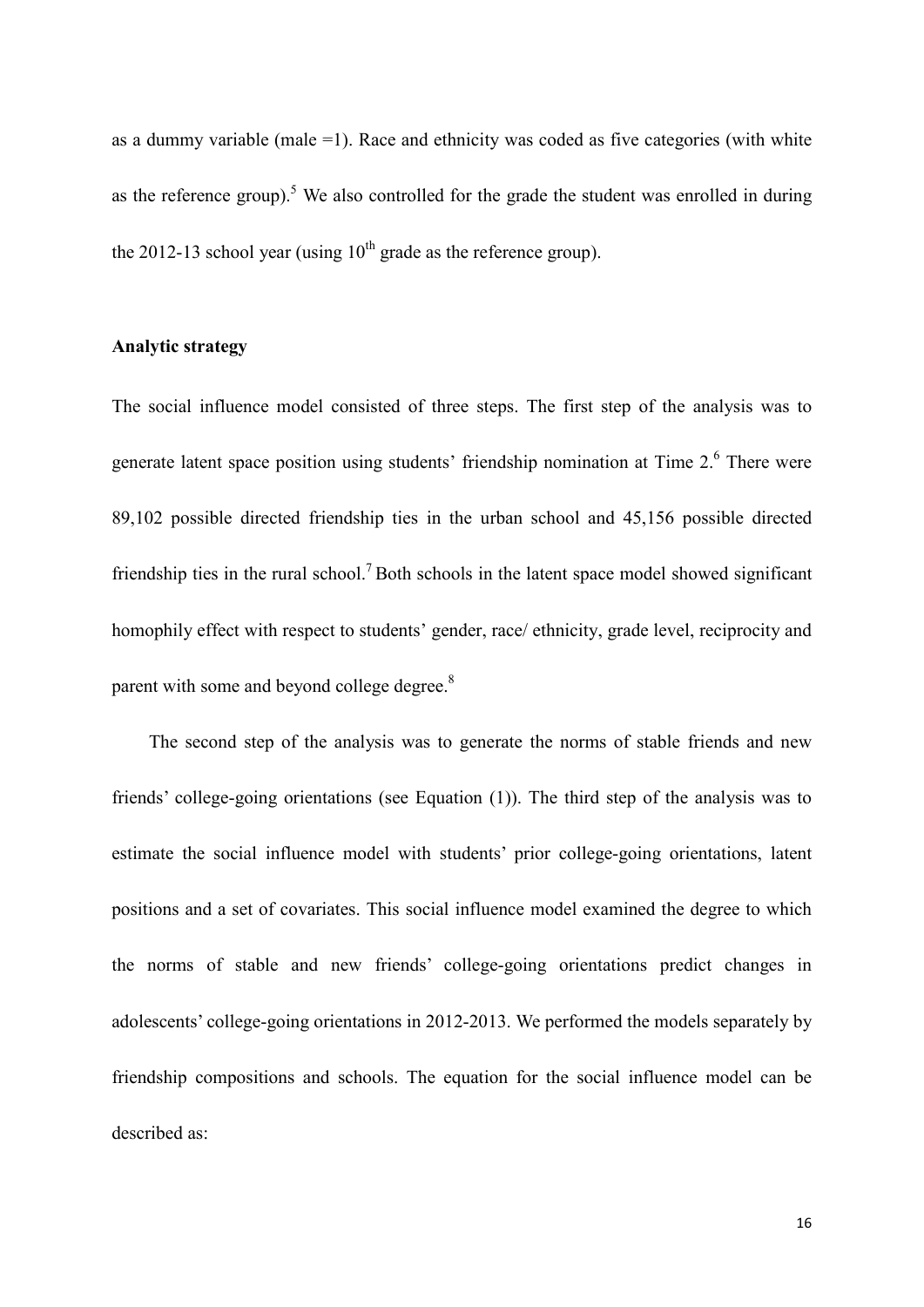$Y_i$ (College orientation)<sub>t2</sub>=  $\beta_0$ +  $\beta_1$ (Prior College orientation)<sub>t1</sub>  $+\beta_2(Norms$  of stable friends'<sub>t2</sub> college orientation<sub>t1</sub>)  $+\beta_3(Norms$  of new friends'<sub>t2</sub> college orientation<sub>t1</sub>) + $\beta_4$ (Grade 11)<sub>t2</sub> + $\beta_5$ (Grade 12)<sub>t2</sub>  $+\beta_{6-9}($ Race/Ethnicity: Black, Hispanic, Asian and others)<sub>t2</sub>  $+\beta_{10}(Male)_{t2}$  $+\beta_{11-13}$ (Parent education: High school, some college, college graduated)<sub>t2</sub>  $+\beta_{14}($ Grade 8 math test or 2011 – 2012 GPA $)_{t2}$ 

 $+\beta_{15-16}$ (Coordinates of latent space position)<sub>t2</sub> + e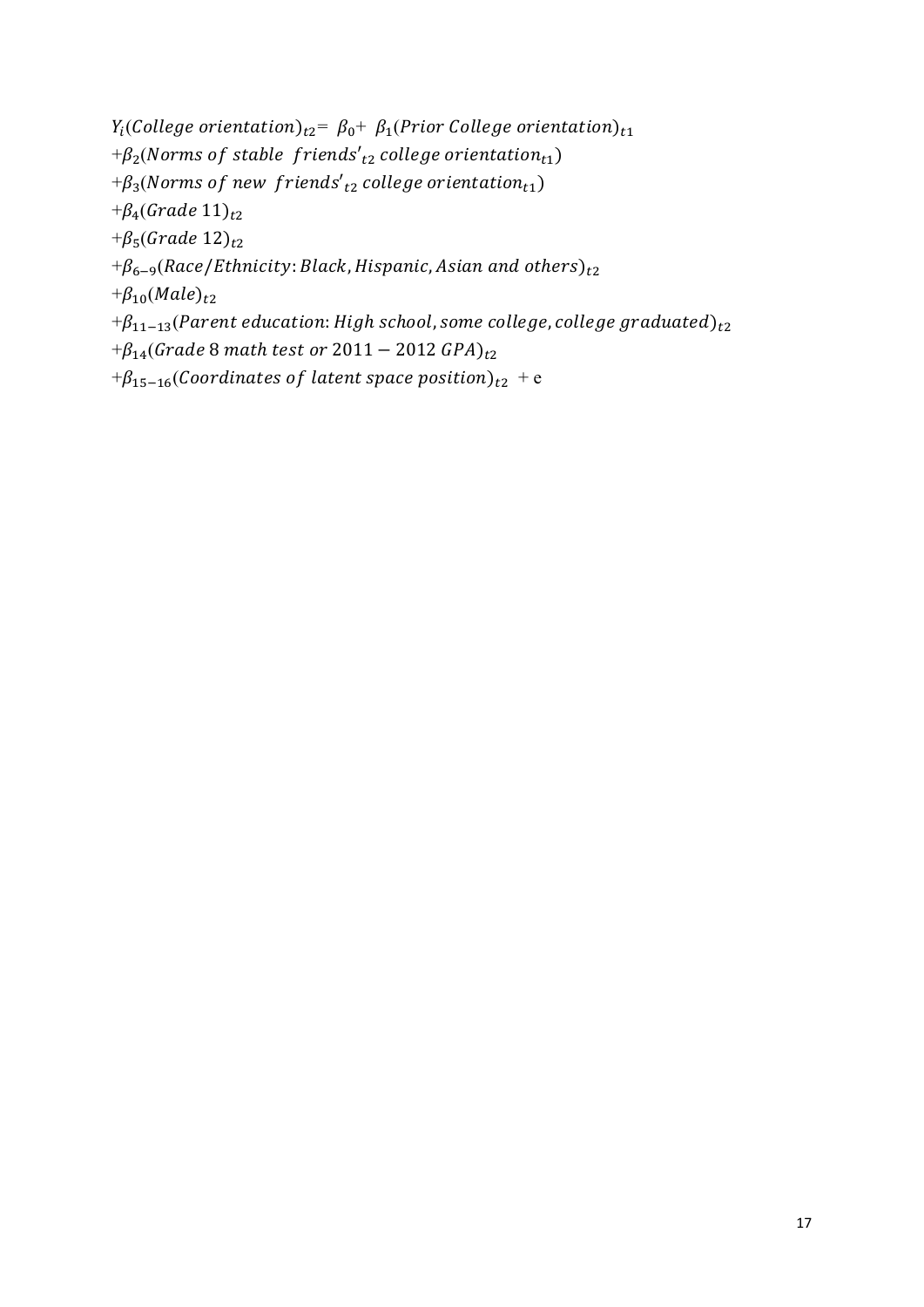#### **RESULTS**

#### *Friendship Nomination, Stable and Newly Established Friends*

The descriptive statistics for urban and rural schools were summarized in Table 1. The proportion of urban students who reported one and two friends significantly increased over time, while the percentage of urban students reporting five friends remained stable. In the rural school, 71 percent of students reported they had five in-school friends at Time 1 and remained constant at Time 2. Table 1 also compares urban and rural students; urban students with no friends in Time 1 was significantly higher than rural students. The distribution of Time 1 friendship nomination in urban school did not greatly differ from rural school aside from a much lower proportion of having five friends compared to its counterpart. In addition, the proportion of urban students who nominated one to four friends at Time 2 was higher than rural students except for students with five friends. Urban students with five friends remained relatively lower compared to rural students.

Within a time interval of two years, 41 percent of urban students nominated no stable in-school friends, while only 27 percent of rural students reported no stable friends in school. The proportion of urban students with no stable friends is significant higher than rural students ( $z=3.26$ ,  $p<01$ ). The proportion of rural students who reported having two stable friends was significantly higher than urban students. Descriptive results suggest that rural students were more likely to have in-school stable friends than urban students.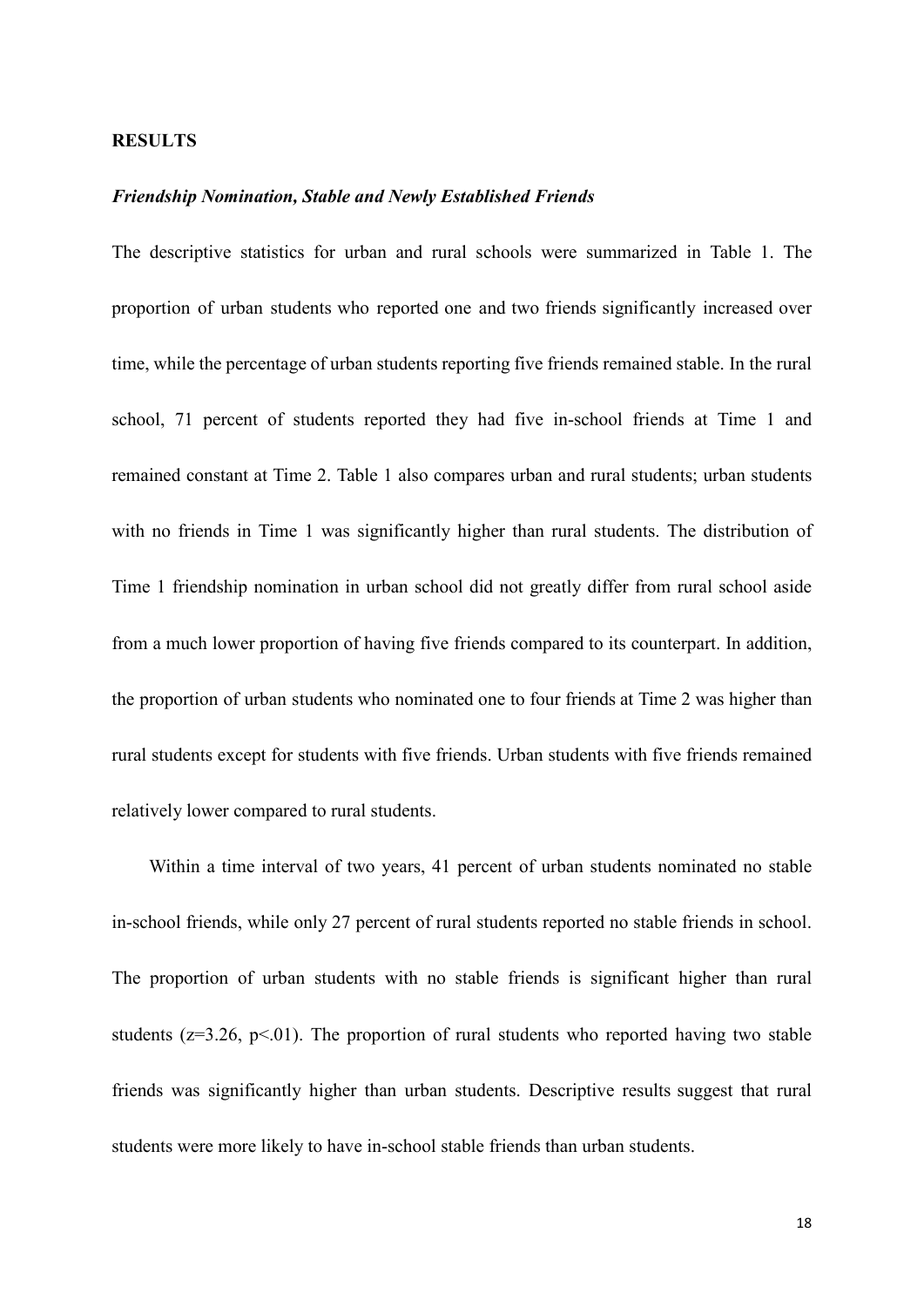The distribution of the three possible friendship compositions for urban students was as follows. For urban students, 54 percent had a joint friendship, 41 percent had no stable friends, and approximately 5 percent had only stable friends. For rural students, nearly 71 percent had a joint friendship, 27 percent had no stable friends, and only 1 percent reported having only stable friends. Comparing the distribution between urban and rural schools, results suggest that the proportion of rural students with joint friendship was significantly higher than for urban students ( $z=4.01$ ,  $p<0.01$ ). In contrast, the proportion of urban students that had no stable friends was higher than for rural students  $(z=3.26, p<.01)$ . Only a small number of students reported having only stable school friends at Time 2 (N=14 in urban school; N=3 in rural school). Therefore, we excluded those cases in the following analyses.

In terms of other social demographic statistics, the urban school had more minority students and more than half reported parents with no college education. More than half of rural students had college educated parents, and most students were white.

The descriptive statistics for college-going orientations for students and their friends were reported in Table 2. As expected, the norms of stable friends' educational aspirations for urban students were significantly lower than rural students  $(p<0.01)$ . However, college-going norms of urban students' newly established friends were higher than for rural students (p<.000). We also found that urban students were exposed to higher norms of new friends' timing of college enrollment  $(p<01)$  compared to rural students. In short, higher norms of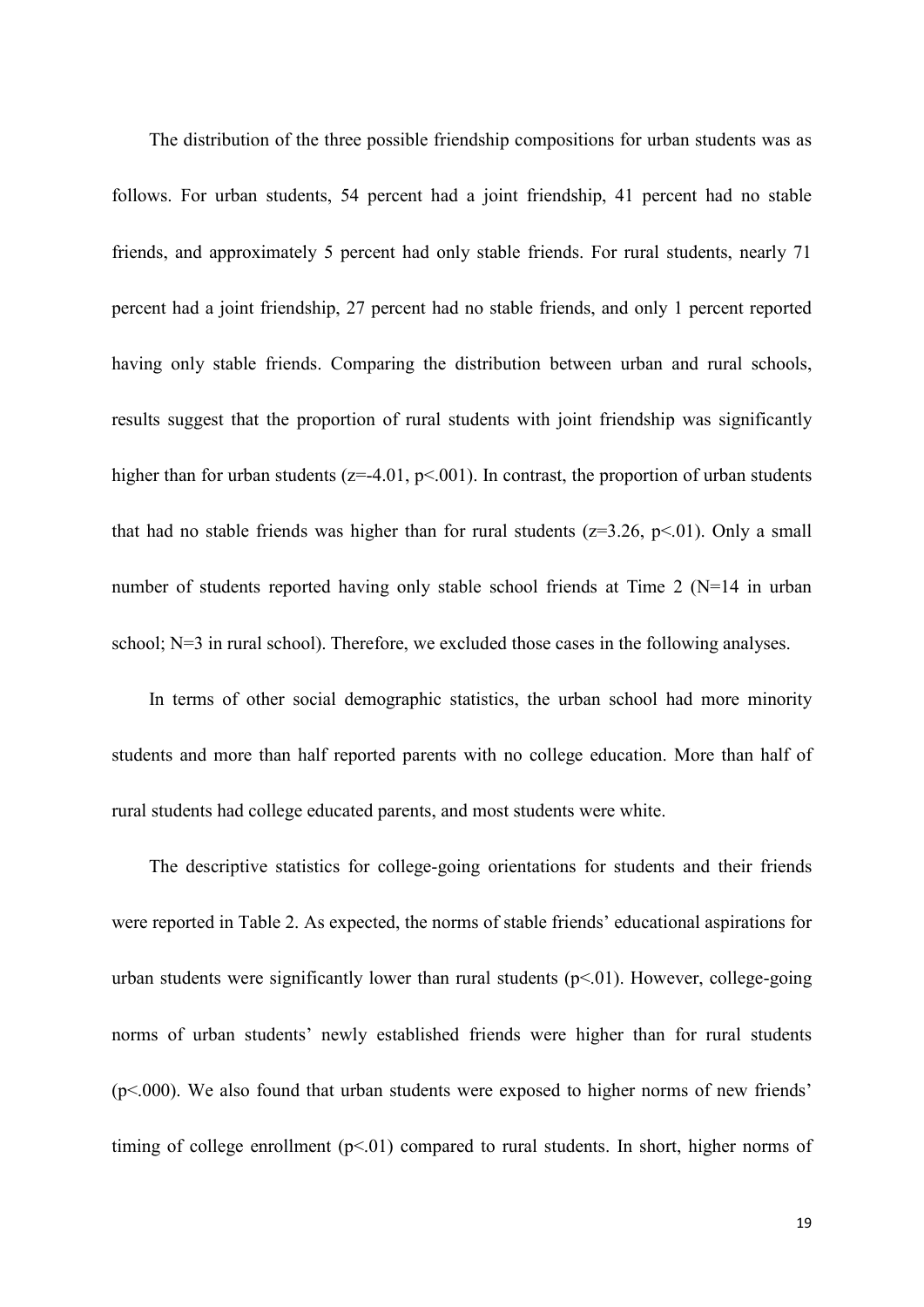new friends' college-going orientations were observed in urban students compared to rural students. Higher norms of stable friends were only observed in rural students' educational aspirations compared to urban students. Importantly, the norms of stable friends were significantly higher than the norms of new friends within each school, and this tendency was consistent for both urban and rural schools across college-going orientations except for urban students' timing of college enrollment.

# *Students and Friends' College Orientation in Two Compositions: Joint Friendship and No-Stable-Friends*

Students and their friends' educational aspirations in the joint friendship and no-stable-friends composition were reported in Table 3A. Urban students with joint friendships reported higher Time-2 educational aspirations (M=4.65, SD=0.90; M=4.37, SD=0.90,  $p<01$ ) and Time-1 educational aspirations (M=4.67, SD=0.99; M=4.35, SD=0.99, p<.01) than their peers who had no stable school friends. On the contrary, rural students with joint friendships reported similar level of educational aspirations as their peers who had no stable friends in school. With respect to whether new friends' educational aspirations differed by composition, we found no evidence for any difference in new friends' educational aspirations between two compositions. This pattern was consistent in both schools. In short, the difference in educational aspirations between friendship compositions was only observed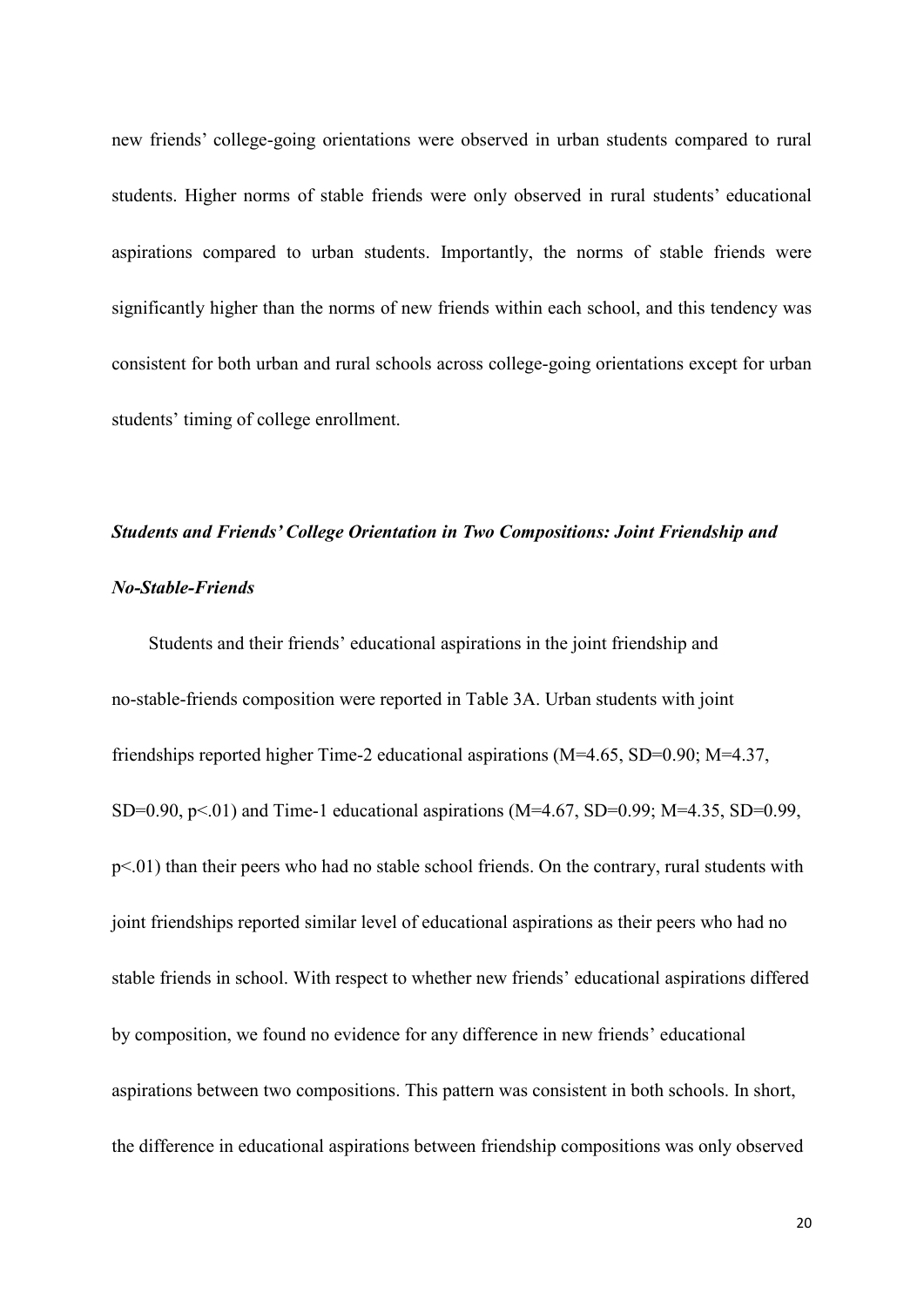in urban students' own characteristics instead of their friends' characteristics. This effect indicated that urban students' educational aspirations played a role in the formation of their friendship compositions.

Next, we also examined the difference between individuals and their friends' educational aspirations, compared the urban and rural school in Table 3A. In contrast to our expectations, we found that urban students with joint friendships reported significantly higher Time 2 educational aspirations than rural students (M=4.65, SD=0.90; M=4.44, SD=0.91, p<.05). However, as expected, the aspirations of urban students' stable friends (M=4.09) were significantly lower than for rural students (M=4.47). Only urban students' new friends' educational aspirations were higher than for rural students (M=3.82, SD=1.41; M=3.26,  $SD=1.46$ ,  $p<.001$ ). Results indicated that norms of new friends' educational aspirations were consistently higher for urban students compared to rural students, regardless of friendship compositions. Rural students, on the other hand, were exposed to higher norms of stable friends' educational aspirations compared to urban students. This pattern showed that a distinct grouping behavior existed between urban and rural students, which resulted in differentiated access to social resources by types of friends.

Examining students and their friends' timing of college enrollment in the two friendship compositions within school was reported in Table 3B. We found that urban students with joint friendships also reported a higher intention to enroll in college right after graduation at

21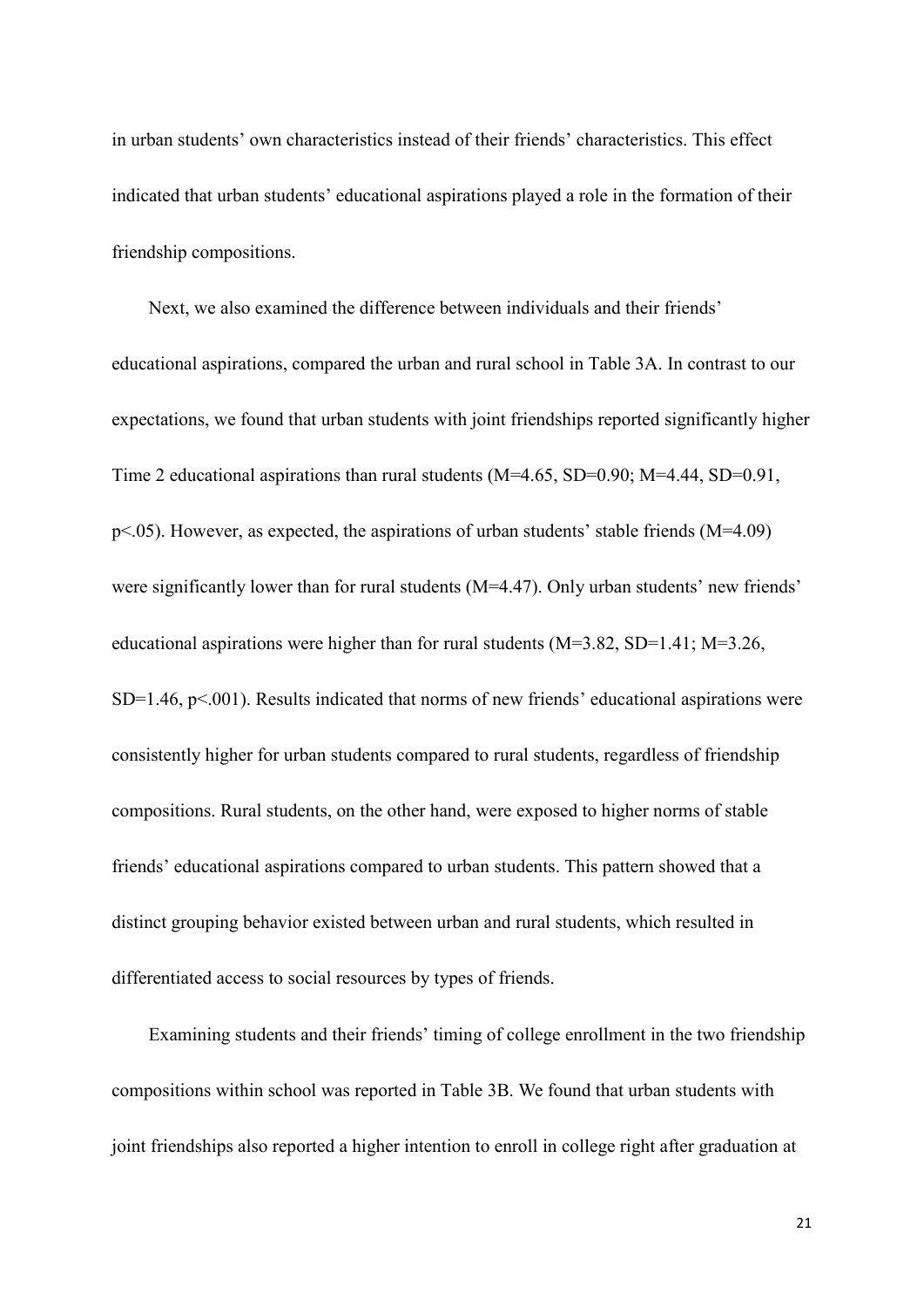Time 1 (M=3.72, SD=0.78; M=3.36, SD=1.09, p < 0.01) than their peers who had no stable school friends. This effect indicates that urban students' prior timing of college enrollment also played a role in the formation of friendship compositions. Examination of stable and new friends' timing of college enrollment in the urban and rural school also suggested a similar pattern, as the aforementioned results were related to higher norms of new friends for urban students and higher norms of stable friends for rural students.

Overall, urban students with joint friendships had higher aspirations and timing of college enrollment than urban peers who had no stable friends in school. Rural students, on the contrary, had similar college-going orientations as their peers regardless of friendship compositions. Importantly, the differences in structural opportunities between urban and rural students were determined by differences in friendship networking behaviors. The advantage of urban students in college-going orientations are derived from newly established friendships and their own college-going orientations. In contrast, rural students possessed more stable friendships; differences between urban and rural students in college-going orientation were derived from their stable friends' initial orientations.

#### *Normative Influence Model in Joint Friendship Composition*

In order to confirm what types of friends' norms adolescents were more likely to conform to in relation to their Time-2 college-going orientations, we simultaneously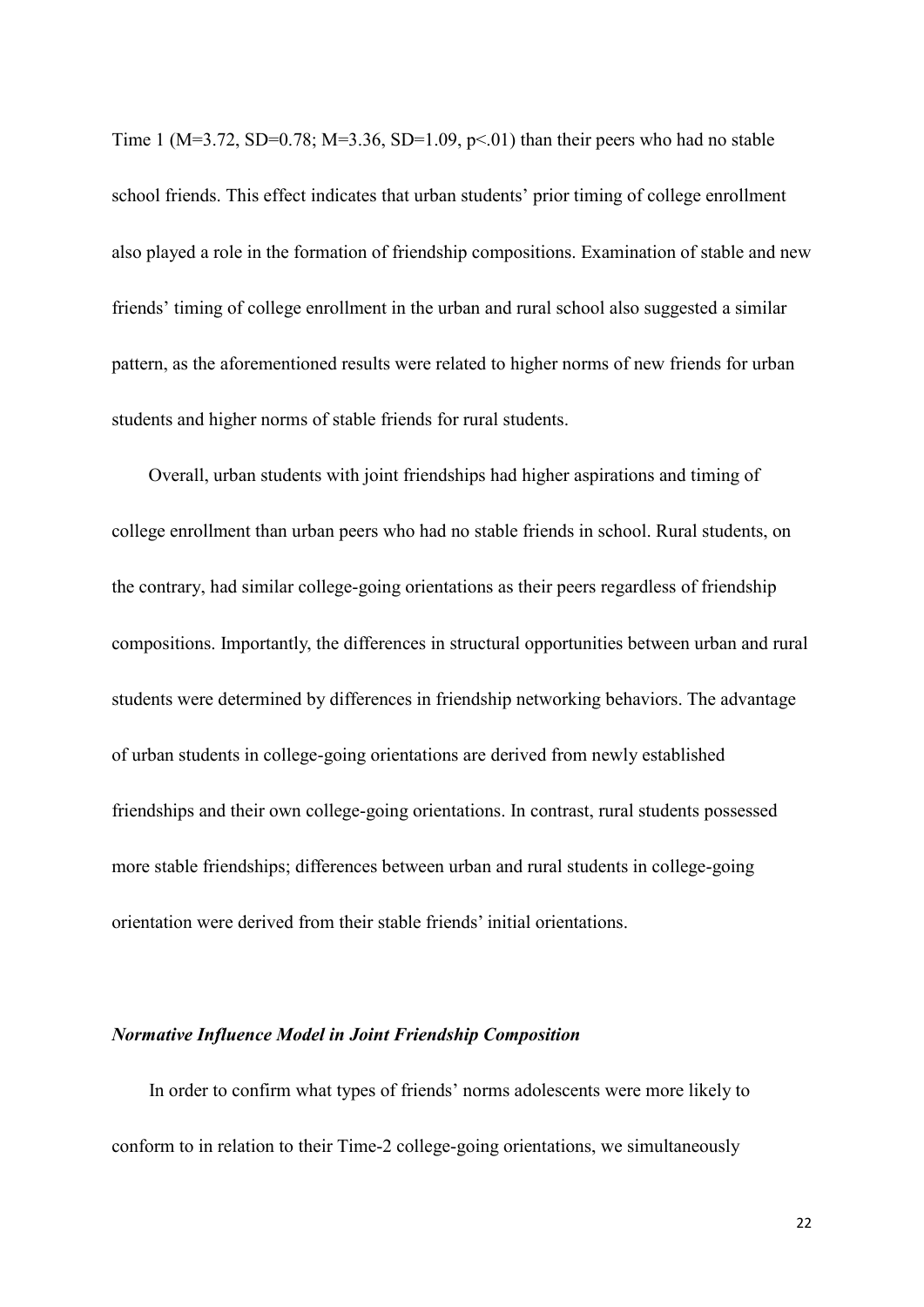estimated two normative effects for students in the joint friendships in Table 4. Model 1A estimated the influence of stable friends and new friends on urban students educational aspirations. Urban students were more likely to conform to new friends' aspirations (*b*=.10, *p*<.05) in changing their educational aspirations. Results showed that an increase of one unit in new friends' educational aspirations was related to an increase of 0.10 points in urban students' educational aspirations.<sup>9</sup> Although the same effect for timing of college enrollment was in the expected direction, it did not attain statistical significance for urban students  $(b=0.04, p>0.05)$  in Model 1B, suggesting a limited effect of new friends' norms in changing urban students' timing of college enrollment. This result was not surprising, as most who graduate do attend college immediately after high school graduation the following fall.

As expected, rural students were more likely to conform to stable friends' norms in changing their aspirations (*b*=.16, *p*<.05) in Model 2A and timing of college enrollment (*b*=.15, *p*<.05) in Model 2B, suggesting the norms of stable friends rather than the norms of new friends, played an important role in changing rural adolescents' college-going orientations. Our results suggested that when comparing students who had joint friendships in school, urban students were more responsive to new friends' norms in changing their educational aspirations. Rural students, in contrast, were more responsive to stable friends' norms in changing their college-going orientations both in terms of educational aspirations and timing of college enrollment.<sup>10</sup> Of the factors associated with college-going orientations,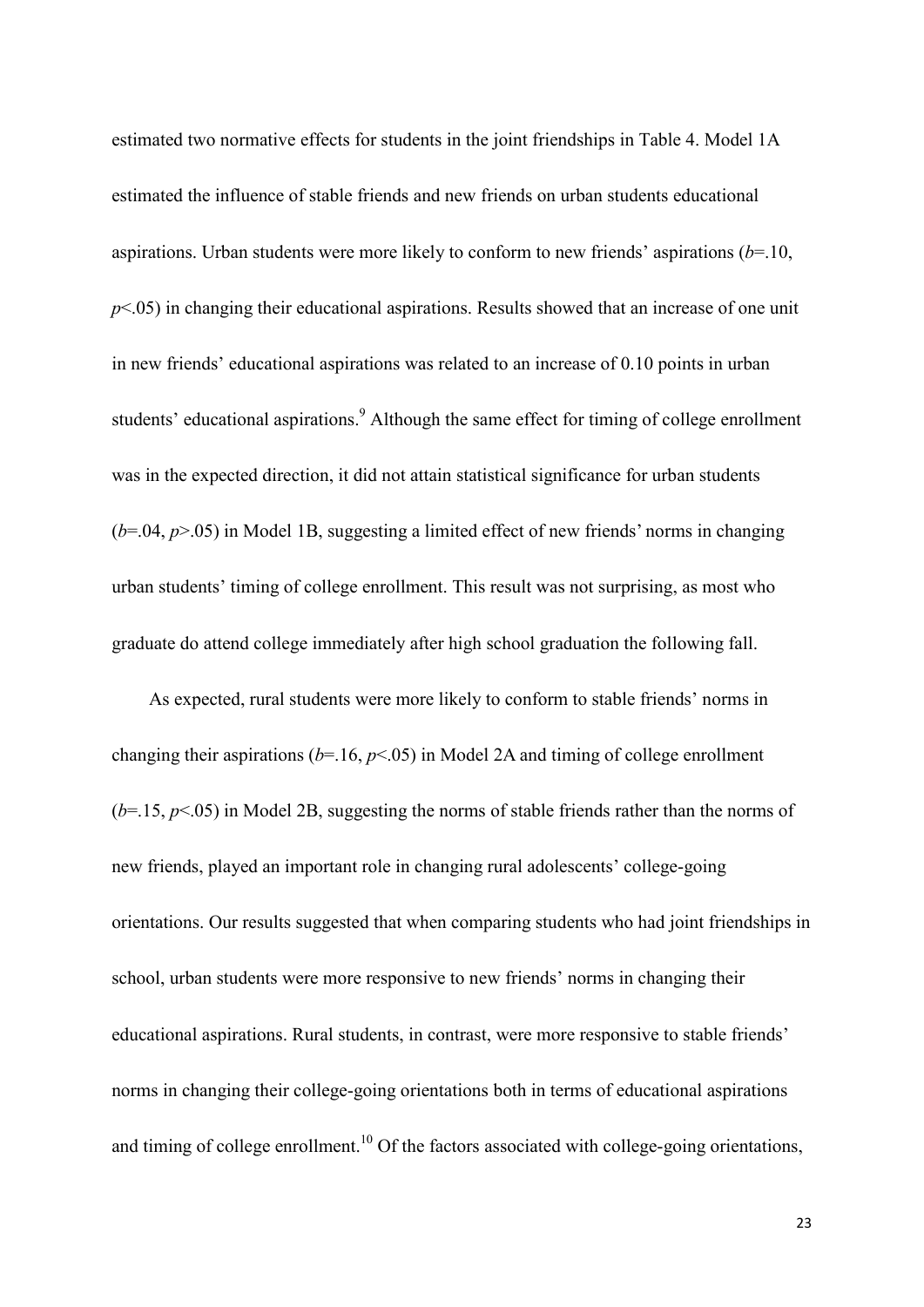our findings suggest that school GPA and parental education still play roles in determining urban students' upward orientations, holding constant prior college-going orientations and friends' college-going orientations.

## **DISCUSSION AND CONCLUSION**

The goal of this study is to examine what normative effects in friendship drive adolescents' changes in educational aspirations and college plans. We are particularly interested in the degree to which the norms of stable friends versus newly established friends are associated with changes in adolescents' college-going orientations. Using longitudinal data, we examine the relationship among types of friends, friends' characteristics, and students' college-going orientation. We find a positive effect of stable friends' norms on rural students' changes in educational aspirations and timing of college enrollment (Hypothesis 1) and a positive effect of newly established friends' norms on urban students' changes in educational aspirations (Hypothesis 3a). We suggest that urban students have fewer stable friends and a relatively lower level of stable friends' educational aspirations compared to rural students (Hypothesis 2). We also find that students with a joint friendship have higher college-going orientations compared to those with no stable friends or only stable friends. This is particularly evident in the urban school.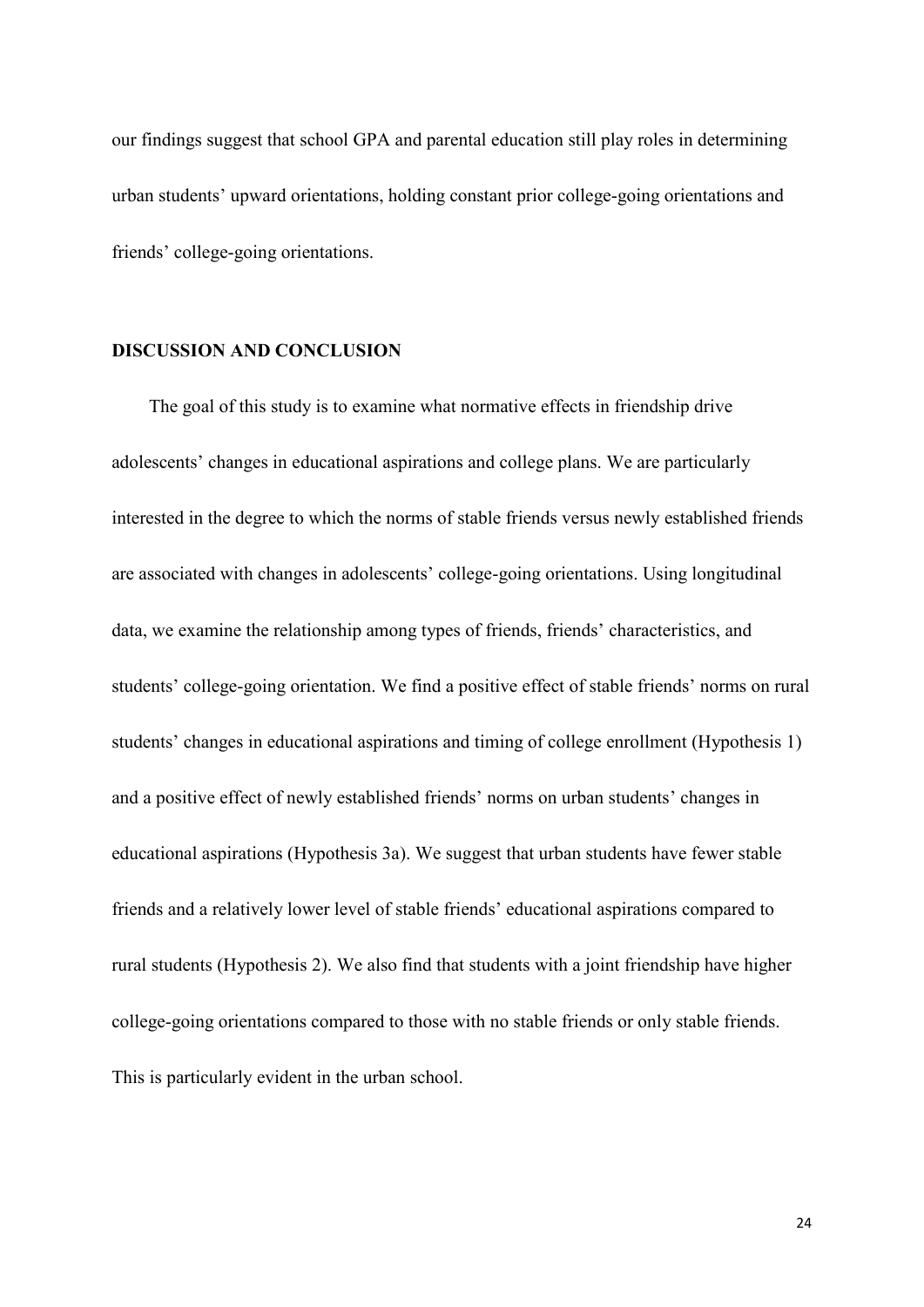We find that stable friends who have higher norms for college-going orientation have a positive impact on rural students' college-going orientation, which is consistent with evidence from research on the closure networks (Coleman 1988; Lin 2000) and social psychological research (Chan and Poulin 2007; Poulin and Chan 2010). Yet the norms of stable friends' college-going orientation have no impact on urban students' changes in college-going orientation. With respect to urban students' timing of college enrollment, neither stable friends nor new friends influence their changes in timing of college enrollment. Furthermore, we find that only newly established friends' educational aspirations have a positive impact on urban students.

While conforming to the norms of newly established friends is associated with increases in urban students' aspirations, we are not suggesting that new friends are solely responsible for the increase. We emphasize that newly established friends may provide another source of social norms or potential information for urban students to refine their orientations toward higher education. Therefore, newly established friendships and their characteristics are essential for urban students in refining college plans.

We highlight several features of in school friendship compositions that may provide opportunities for students to access and seek more socio-cultural resources in relation to their college-going orientation. Our findings suggest that the majority of rural students have at least one stable friend in school, while 41 percent of urban students have no stable friends in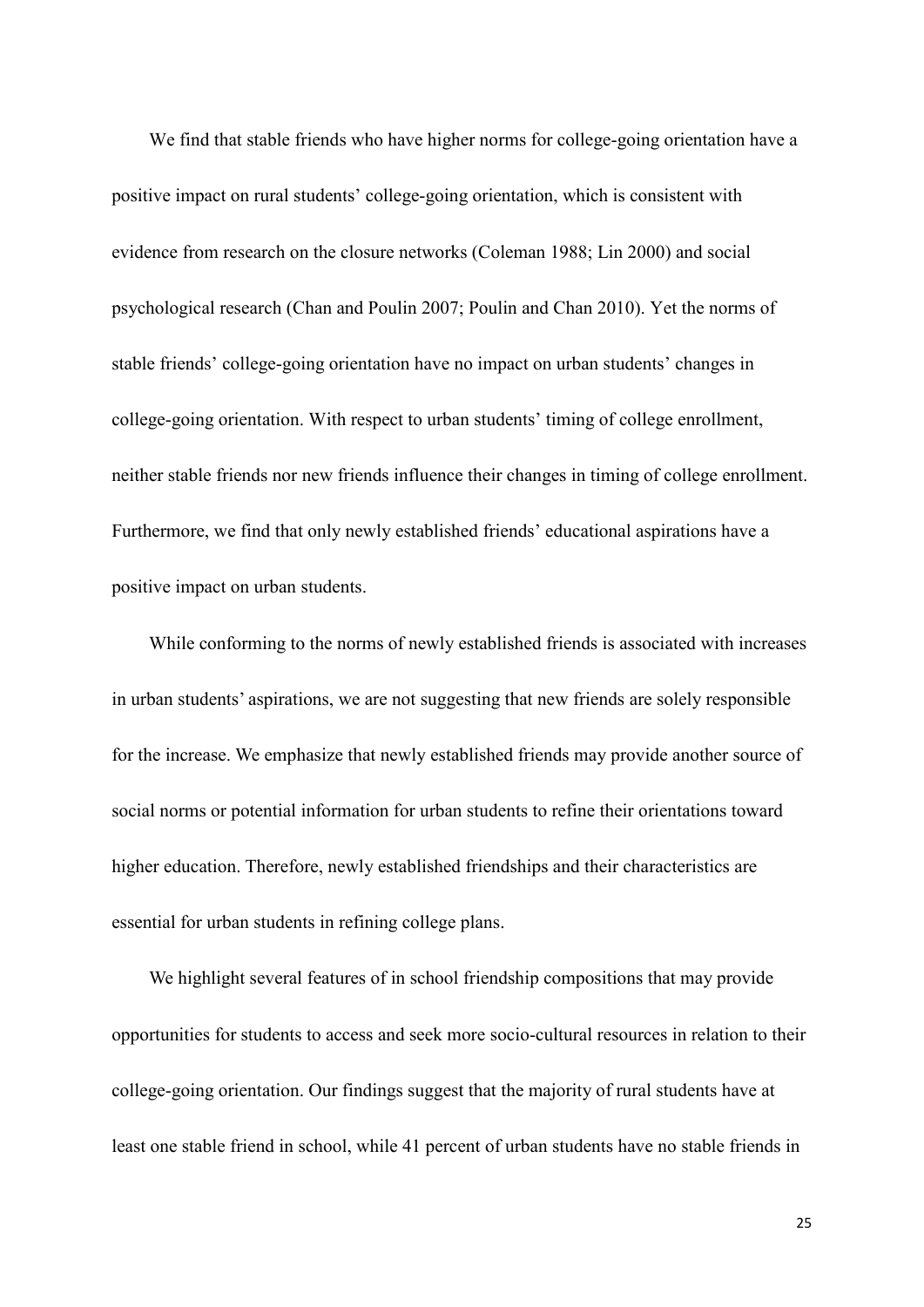school. Furthermore, urban students who develop a "joint friendship" have higher prior college-going orientations than rural students, and rural students who develop a "joint friendship" have more stable friends who are carrying higher initial college-going orientations compared to urban peers.

However, the findings of the limited influence of urban students' stable friends on college-going orientation should not be considered evidence that the norms of stable friends are unimportant in urban schools, because this may result from the presence of fewer stable friends in the urabn school. In an urban school, there is a stronger tendency for students to become friends with out-of-school friends or neighborhood friends than in a rural school (Way 1998). This tendency has been increasingly observed, especially among those living in low income urban neighborhoods (Osgood and Anderson 2004; Silver and Miller 2004). In other words, school location or concentrated poverty vastly increases the likelihood that adolescents will establish friendships with street-oriented peers instead of school-oriented peers. If some school-based programs or policies could increase students' chances to stabilize social relations in school, students could still remain connected with school and reduce their likelihood of having out-of-school friends. What we emphazise is that the role of stable friends in changing adolescents' college-going orientation should not be underestimated regarding neighborhood and school location as a whole.

26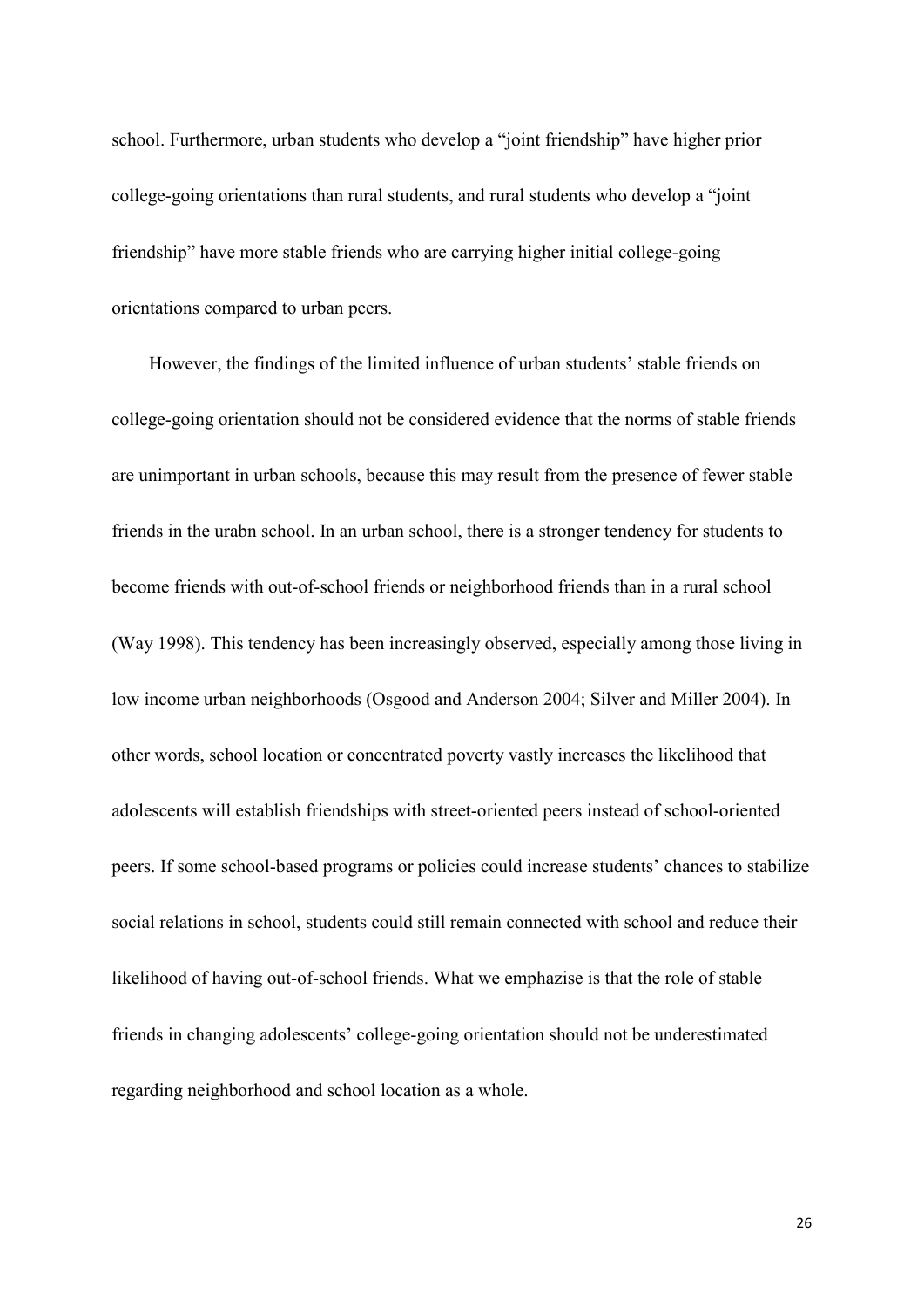This finding also echoes previous psychological research (Poulin and Chan 2010) and urban research (Witkow and Fuligni 2010; Leventhal and Brooks-Gunn 2000; Harding 2011) that lower social control and social capital for urban students is derived from the lack of stability in social relations with school-oriented friends, activities and values. The consequences of these undersupportive high school experiences tend to increase students' decisions to drop out of school, enroll in college when underprepared or pursue postsecondary paths that do not improve their skills (Schneider et al. 2016). While urban students may access higher norms of new friends' college-going orientations than rural students, the level of norms are consistently lower than the norms of their stable friends. This indicates that stable social relations tend to restore more social resources than unstable relations in school friendships.

The present study has several limitations. First, our name generator measure of friendship nomination is limited to five friends in school, rendering us unable to analyze the entire friendship network of students. It takes a social network methodology innovation to clarify the potential impact of five nominations on the influence of friendship. More fundamentally, we limit friendship data for adolescents who named friends that can be identified on the school rosters. One sixth of urban students excluded in the analyses because they did not name any friends in school.<sup>11</sup> Although we have offered a rationale and previous literature highlighting the tendency for urban students to become friends with out-of-school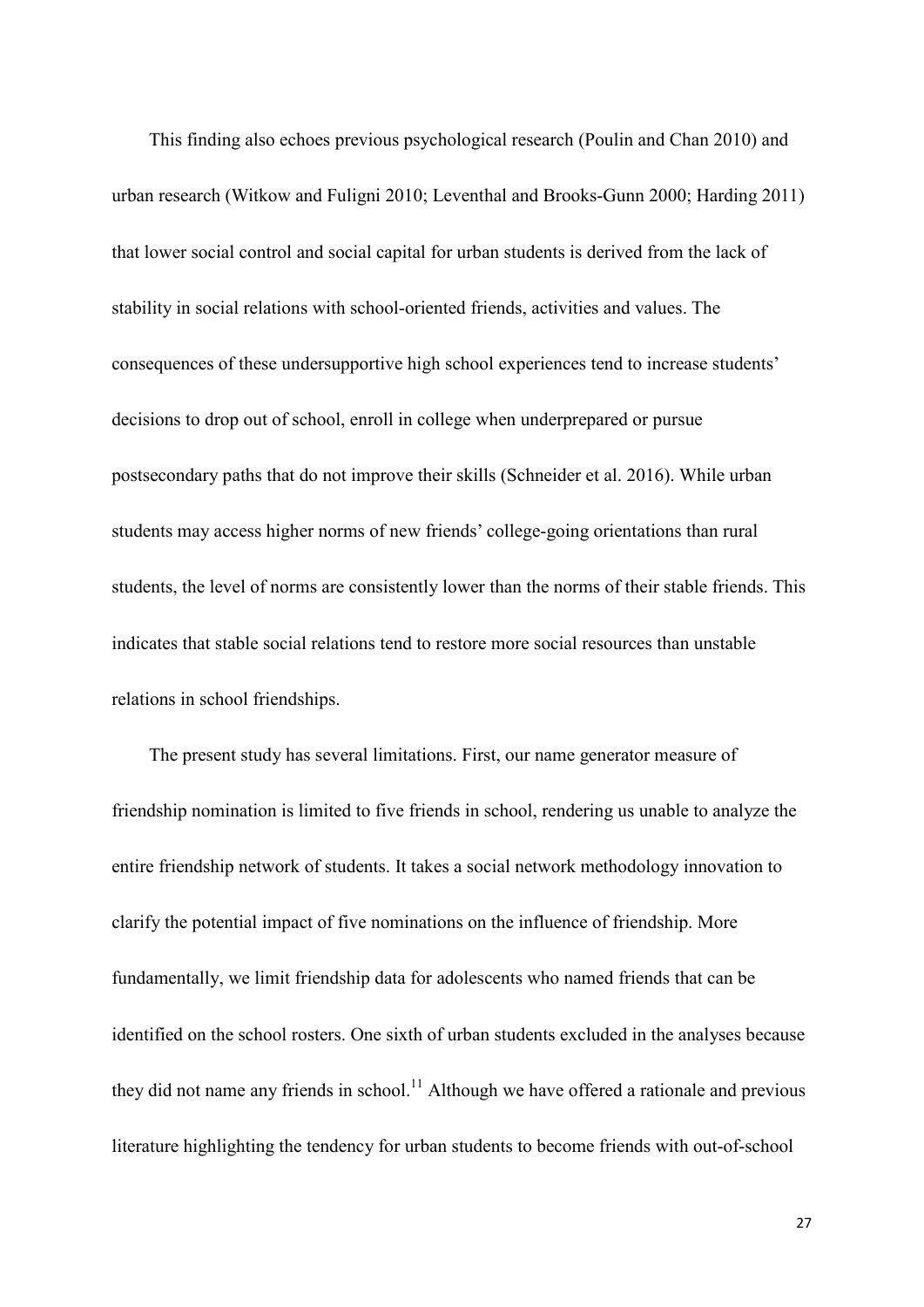friends or neighborhood friends, the exclusion of these students may underestimate the impact of friends in changing students' college-going motivation.

Second, we are limited to two measures of college-going orientation in the CAP data set. We lack subtle measures of college-going motivation, attitude, and knowledge that would support a more in-depth assessment of college-going orientation. Furthermore, our measures of college-going orientations may be subject to self-report bias, which may only reflect students' real orientation when they fully understand the survey questions.

Third, there are some differences in the methodology of this study compared with other studies that have investigated the influence of friendship and their characteristics. Other studies focus on the broader school context and differentiate between the normative influences of best friends, reciprocal friends (Wentzel, Barry, and Caldwell 2004), intermediate friends (Carbonaro and Workman 2016), the stability of friendship (Chan and Poulin 2007) and friendship evolutions (Fleshman 2014). For example, Carbonaro and Workman (2016) investigate college-going aspirations in the context of direct friends and the friends of students' friends using the social influence model. We use a similar model but distinguish between normative influences of stable friends and new friends on students' college-going aspirations. We identify that rural students are more responsive to the norms of stable friends, while urban students are more responsive to the norms of newly established friends in changing their educational aspirations. Our study also complements that of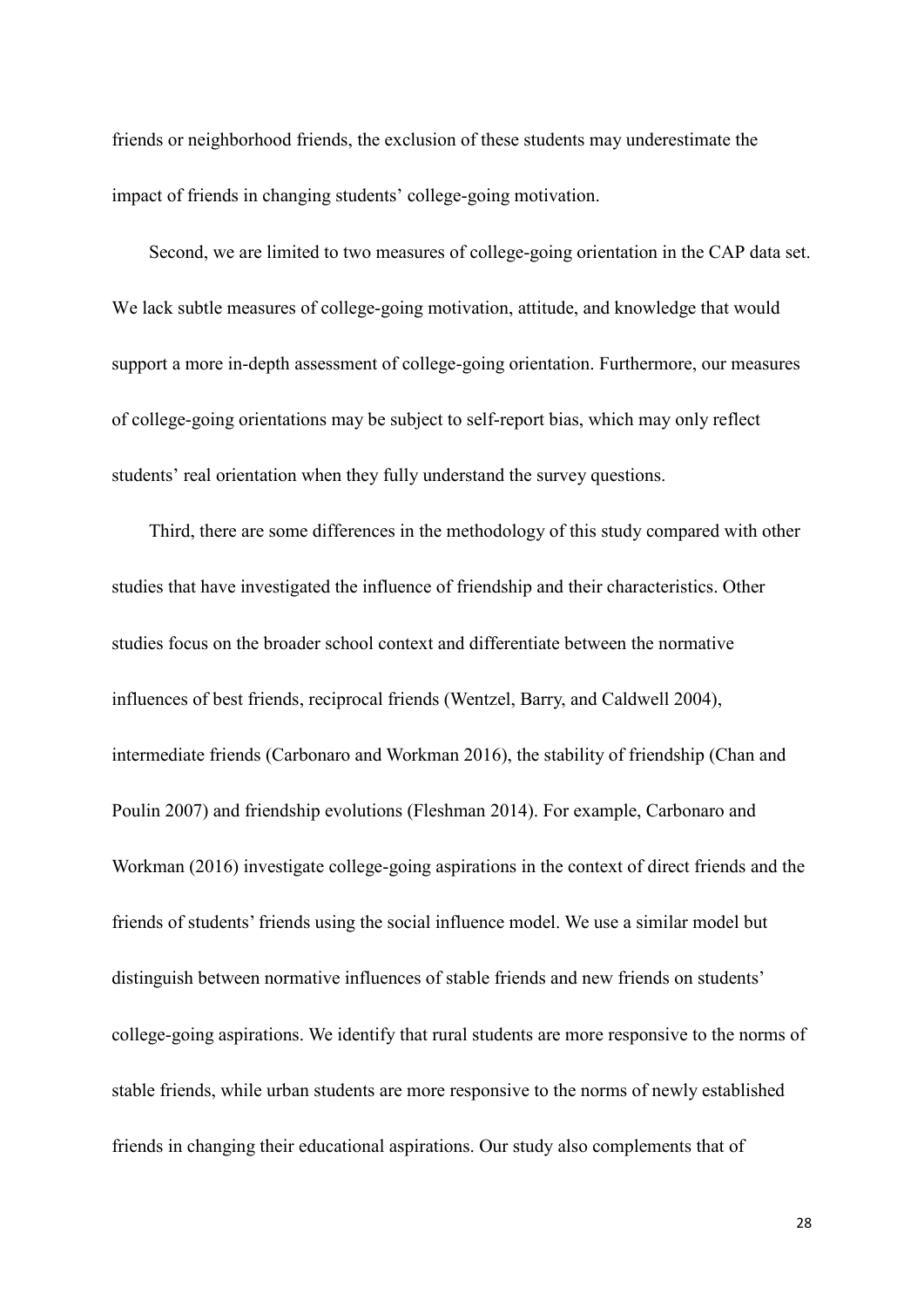Carbonaro and Workman in that we control for prior college-going orientation and the potential confounder of network homophily (latent position) in predicting changes in college-going orientation. Although we do not account for the effect of transitivity on students' changes in attitude, we control for the tendency of homophily in the context of the social influence process. Future research should address the effect of the network structure in the social influence process via more appropriate multi-network modeling or exponential random graph (ERGMs) models.

The inequality of structural opportunities between urban and rural students derives from the lack of stable friends in urban school and their friends' characteristics of upward mobility. Following this argument, we may conclude that the most disadvantaged urban students are those that have no stable in-school friends, choose to hang out with low-aspiration or street-oriented friends, and nominate fewer peers as friends. Such at-risk youth, in our case, could be identified using sociometric assessment, and their motivation could be refined by applying a school-based intervention program that aims to support students to prepare for college. Overall, our findings indicate evidence that urban and rural students rely on distinct types of social relations to access social capital and social resources in changing their orientations for upward mobility.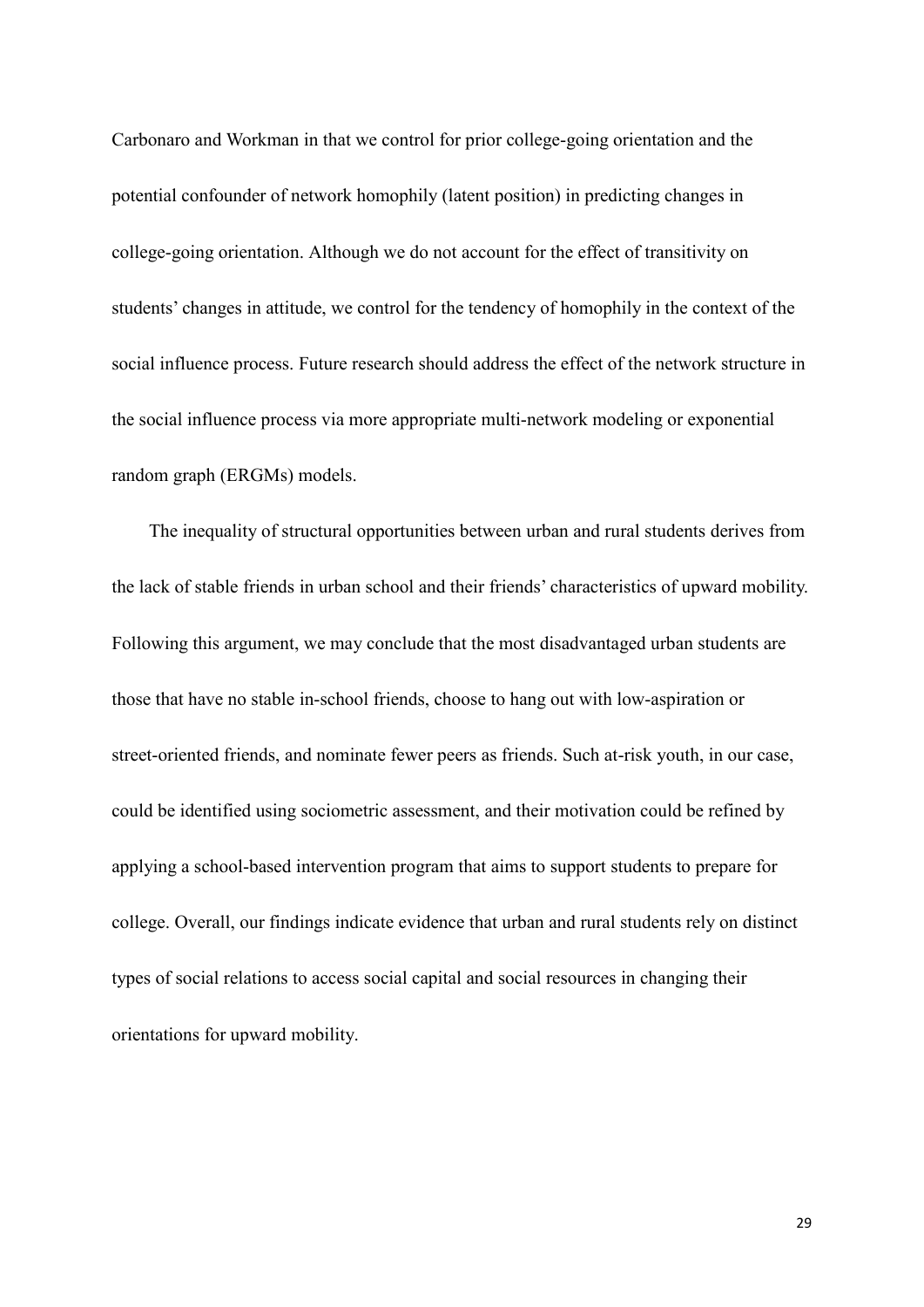#### FUNDING

#### **NOTES**

- 1. Data sources of high school characteristics and college enrollment rates come from Common Core of Data in school year of 2012-2013.
- 2. There were nearly 28 percent (491-353=138) of urban students whose friends with missing attributes, such as Time 1 educational expectation and Time 1 timing of college enrollment.
- 3. For the urban school, approximately 18 percent of nominations plausibly match partial names on the roster and thus could not be identified as a complete dyadic relationship, and 0.5 percent of nominations are out-of-school friends or school teachers. For the rural school, approximately 6 percent of nominations plausibly match partial names on the rosters and 0.4 percent of nominations are out-of-school friends or school teachers.
- 4. We combine both mother's and father's education to generate the highest level of parental education. Four categories follow the order below: (1) Less than a high school diploma (2) High school graduate (3) Some college (4) Completed 4 years of college or more. We use three dummy variables to capture the effect of parental education.
- 5. We categorize students' racial backgrounds into five groups: (1) non-Hispanic white; (2) Black; (3) Hispanic; (4) Asian/Pacific-Islander; and (5) others (including multi-racial). The Hispanic category includes all students of Hispanic origin, regardless of whether they report being multi-racial or white.
- 6. Latent Space Model (Hoff, Raftery, & Handcock, 2002) is used to model the likelihood of a friendship tie as a function of dyadic similarity and latent space positions. The LSMs model assumes each student in the friendship network occupies a position in a latent social space. For example, students who are far apart in this social space are less likely to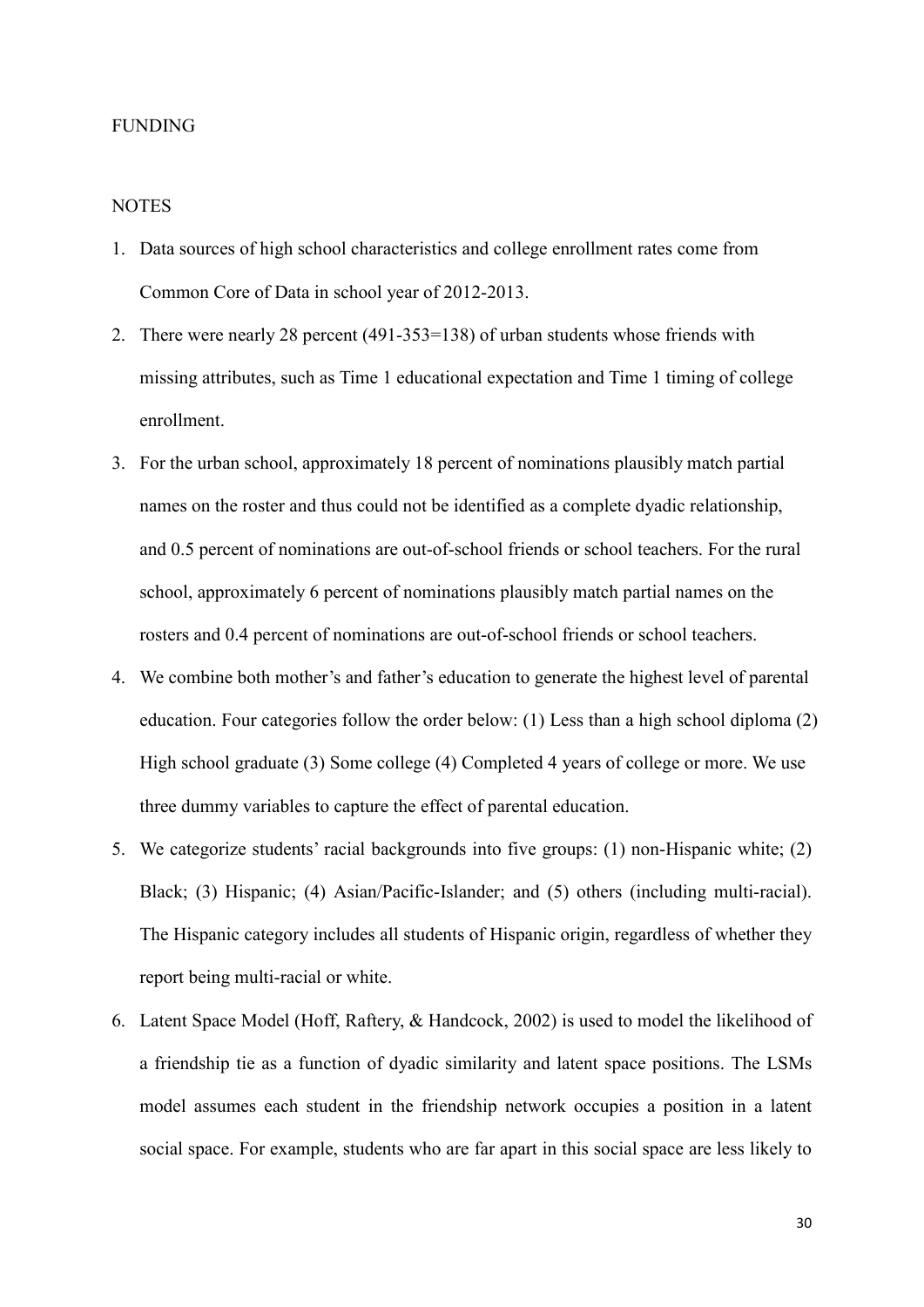form a friendship tie between them.

- 7. Friendship networks consist of students who nominated other students as best friends. We identify friends as stable versus newly established friendship using two years of friendship nomination. Network size varies by schools. Urban network includes 299 students and 1,137 friendship dyads. Rural network includes 213 students and 986 friendship dyads. The crosstable between the number of stable friends and the number of new friends detailed in the urban and rual schools, see Appendix B.
- 8. The school-specific findings of latent space model were available upon request.
- 9. To further examine urban students' changes in educational aspirations as positive increases in conforming to those of their newly established friends, we also run social influence models using the gain scores of educational aspirations as the outcome. We found that an increase of one unit in new friends' educational aspirations is associated with an increase of 0.09 points in urban students' Time 2 educational aspirations.
- 10. We also examine the normative effect of new friends for students who have no stable friends in school. We find that only urban students are slightly responsive to the norms of their new friends' aspirations  $(b=202, p<1)$ . We find no evidence that rural students respond to the norms of their new friends (all ps > .05).
- 11. 71 percent of urban adolescents named friends (ties=2,674) in school year 2012-2013.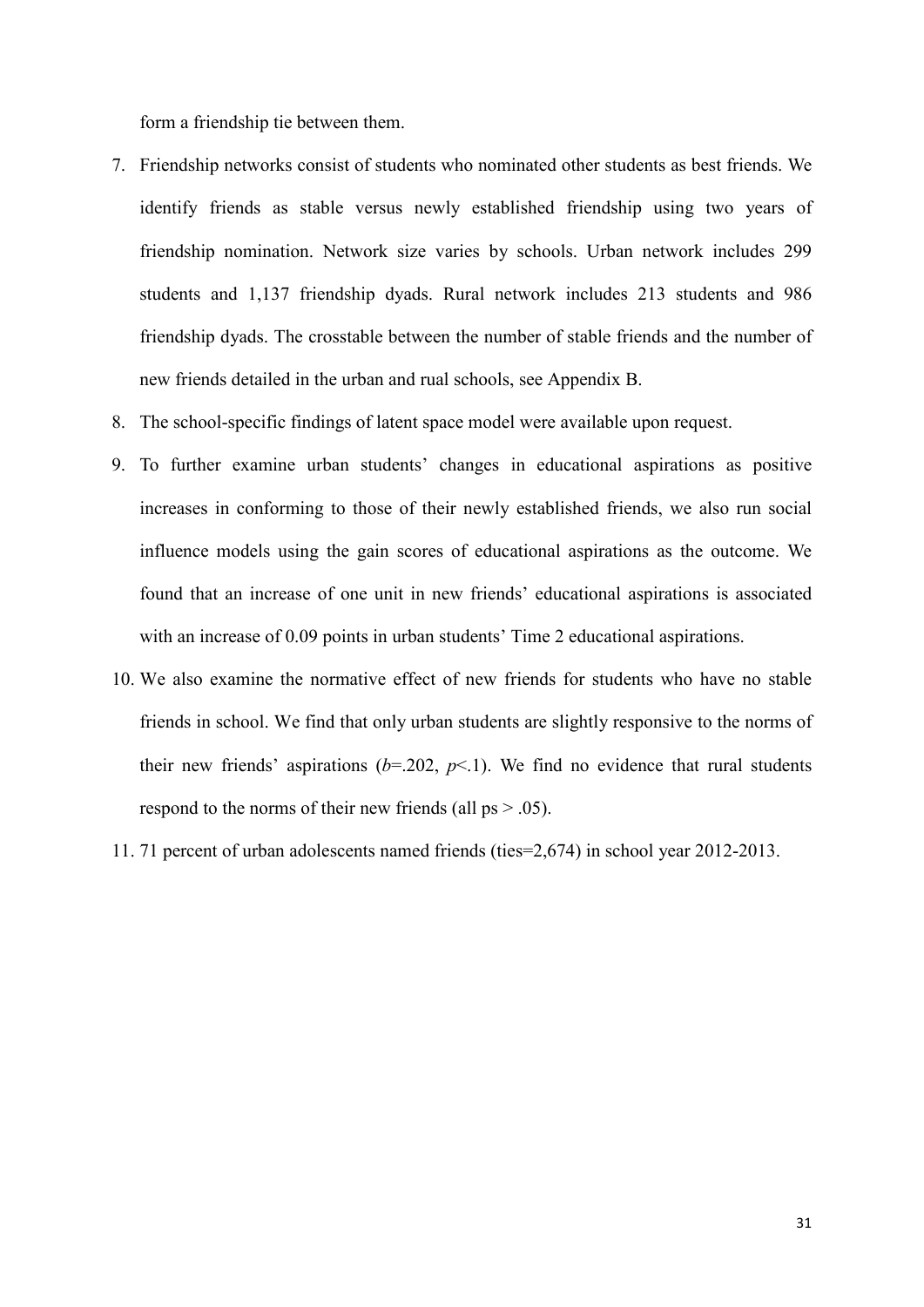#### **REFERENCES:**

- Alexander, Karl, Robert Bozick, and Doris Entwisle. 2008. "Warming Up, Cooling Out, or Holding Steady? Persistence and Change in Educational Expectations After High School." Sociology of Education 81(4):371-96.
- Altermatt, Ellen. R., and Eva M. Pomerantz. 2005. "The implications of having high-achieving versus low-achieving friends: A longitudinal analysis." Social Development 14(1):61-81.
- Andrew, Megan, and Robert M. Hauser. 2011. "Adoption? Adaptation? Evaluating the Formation of Educational Expectations." Social Forces 90(2):497-520.
- Bowker, Julie C.W., Kenneth H. Rubin, Kim B. Burgess, Cathryn Booth-LaForce, and Linda Rose-Krasnor. 2006. "Behavioral characteristics associated with stable and fluid best friendship patterns in middle childhood." Merrill-Palmer Quarterly-Journal of Developmental Psychology 52(4):671-93.
- Bowker, Anne. 2004. "Predicting friendship stability during early adolescence." Journal of Early Adolescence 24(2):85-112.
- Brechwald, Whitney, and Mitchell J. Prinstein. 2011. "Beyond Homophily: A Decade of Advances in Understanding Peer Influence Processes." Journal of Research on Adolescence 21(1):166–79.
- Burt, Ronald S. 2005. Brokerage and Closure: An Introduction to Social Capital. Oxford: Oxford University Press.
- Coleman, James S. (1961). Adolescent society. New York: Free Press of Glencoe.
- Coleman, James S. 1988. "Social Capital in the Creation of Human-Capital." American Journal of Sociology 94:S95-S120.
- Carbonaro, William, and Joseph Workman. 2016. "Intermediate peer contexts and educational outcomes: Do the friends of students' friends matter?" Social Science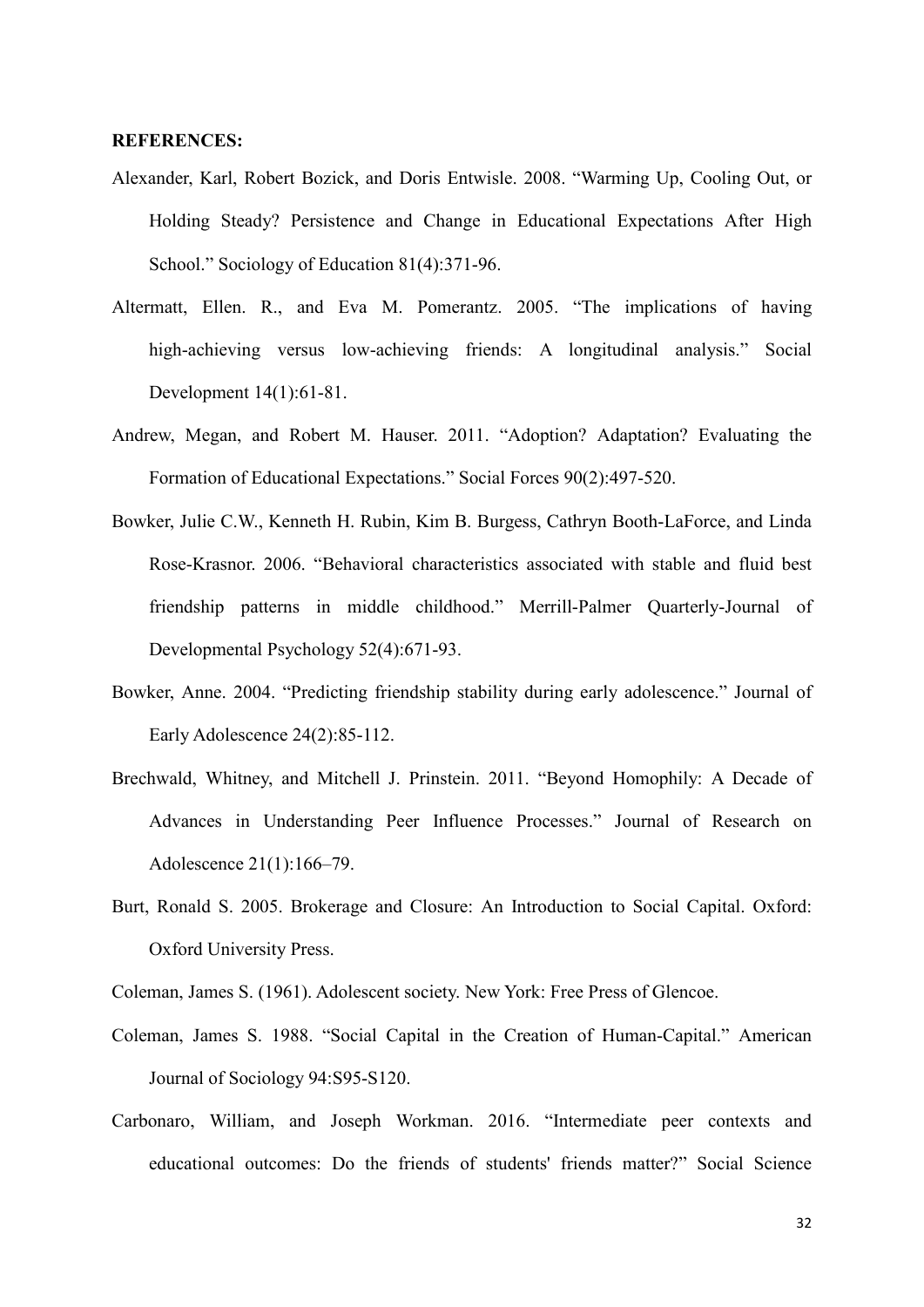Research 58:184-97.

- Chan, Alessandra, and François Poulin. 2007. "Monthly changes in the composition of friendship networks in early adolescence." Merrill-Palmer Quarterly-Journal of Developmental Psychology 53(4):578-602.
- Cook, Thomas D, Yingying Deng, and Emily Morgano. 2007. "Friendship influences during early adolescence: The special role of friends' grade point average." Journal of Research on Adolescence 17(2):325-56.
- Crosnoe, Robert, Shannon Cavanagh, and Glen H. Elder. 2003. "Adolescent friendships as academic resources: The intersection of friendship, race, and school disadvantage." Sociological Perspectives 46(3):331-52.
- Crosnoe, Robert, and Barbara Schneider. 2010. "Social Capital, Information, and Socioeconomic Disparities in Math Course Work." American Journal of Education 117(1):79-107.
- Crosnoe, Robert. 2011. Fitting In, Standing Out: Navigating the Social Challenges of High School to Get an Education. New York: Cambridge University Press.
- Eccles, Jacquelynne S. and Robert W. Roeser. 2011. "Schools as Developmental Contexts During Adolescence." Journal of Research on Adolescence 21(1):225-41.
- Farley, Julee. P., and Jungmeen Kim-Spoon. 2014. "The development of adolescent self-regulation: Reviewing the role of parent, peer, friend, and romantic relationships." Journal of Adolescence 37(4):433-40.
- Flashman, Jennifer. 2012. "Academic Achievement and Its Impact on Friend Dynamics." Sociology of Education 85(1):61-80.
- Flashman, Jennifer. 2014. "Friend Effects and Racial Disparities in Academic Achievement." Sociological Science 1:260-76.

Frank, Kenneth, and Kyle Fahrbach. 1999. "Organization Culture as a Complex System: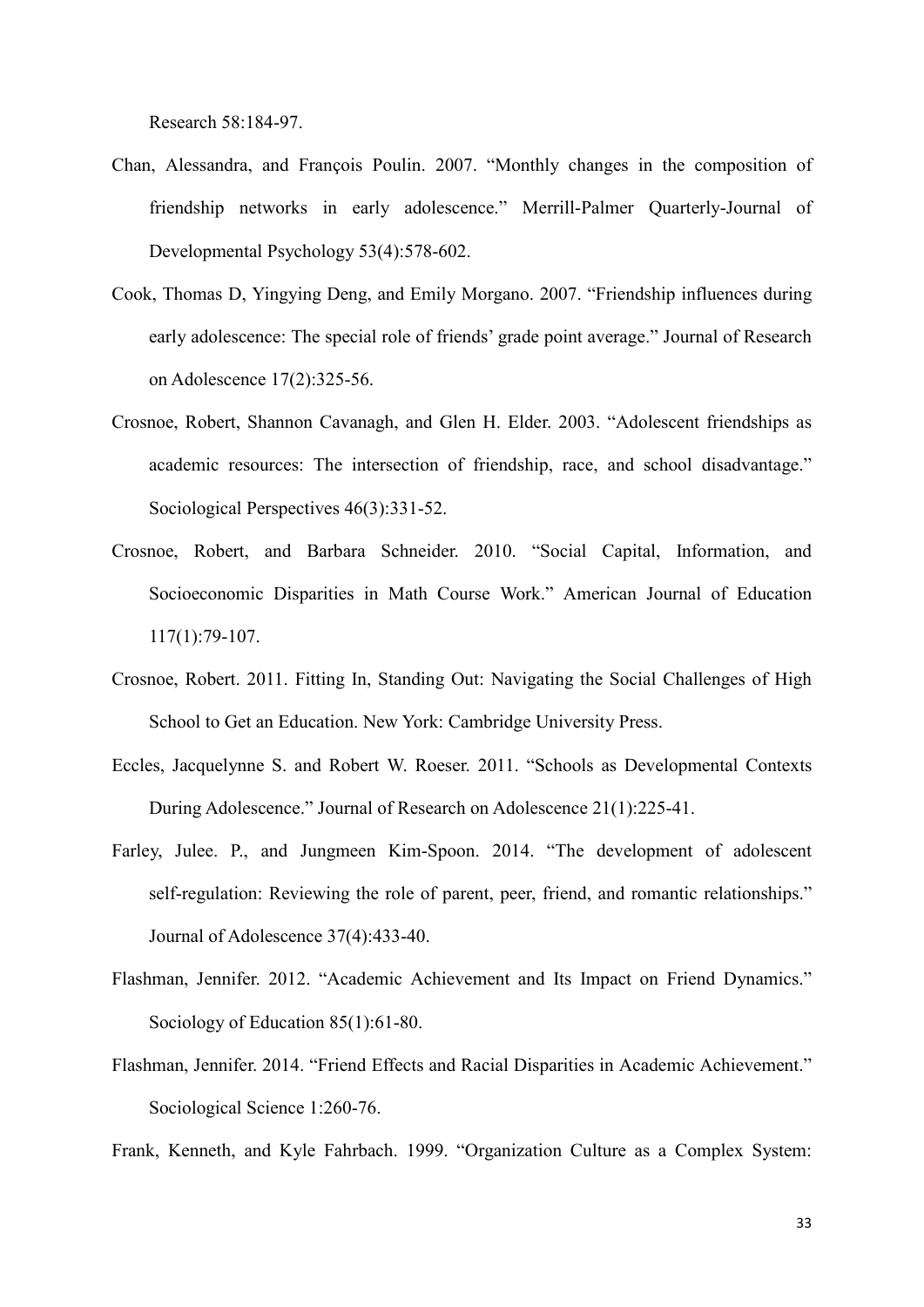Balance and Information in Models of Influence and Selection." Organization Science  $10(3):253 - 77.$ 

- Frank, Kenneth, Chandra Muller, and Anna S. Mueller. 2013. "The Embeddedness of Adolescent Friendship Nominations: The Formation of Social Capital in Emergent Network Structures." American Journal of Sociology 119(1):216-53.
- Friedkin, Noah E. 1998. A Structural Theory of Social Influence. Cambridge: Cambridge University Press.
- Friedkin, Noah. E., and Karen S. Cook. 1990. "Peer Group Influence." Sociological Methods & Research 19(1):122-43.
- Harding, David. J. 2011. "Rethinking the Cultural Context of Schooling Decisions in Disadvantaged Neighborhoods: From Deviant Subculture to Cultural Heterogeneity." Sociology of Education 84(4):322-39.
- Hoff, Peter. D., Adrian E. Raftery, and Mark S. Handcock. 2002. "Latent space approaches to social network analysis." Journal of the American Statistical Association 97(460):1090-98.
- Kadushin, Charles. 2011. Understanding Social Networks: Theories, Concepts, and Findings. Oxford: Oxford University Press.
- Kandel, Denise B. 1978. "Homophily, Selection, and Socialization in Adolescent Friendships." American Journal of Sociology 84(2):427-36.
- Kim, Dongbin and Anne-Marie Nuñez. 2013. "Diversity, Situated Social Contexts, and College Enrollment: Multilevel Modeling to Examine Student, High School, and State Influences." Journal of Diversity in Higher Education 6(2):84-101.
- Kossinets, Gueorgi and Duncan Watts. J. 2009. "Origins of Homophily in an Evolving Social Network." American Journal of Sociology 115(2):405-50.

Morgan, Stephen L. 1998. "Adolescent Educational Expectations: Rationalized, Fantasized,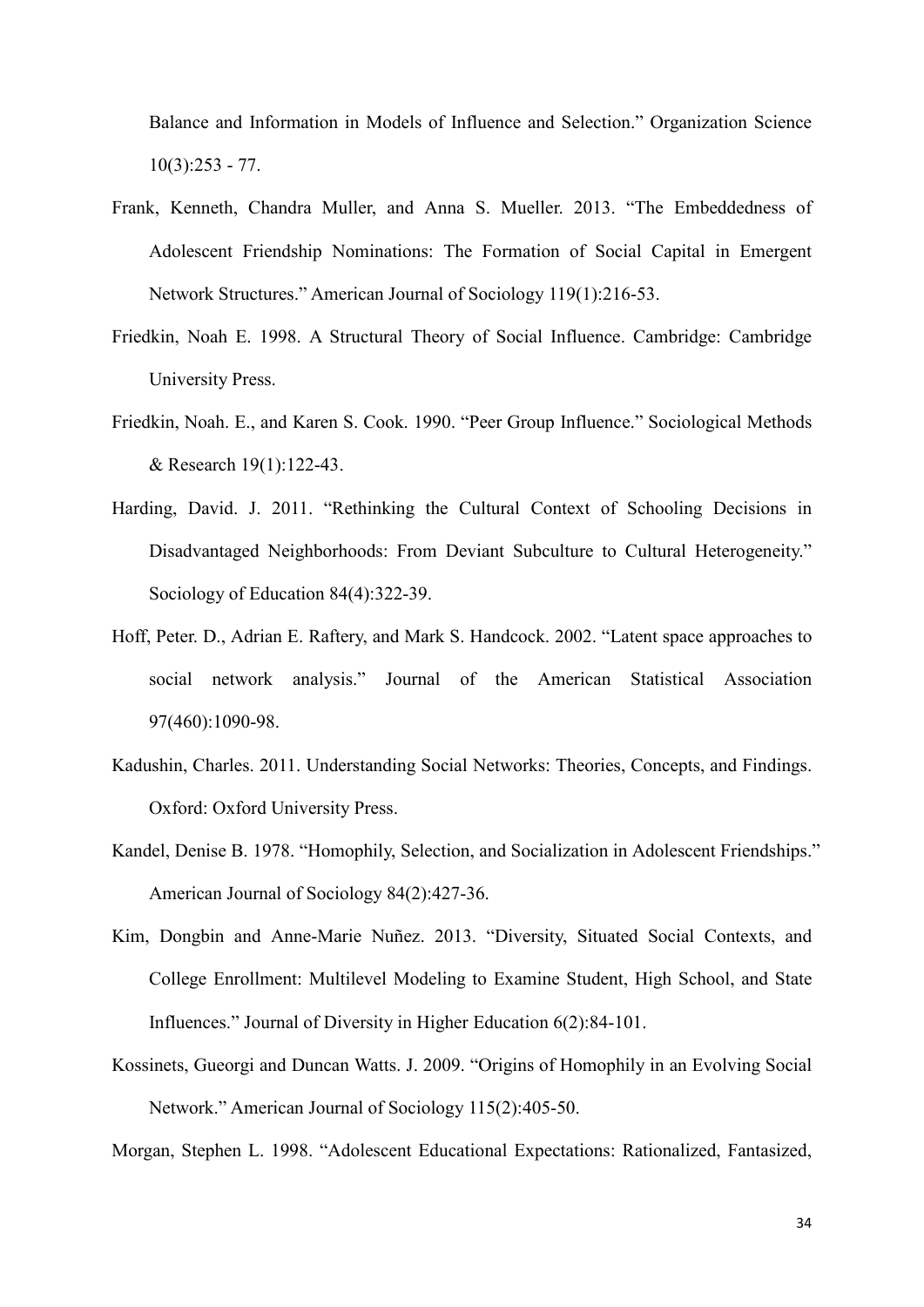or Both?" Rationality and Society 10(2):131-62.

- Morgan, Stephen L. 2005. On the Edge of Commitment: Educational Attainment and Race in the United States. Stanford: Stanford University Press.
- Leventhal, Tama and Jeanne Brooks-Gunn. 2000. "The neighborhoods they live in: The effects of neighborhood residence on child and adolescent outcomes." Psychological Bulletin 126(2):309-37.
- Lin, Nan. 2000. "Inequality in social capital." Contemporary Sociology 29(6):785-95.
- Newcomb, Andrew F. and Catherine Bagwell. L. 1995. "Children's friendship relations: A meta-analytic review." Psychological Bulletin 117(2):306-47.
- Newcomb, Theodore M. 1961. The acquaintance process. New York: Holt, Rinehart & Winston.
- Offer, Shira and Barbara Schneider. 2007. "Children's role in generating social capital." Social Forces 85(3):1125-42.
- Osgood, Wayne D. and Amy Anderson. L 2004. "Unstructured socializing and rates of delinquency." Criminology 42(3):519-49.
- Perna, Laura W. 2006. "Studying College Access and Choice: A Proposed Conceptual Model." Pp. 99-151 in HIGHER EDUCATION:Handbook of Theory and Research, edited by John C. Smart: Springer.
- Poulin, François and Alessandra Chan. 2010. "Friendship stability and change in childhood and adolescence." Developmental Review 30(3):257-72.
- Rosenbaum, James. E. 2001. Beyond College-for-All: Career Paths for the Forgotten Half. New York: Russell Sage Foundation.
- Rosenbaum, James. E. 2011. "The Complexities of College for All: Beyond Fairy-tale Dreams." Sociology of Education 84(2):113-17.

Ross, Catherine. E., John R. Reynolds, and Karlyn J. Geis. 2000. "The contingent meaning of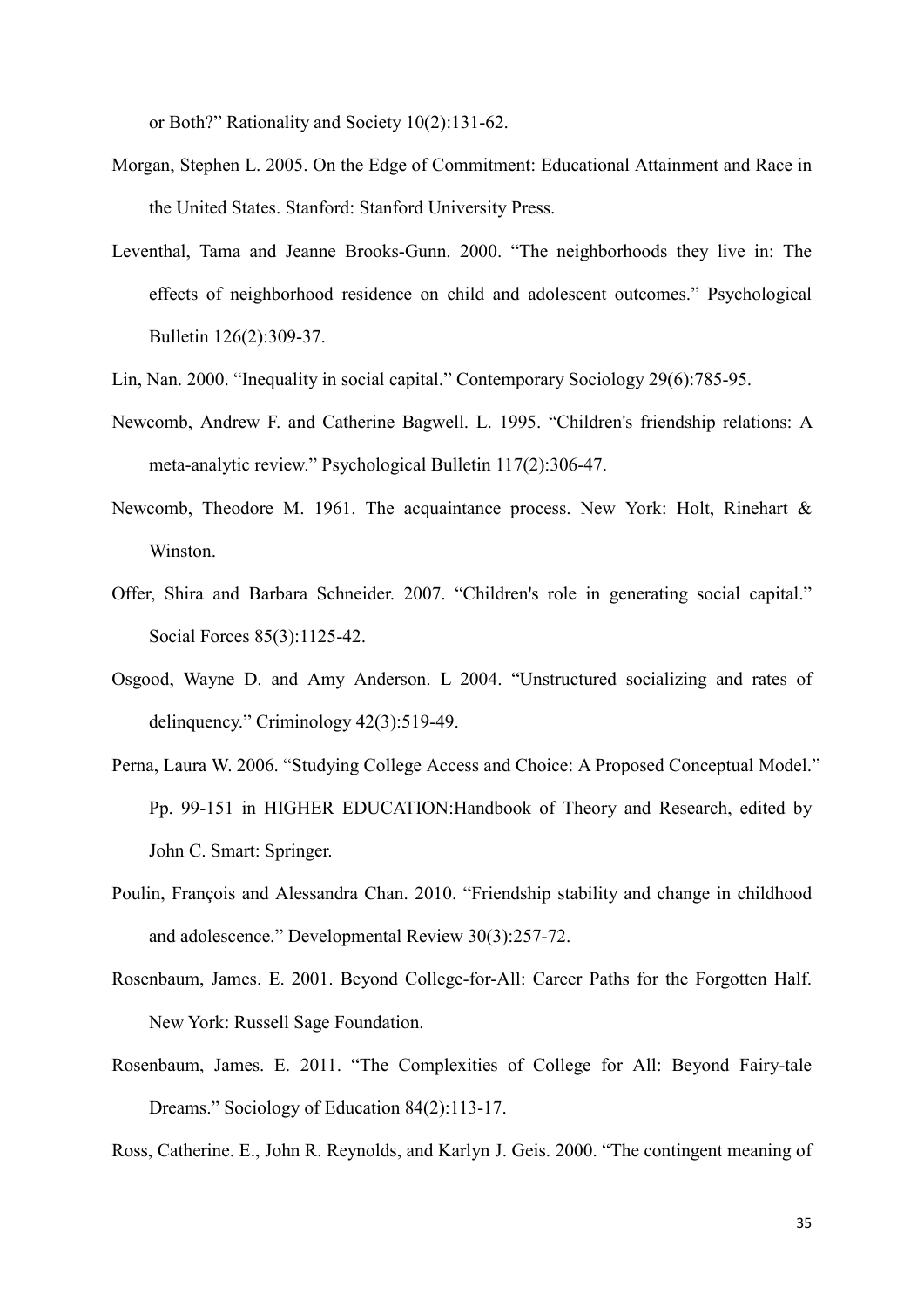neighborhood stability for residents' psychological well-being." American Sociological Review 65(4):581-97.

- Rude, Jesse, and Daniel Herda. 2011. "Best friends forever? Race and the stability of adolescent friendships." Social Forces 89(2):585-607.
- Schneider, Barbara, Christopher Klager, I-Chien Chen, and Jason Burns. 2016. "Transitioning into Adulthood: Striking a Balance between Support and Independence." International Journal of Psychology 51:894-94.
- Shin, Huiyoung Y. and Allison M. Ryan. 2014. "Friendship Networks and Achievement Goals: An Examination of Selection and Influence Processes and Variations by Gender." Journal of Youth and Adolescence 43(9):1453-64.
- Silver, Eric, and Lisa L. Miller. 2004. "Sources of informal social control in Chicago neighborhoods." Criminology 42(3):551-83.
- Sweet, Tracy. M, Andrew C. Thomas, and Brian. W. Junker. 2013. "Hierarchical Network Models for Education Research: Hierarchical Latent Space Models." Journal of Educational and Behavioral Statistics 38(3):295-318.
- Véronneau, Marie-Hélène, and Thomas J. Dishion. 2011. "Middle School Friendships and Academic Achievement in Early Adolescence: A Longitudinal Analysis." Journal of Early Adolescence 31(1):99-124.
- Way, Niobe, and Lisa Chen. 2000. "Close and general friendships among African American, Latino, and Asian American adolescents from low-income families." Journal of Adolescent Research 15(2):274-301.
- Way, Niobe 2006. "The Cultural Practice of Close Friendships Among Urban Adolescents in the United States." Pp. 403-25 in Peer Relationships in Cultural Context, edited by Xinyin Chen, Doran C. French, and Barry H. Schneider. New York: Cambridge University Press.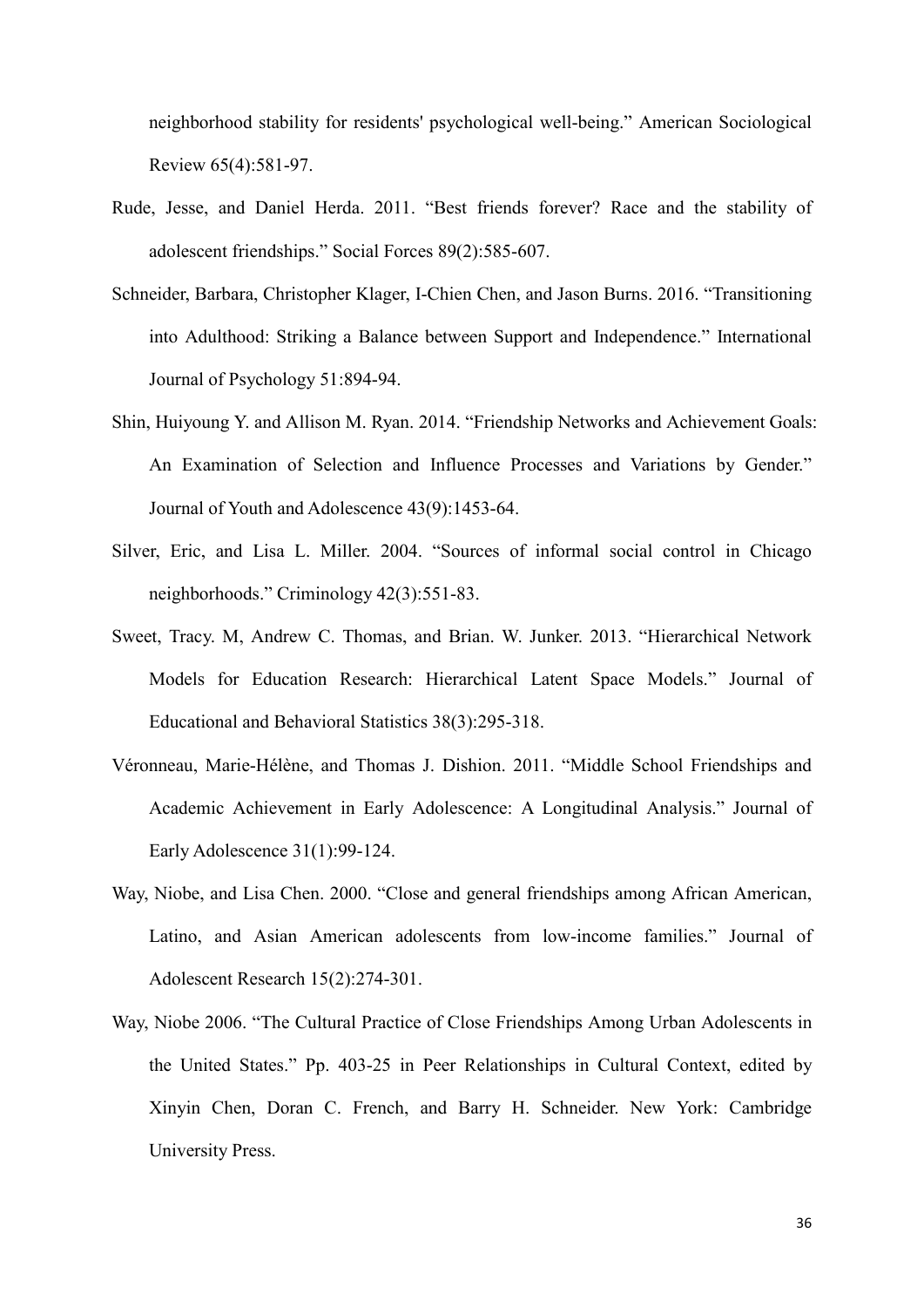- Wentzel, Kathryn R, Carolyn M. Barry, and Kathryn A. Caldwell. 2004. "Friendships in middle school: Influences on motivation and school adjustment." Journal of Educational Psychology 96(2):195-203.
- Wilson, William J. 1987. The Truly Disadvantaged: the Inner City, the Underclass and Public Policy. Chicago: University of Chicago Press.
- Witkow, Melissa R. and Andrew J. Fuligni. 2010. "In-School Versus Out-of-School Friendships and Academic Achievement Among an Ethnically Diverse Sample of Adolescents." Journal of Research on Adolescence 20(3):631-50.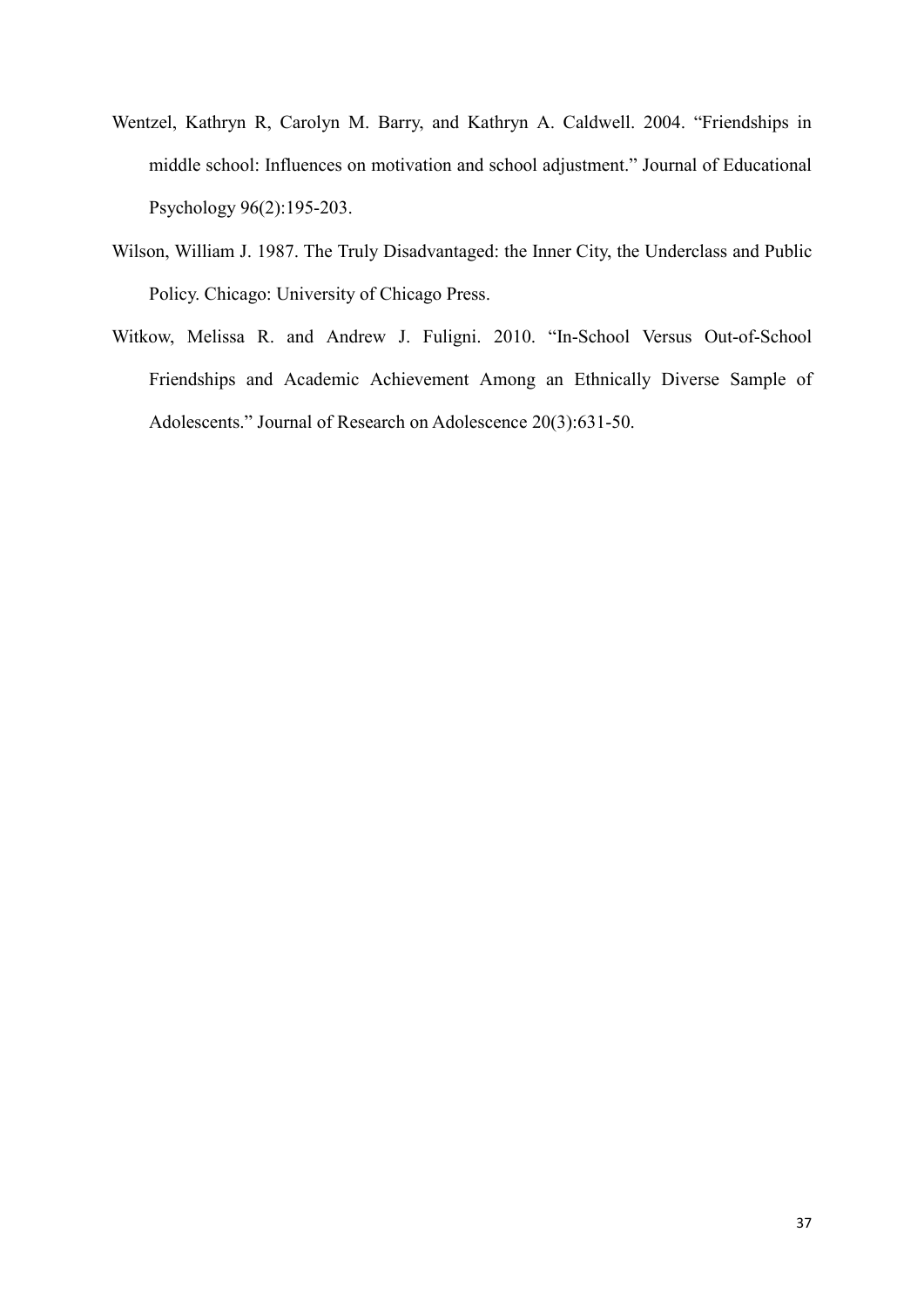|                                              |              | Urban              |                  |                  | Rural             | z-test           |
|----------------------------------------------|--------------|--------------------|------------------|------------------|-------------------|------------------|
|                                              | Freq.        | $\frac{0}{0}$      | Paired<br>T-test | Freq.            | $\frac{0}{0}$     | Paired<br>T-test |
| <b>Number of Time-1-Friends</b>              |              |                    |                  |                  |                   |                  |
| 0 friend                                     | 41           | 15.02 <sup>a</sup> |                  | $\overline{4}$   | 1.89              | $***$            |
| 1 friend                                     | 12           | 4.40 <sup>a</sup>  |                  | 7                | 3.30              |                  |
| 2 friends                                    | 14           | 5.13 <sup>a</sup>  |                  | 5                | 2.36 <sup>a</sup> |                  |
| 3 friends                                    | 21           | 7.69               |                  | 11               | 5.19              |                  |
| 4 friends                                    | 46           | 16.85              |                  | 36               | 16.98             |                  |
| 5 friends                                    | 139          | 50.92              |                  | 150              | 70.75             | ***              |
| <b>Number of Time-2-Friends</b>              |              |                    |                  |                  |                   |                  |
| 0 friend                                     | $\mathbf{0}$ | 0.00               |                  | $\boldsymbol{0}$ | 0.00              |                  |
| 1 friend                                     | 23           | 7.69               |                  | 5                | 2.35              | $\star$          |
| 2 friends                                    | 31           | 10.37              |                  | 11               | 5.16              | $\star$          |
| 3 friends                                    | 30           | 10.03              |                  | 12               | 5.63              |                  |
| 4 friends                                    | 68           | 22.74              |                  | 33               | 15.49             | $\star$          |
| 5 friends                                    | 147          | 49.16              |                  | 152              | 71.36             | ***              |
| <b>Number of Stable Friends at Time-2</b>    |              |                    |                  |                  |                   |                  |
| 0 stable friend                              | 123          | 41.14              |                  | 58               | 27.23             | $\star$          |
| 1 stable friend                              | 70           | 23.41              |                  | 63               | 29.58             |                  |
| 2 stable friends                             | 47           | 15.72              |                  | 54               | 25.35             | $\star$          |
| 3 stable friends                             | 45           | 15.05              |                  | 30               | 14.08             |                  |
| 4 stable friends                             | 14           | 4.68               |                  | 7                | 3.29              |                  |
| 5 stable friends                             | $\mathbf{0}$ | 0.00               |                  | 1                | 0.47              |                  |
| <b>Number of New Friends at Time-2</b>       |              |                    |                  |                  |                   |                  |
| 0 new friend                                 | 14           | 4.68               |                  | 3                | 1.41              | $\star$          |
| 1 new friend                                 | 51           | 17.06              |                  | 21               | 9.86              | $\star$          |
| 2 new friends                                | 67           | 22.41              |                  | 46               | 21.60             |                  |
| 3 new friends                                | 65           | 21.74              |                  | 51               | 23.94             |                  |
| 4 new friends                                | 50           | 16.72              |                  | 60               | 28.17             | $***$            |
| 5 new friends                                | 52           | 17.39              |                  | 32               | 15.02             |                  |
| <b>Friendship Developmental Compositions</b> |              |                    |                  |                  |                   |                  |
| Joint friendship                             | 162          | 54.18              |                  | 152              | 71.36             | ***              |
| No stable friends                            | 123          | 41.14              |                  | 58               | 27.23             | $***$            |
| Only stable friends                          | 14           | 4.68               |                  | 3                | 1.41              | $\ast$           |
| <b>Grade level</b>                           |              |                    |                  |                  |                   |                  |
| Grade12                                      | 89           | 30.16              |                  | 56               | 27.72             |                  |
| Grade11                                      | 103          | 34.92              |                  | 67               | 33.17             |                  |
| Grade10                                      | 103          | 34.92              |                  | 79               | 39.11             |                  |
| Demographic                                  |              |                    |                  |                  |                   |                  |
| Male                                         | 134          | 44.82              |                  | 109              | 46.98             |                  |
| Female                                       | 165          | 55.18              |                  | 123              | 53.02             |                  |
| White                                        | 103          | 34.45              |                  | 198              | 88.36             | ***              |
| <b>Black</b>                                 | 82           | 27.42              |                  | $\boldsymbol{0}$ |                   |                  |
| Asian                                        | 45           | 15.05              |                  | 3                | 3.02              | ***              |
| Non-white hispanic                           | 66           | 22.07              |                  | 9                | 6.03              | ***              |
| Other/Multi-racial                           | 3            | 1.00               |                  | $\overline{2}$   | 0.86              |                  |
| Parent less than high school                 | 68           | 22.74              |                  | 22               | 10.37             | $***$            |

# Table1: Descriptive Statistics among Urban and Rural School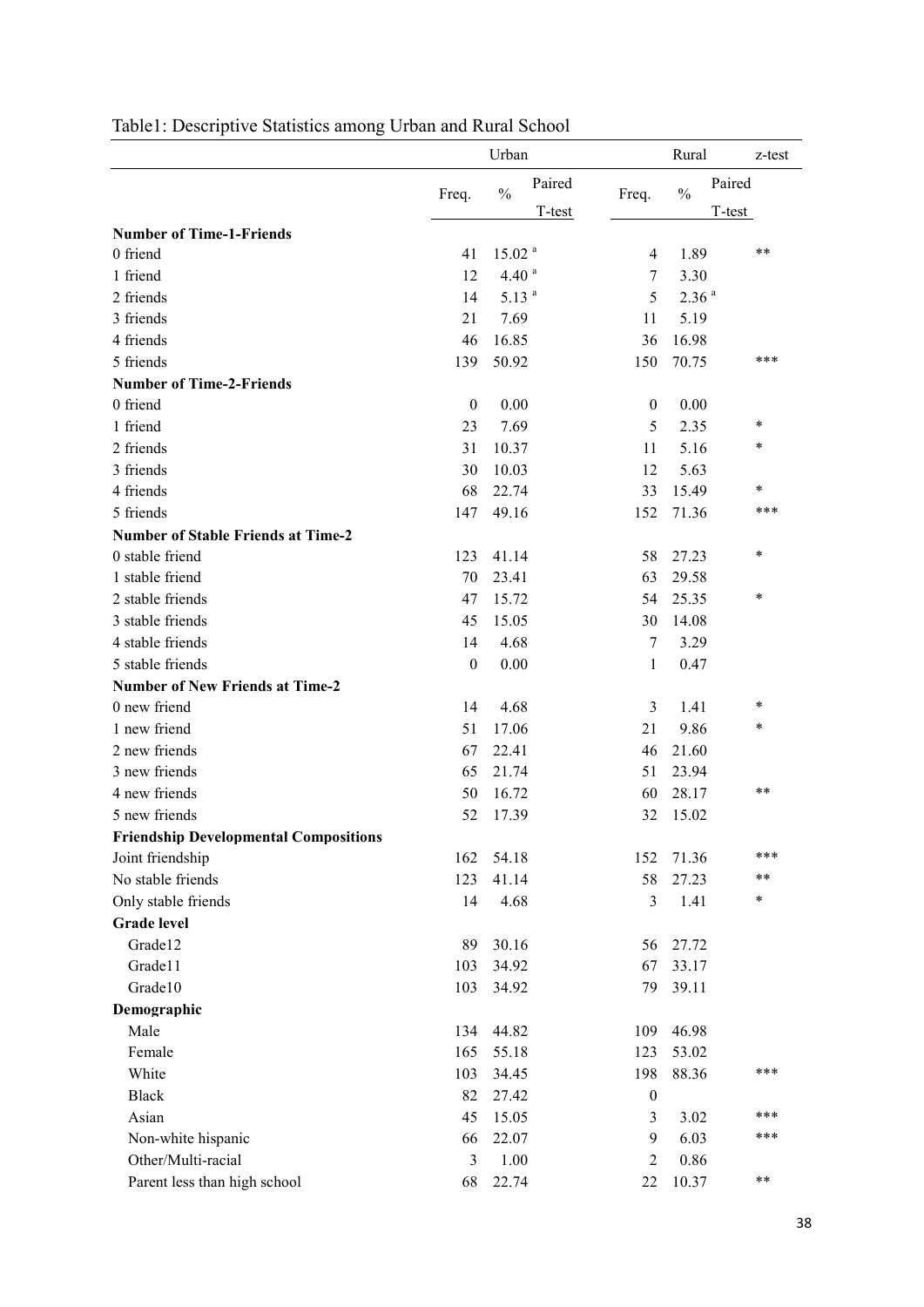| Parent high school degree | 82<br>27.42 | *<br>-1934<br>41  |  |
|---------------------------|-------------|-------------------|--|
| Parent some college       | 67 22.41    | $***$<br>73 34.43 |  |
| Parent college and beyond | 82<br>27.42 | *<br>3584         |  |
| $_{\rm Total~N}$          | 299         |                   |  |

Note1: Z-statistics were based on two-tailed test. \*\*\*  $p<.001$  \*\*  $p<.01$  \*  $p<.05$ ;

Note2: For the urban school, we also have a few Native American and Pacific Islander American students (less than 10), so we excluded those cases in the analytic sample.<br>a indicates the significant difference between the number of Time-1-Friends and the number of Time-2-Friends

within school, Paired T-test ( $p < .05$ ).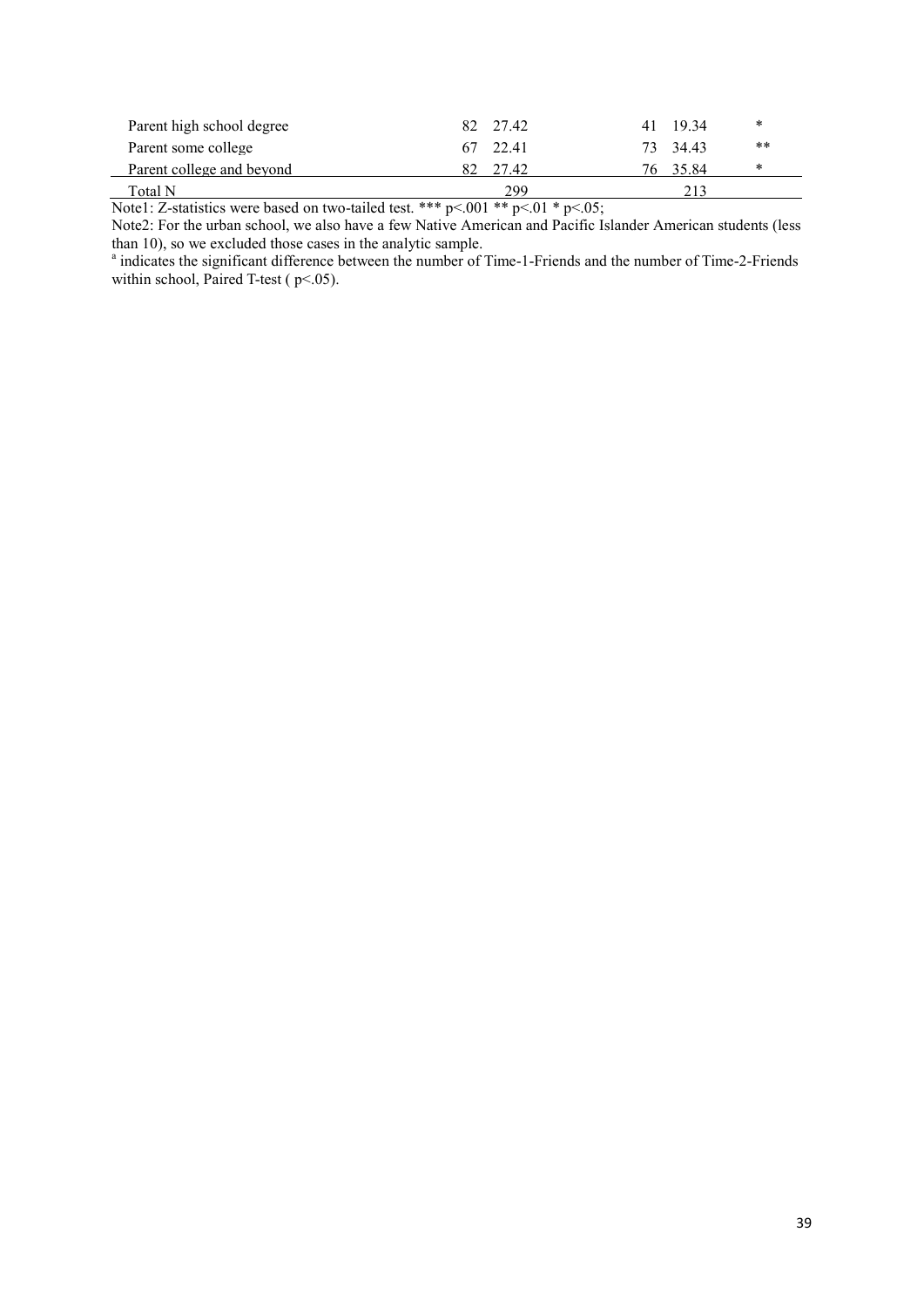|                                                       | Urban             |           | Rural          |           |
|-------------------------------------------------------|-------------------|-----------|----------------|-----------|
|                                                       | Mean              | <b>SD</b> | Mean           | <b>SD</b> |
| <b>Educational Aspirations</b>                        |                   |           |                |           |
| Time 2 Educational Aspirations                        | 4.56              | 0.90      | 4.60           | 0.88      |
| Time 1 Educational Aspirations                        | 4.53              | 0.99      | 4.50           | 0.86      |
| Norms of Stable Friends' Educational Aspirations      | 4.08 <sup>a</sup> | 1.39      | $4.45^{\circ}$ | $0.82**$  |
| Norms of New Friends' Educational Aspirations         | $3.75^{\circ}$    | 1.28      | $3.27^{\circ}$ | $1.35***$ |
| <b>Timing of College Enrollment</b>                   |                   |           |                |           |
| Time 2 Timing of College Enrollment                   | 3.62              | 0.86      | 3.65           | 0.82      |
| Time 1 Timing of College Enrollment                   | 3.56              | 0.96      | 3.54           | 0.91      |
| Norms of Stable Friends' Timing of College Enrollment | 3.21              | 1.24      | $3.42^{\circ}$ | 0.99      |
| Norms of New Friends' Timing of College Enrollment    | 2.94              | 1.15      | $2.55^{\circ}$ | $111**$   |

Table 2: Descriptive Statistics of College Orientation for Students and Their Friends' College Orientation by Schools

Note: The calculation of normative influence is based on equation (1) and we used the time-lag effect. For example, the norm of stable<br>friends' education aspirations was determined by average of Time-2 stable friends' prio difference between the norms of stable friends and the norms of new friends. Paired T-test ( $p<.05$ ).

Two sample T-test, two tailed test \*\*\*  $p<0.01$  \*\*  $p<0.1$  \*  $p<0.5$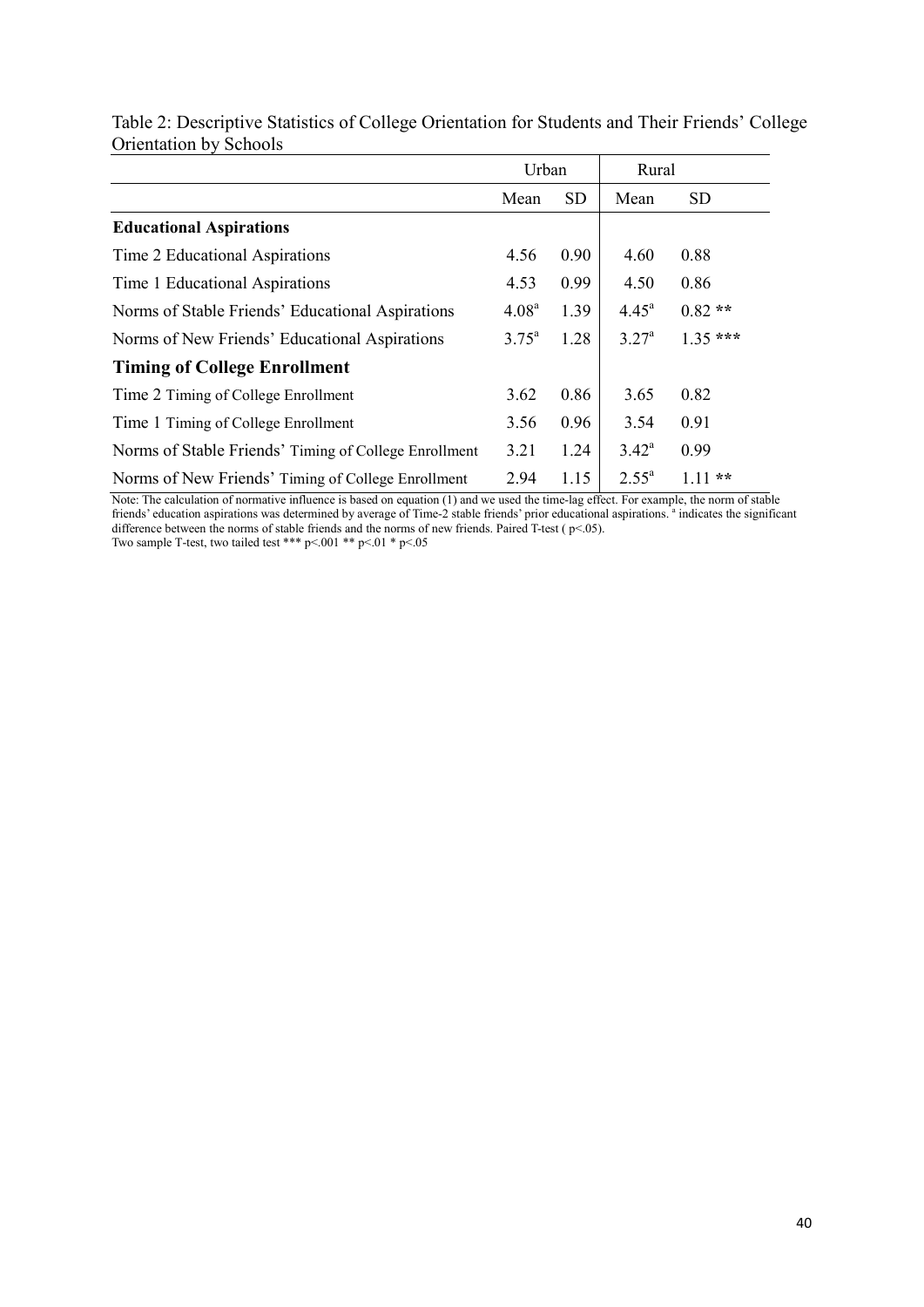| <b>Educational Aspirations</b>                  | Urban $(n=160)$   |           | Rural $(n=155)$               |                |           |                 | T-test        |
|-------------------------------------------------|-------------------|-----------|-------------------------------|----------------|-----------|-----------------|---------------|
|                                                 |                   |           |                               |                |           |                 | Urban & Rural |
| Composition: Joint friendship                   | Mean              | <b>SD</b> | Pair-test                     | Mean           | <b>SD</b> | Pair-test       |               |
| Time 2 Educational Aspirations                  | 4.65              |           | $0.90\;2.84\;(\text{df}=290)$ | 4.44           | 0.91      | $1.22$ (df=207) | $\ast$        |
| Time 1 Educational Aspirations                  | 4.67              |           | $0.99$ 2.99 (df=290)          | 4.55           | 0.86      | $1.70$ (df=207) |               |
| Norm of Stable Friends' Educational Aspirations | 4.09              | 1.41      |                               | 4.47           | 0.80      |                 | $***$         |
| Norm of New Friends' Educational Aspirations    | 3.82              | 1.41      | $1.07$ (df=290)               | 3.26           | 1.46      | $0.96$ (df=207) | $***$         |
| <b>Composition: No Stable Friends</b>           | Urban (n= $132$ ) |           |                               | Rural $(n=54)$ |           |                 |               |
| Time 2 Educational Aspirations                  | 4.37              | 0.90      |                               | 4.28           | 0.79      |                 |               |
| Time 1 Educational Aspirations                  | 4.35              | 0.99      |                               | 4.33           | 0.87      |                 |               |
| Norm of New Friends' Educational Aspirations    | 3.66              | 1.11      |                               | 3.28           | 0.95      |                 | $\ast$        |

Table 3A: The Mean and SD of Students and Their Friends' Educational Aspirations by Schools and Friendship Compositions

Note: Paired T-test examines the statistical difference between two friendship compositions within the same school (\* p<.05).

Two sample T-test between urban and rural school, two tailed test \*\*\*  $p<.001$  \*\*  $p<.01$  \*  $p<.05$ 

Results in bold indicate a significant difference between the norms of stable friends and the norms of new friends. Paired T-test ( p<.05).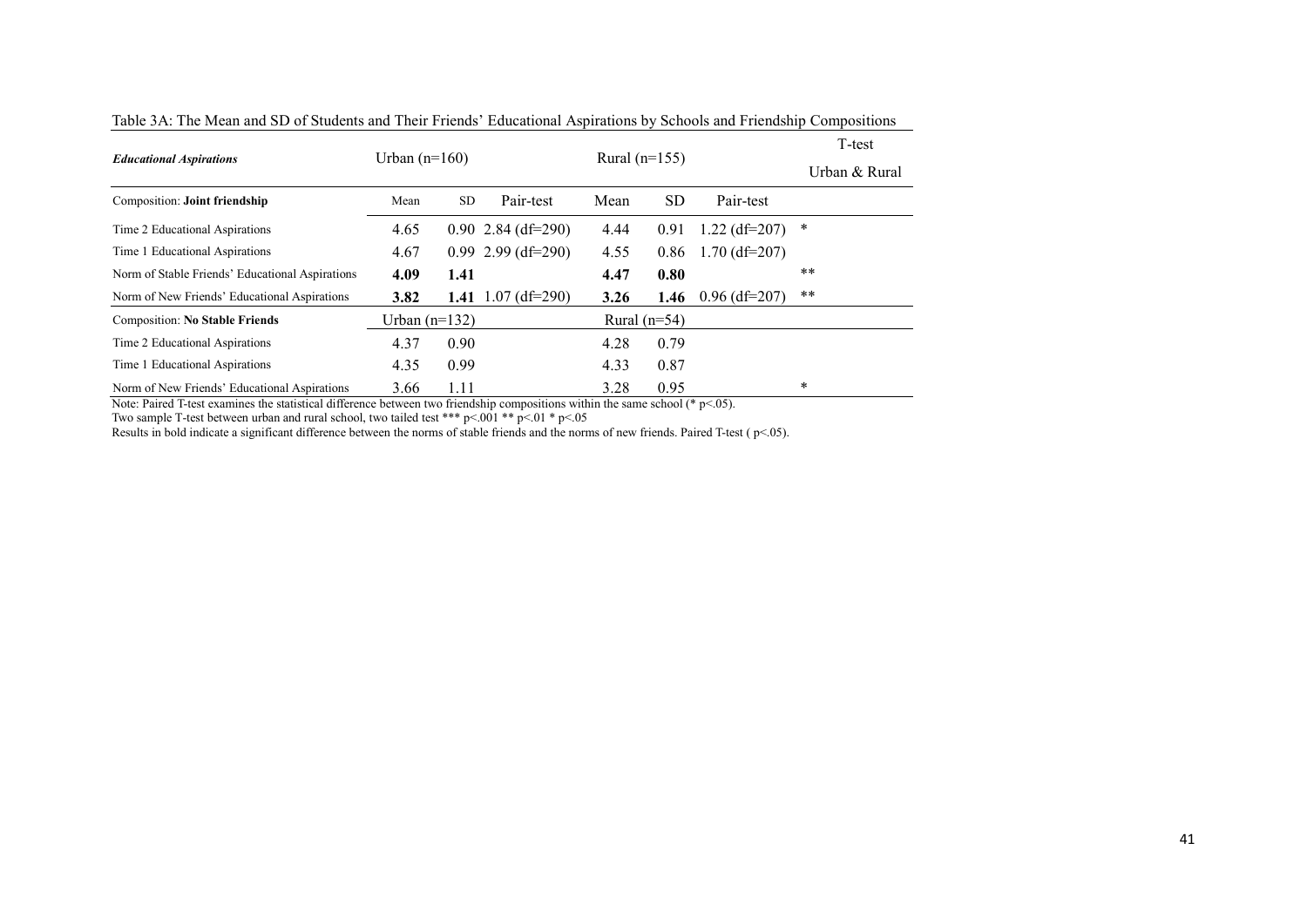| <b>Timing of College Enrollment</b>                  | Urban $(n=160)$ |           |                      | Rural $(n=155)$ |                        | T-test        |
|------------------------------------------------------|-----------------|-----------|----------------------|-----------------|------------------------|---------------|
|                                                      |                 |           |                      |                 |                        | Urban & Rural |
| <b>Composition: Joint friendship</b>                 | Mean            | <b>SD</b> | Pair-test            | Mean            | <b>SD</b><br>Pair-test |               |
| Time 2 Timing of College Enrollment                  | 3.63            |           | $0.88$ 0.16 (df=288) | 3.68            | $0.77$ 1.33 (df=207)   |               |
| Time 1 Timing of College Enrollment                  | 3.72            |           | $0.78$ 3.52 (df=288) | 3.59            | $0.87$ 1.53 (df=207)   |               |
| Norm of Stable Friends' Timing of College Enrollment | 3.12            | 1.24      |                      | 3.38            | 0.99                   | *             |
| Norm of New Friends' Timing of College Enrollment    | 2.94            |           | $1.23$ 0.00 (df=288) | 2.57            | 1.19 $0.40$ (df=207)   | $***$         |
| <b>Composition: No Stable Friends</b>                | Urban $(n=132)$ |           |                      | Rural $(n=54)$  |                        |               |
| Time 2 Timing of College Enrollment                  | 3.62            | 0.82      |                      | 3.52            | 0.96                   |               |
| Time 1 Timing of College Enrollment                  | 3.36            | 1.09      |                      | 3.38            | 1.02                   |               |
| Norm of New Friends' Timing of College Enrollment    | 2.94            | 1.05      |                      | 2.50            | 0.83                   | $***$         |

Table 3B: The Mean and SD of Students and Their Friends' Timing of College Enrollment by Schools and Friendship Compositions

Note: Paired T-test examines the statistical difference between two friendship compositions within the same school (\* p<.05).

Two sample T-test between urban and rural school, two tailed test \*\*\*  $p<0.01$  \*  $p<0.01$  \*  $p<0.5$ 

Results in bold indicate a significant difference between the norms of stable friends and the norms of new friends. Paired T-test ( $p$ <.05).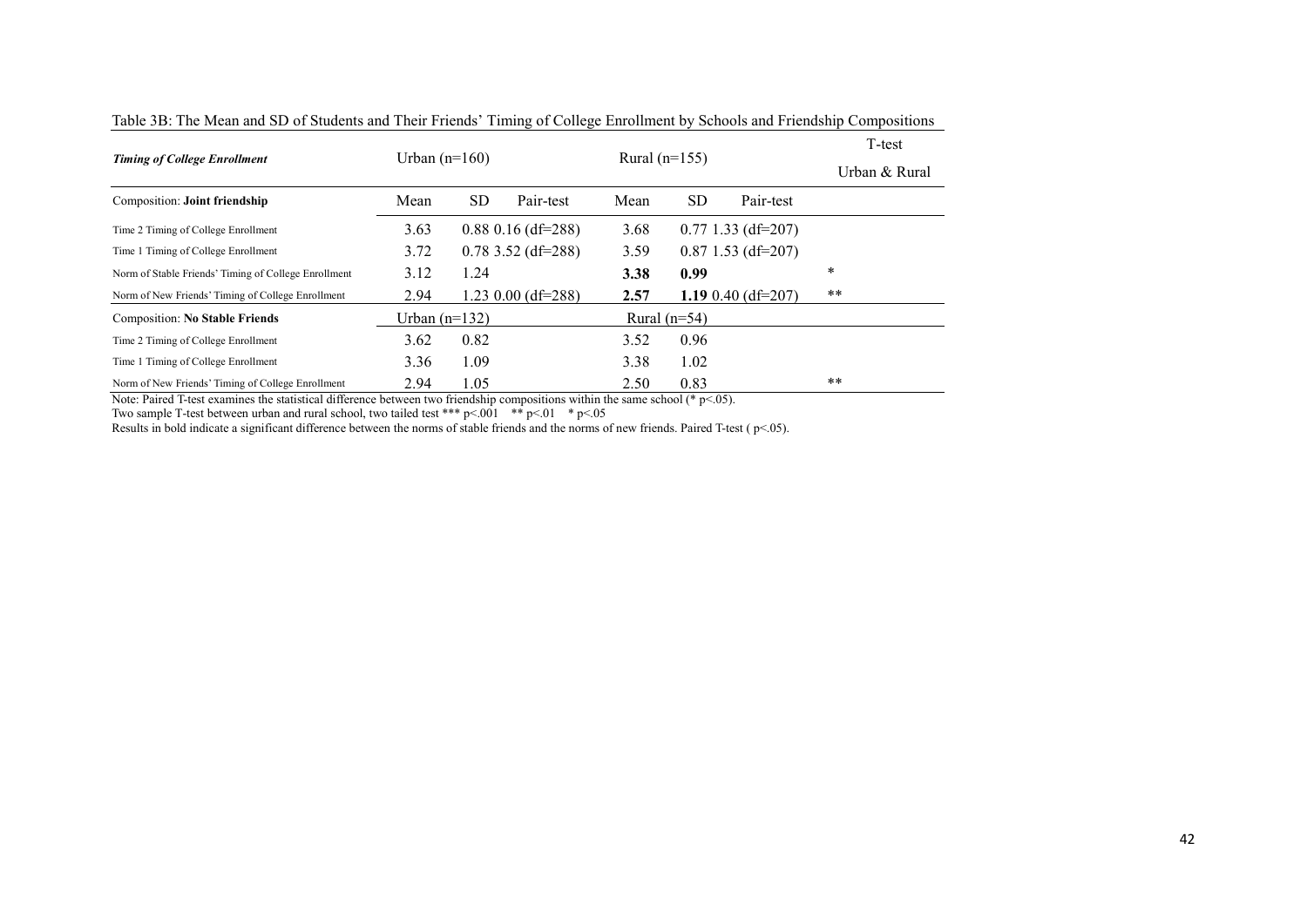|                                                       | Urban       | Urban      | Rural       | Rural      |
|-------------------------------------------------------|-------------|------------|-------------|------------|
|                                                       |             |            |             |            |
|                                                       |             | Timing of  |             | Timing of  |
|                                                       | Aspirations | college    | Aspirations | college    |
|                                                       |             | enrollment |             | enrollment |
|                                                       | Model 1A    | Model 1B   | Model 2A    | Model 2B   |
| Intercept                                             | $2.051***$  | $1.652***$ | $1.121*$    | 2.366***   |
|                                                       | (0.441)     | (0.352)    | (0.436)     | (0.407)    |
| Educational aspirations at Time 1                     | $0.408***$  |            | $0.583***$  |            |
|                                                       | (0.069)     |            | (0.067)     |            |
| Timing of college enrollment at Time 1                |             | $0.539***$ |             | $0.217**$  |
|                                                       |             | (0.087)    |             | (0.073)    |
| <b>Friends' Normative Effects</b>                     |             |            |             |            |
| Norms of stable-friends' educational aspirations      | 0.069       |            | $0.157*$    |            |
|                                                       | (0.051)     |            | (0.075)     |            |
| Norms of new-friends' educational aspirations         | $0.098*$    |            | $-0.040$    |            |
|                                                       | (0.043)     |            | (0.043)     |            |
| Norms of stable-friends' timing of college enrollment |             | $-0.017$   |             | $0.151*$   |
|                                                       |             | (0.057)    |             | (0.065)    |
| Norms of new-friends' timing of college enrollment    |             | 0.042      |             | 0.012      |
|                                                       |             | (0.059)    |             | (0.054)    |
| <b>School achievement</b>                             |             |            |             |            |
| Grade 8 math score for rural school                   | $0.183+$    | $0.178 +$  | 0.105       | 0.086      |
| / GPA for urban school                                | (0.102)     | (0.098)    | (0.157)     | (0.089)    |
| Socio-economic status                                 |             |            |             |            |
| Parent education: High School                         | 0.078       | 0.070      | 0.170       | $-0.183$   |
| (Ref. No HS degree)                                   | (0.155)     | (0.200)    | (0.191)     | (0.255)    |
| Parent education: Some college                        | $0.316+$    | 0.080      | 0.051       | $-0.249$   |
|                                                       | (0.163)     | (0.213)    | (0.183)     | (0.222)    |
| Parent education: college degree                      | $0.401*$    | 0.131      | 0.218       | $-0.095$   |
|                                                       | (0.175)     | (0.197)    | (0.172)     | (0.222)    |
| Demographics                                          |             |            |             |            |
| Male                                                  | $-0.036$    | $-0.187+$  | 0.042       | $-0.053$   |
|                                                       | (0.156)     | (0.102)    | (0.105)     | (0.076)    |
| Black (Ref. White)                                    | 0.137       | $-0.269$   |             |            |
|                                                       | (0.187)     | (0.177)    |             |            |
| Asian                                                 | $-0.106$    | $-0.117$   | 0.024       | $-0.231$   |
|                                                       | (0.221)     | (0.217)    | (0.403)     | (0.462)    |
| Hispanic                                              | $-0.035$    | $-0.084$   | $-0.472+$   | $-0.346$   |
|                                                       | (0.189)     | (0.180)    | (0.284)     | (0.285)    |
| Grade 11 (Ref. Grade 10)                              | $-0.140$    | $-0.313+$  | $-0.038$    | 0.145      |
|                                                       | (0.183)     | (0.181)    | (0.143)     | (0.146)    |
| Grade 12                                              | 0.060       | $-0.021$   | 0.228       | $0.463**$  |
|                                                       | (0.188)     | (0.179)    | (0.166)     | (0.167)    |
| <b>Adjusted R-square</b>                              | 0.226       | 0.214      | 0.365       | 0.237      |

Table 4: Two Normative Efffects Predicting the Educational Aspirations and Timing of College Enrollment in 2012-2013 among Students with Joint Friendship

\*\*\* p<.001 \*\* p<.01 \* p<.05  $\uparrow p$  <.10; Standard errors in parentheses.

Note: Sample selected for those with joint friendship. All models included latent position, grade level, male, race/ethnicity , parent education, eight grade math score. Urban students= 160, rural students=151.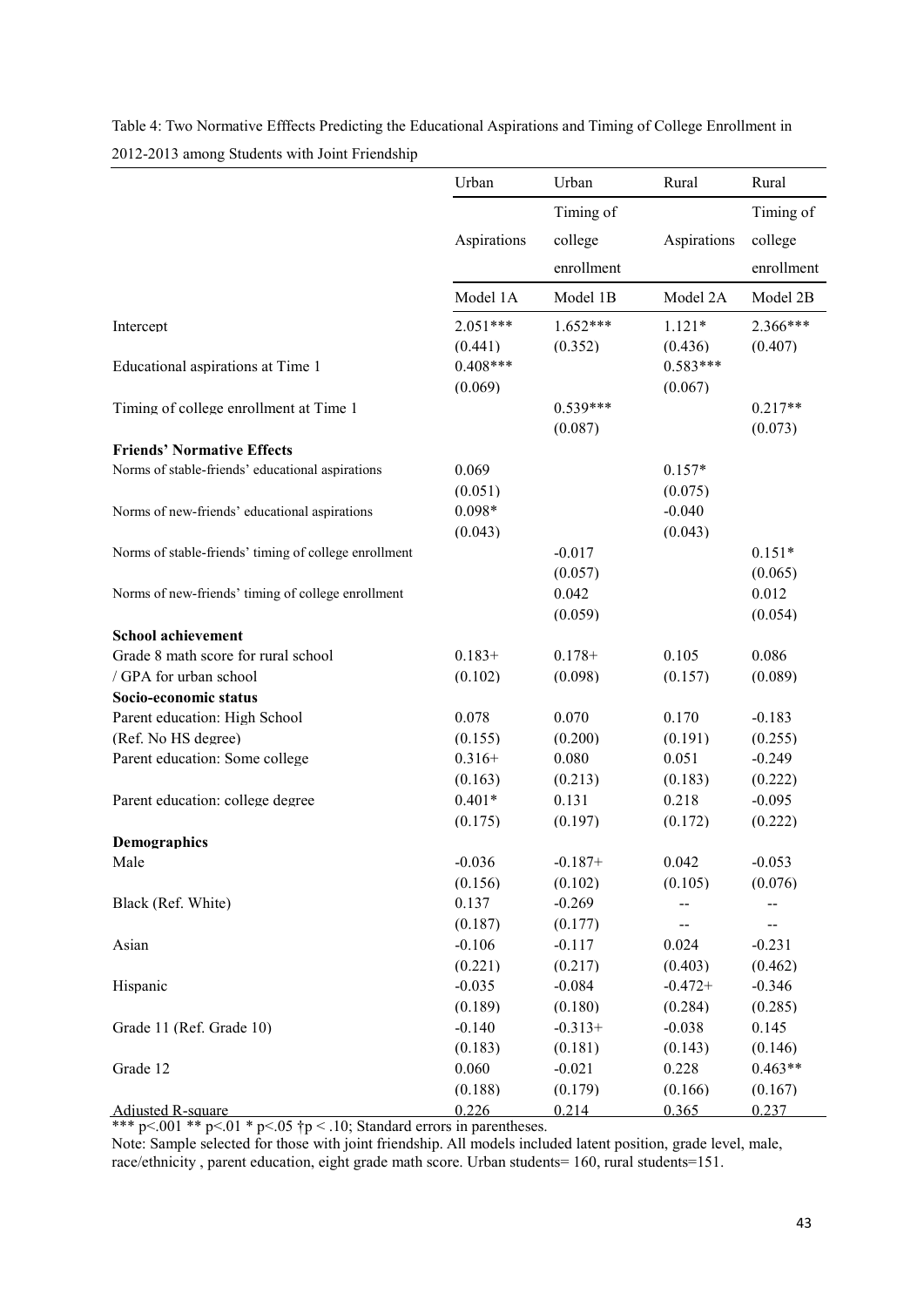

Figure 1. The Potential Friendship Motivations and Compositions for a Student Who Nominated Three Friends in School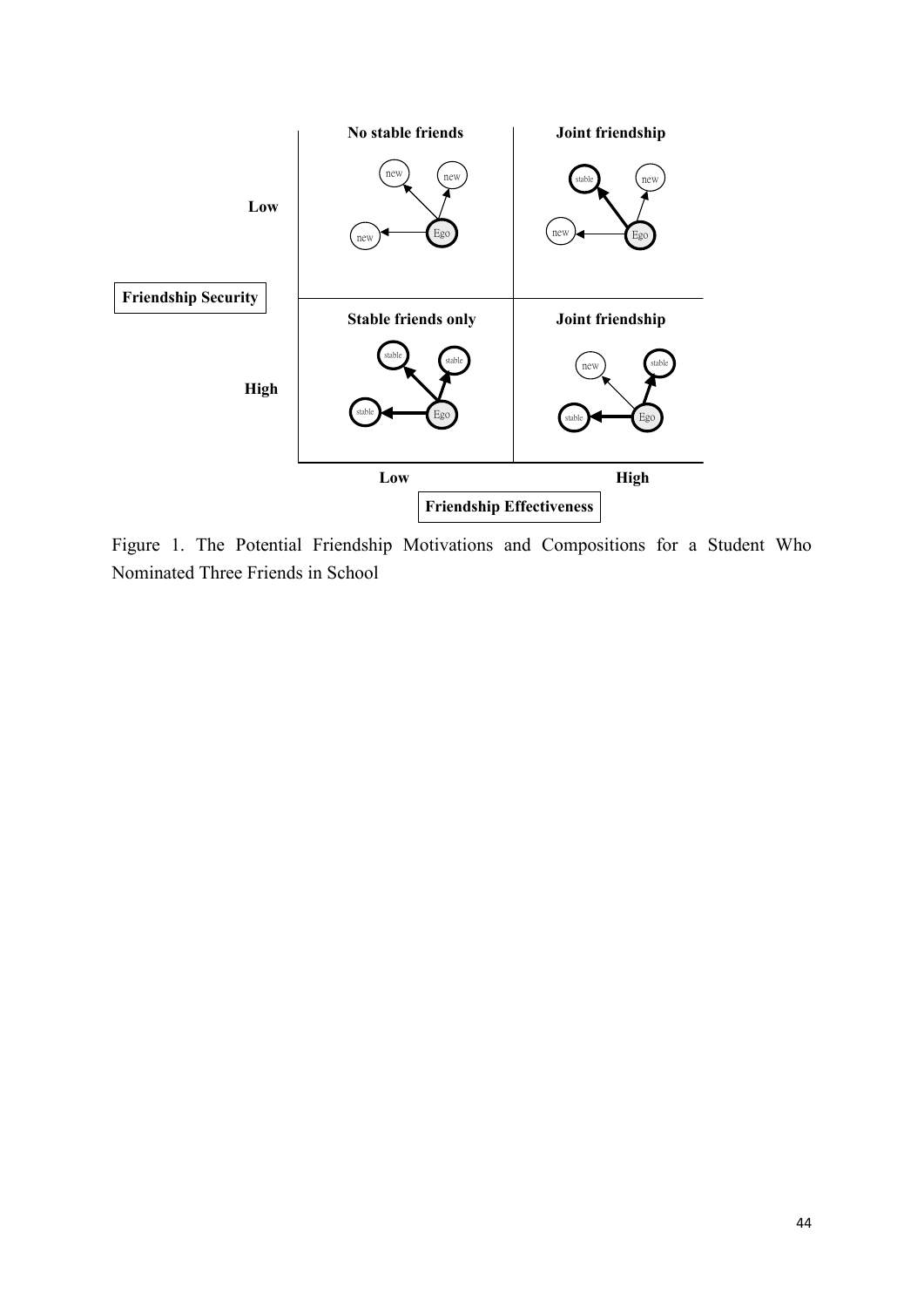

Appendix A: Sociogram for Students with Joint Friendship in the Urban School and Rural School

Figure 2. 2012-2013 Urban Stable and New Friendship Network (N=160)



Figure 3. 2012-2013 Rural Stable and New Friendship Network (N=155)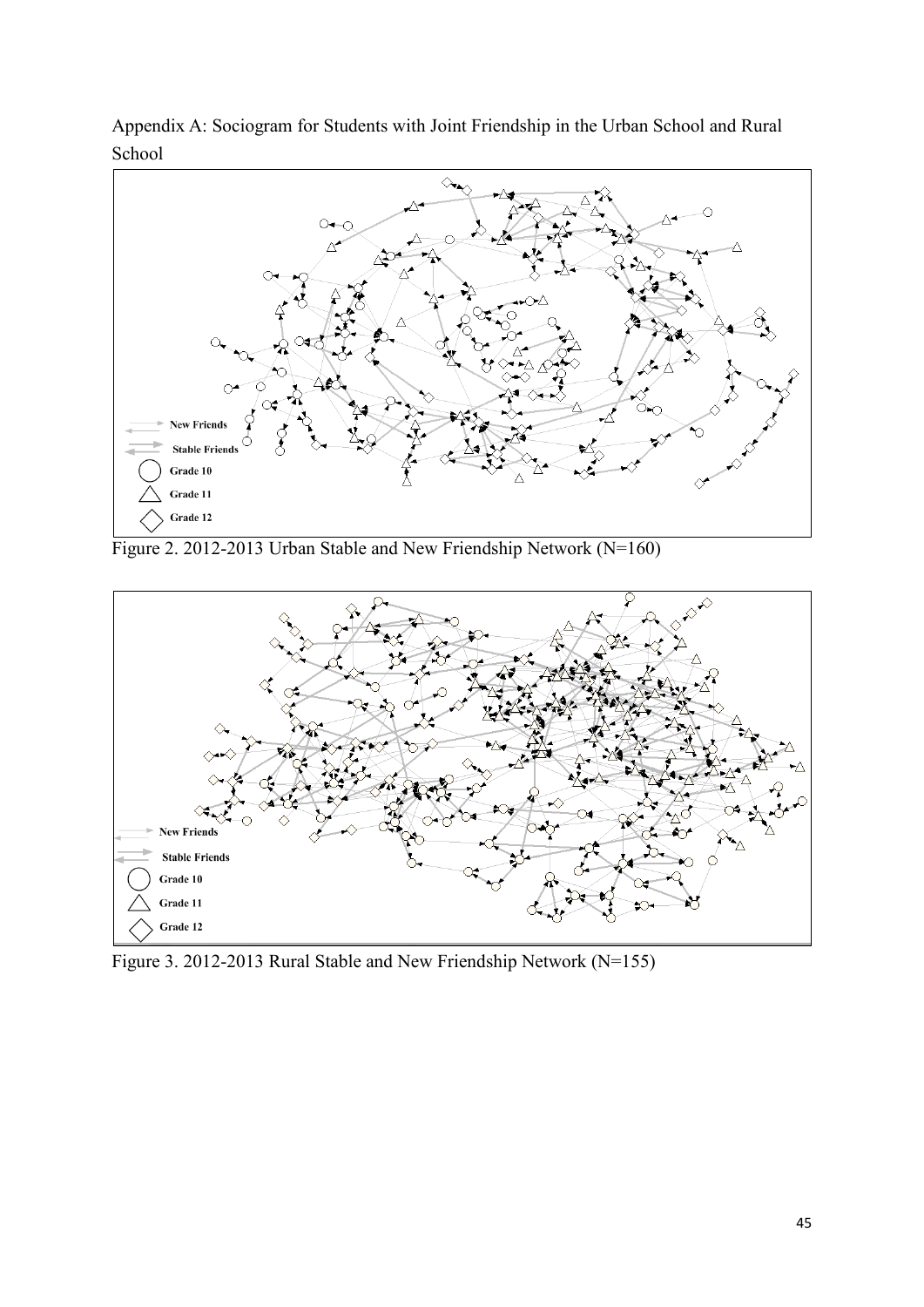| Number of New Friends    |          |          |                |          |                |          |          |
|--------------------------|----------|----------|----------------|----------|----------------|----------|----------|
| Number of Stable Friends | $\theta$ |          | 2              | 3        | $\overline{4}$ | 5        | total    |
| $\overline{0}$           | $\theta$ | 11       | 16             | 20       | 24             | 52       | 123      |
|                          | 6        | 8        | 10             | 20       | 26             | $\theta$ | 70       |
| 2                        | 6        | 3        | 13             | 25       | $\Omega$       | $\theta$ | 47       |
| 3                        |          | 16       | 28             | $\Omega$ | $\theta$       | $\theta$ | 45       |
| 4                        |          | 13       | $\overline{0}$ | $\Omega$ | $\theta$       | $\theta$ | 14       |
|                          | $\Omega$ | $\theta$ | $\theta$       | $\theta$ | $\theta$       |          | $\theta$ |
| total                    | 14       | 51       | 67             | 65       | 50             | 52       | 299      |

Appendix B: Cross Table of the Number of Stable Friends by the Number of New Friends in the Urban School

Cross Table of the Number of Stable Friends by the Number of New Friends in the Rural School

|                          | Number of New Friends |                       |                |                |                  |                  |       |
|--------------------------|-----------------------|-----------------------|----------------|----------------|------------------|------------------|-------|
| Number of Stable Friends | O                     |                       | 2              | 3              | $\overline{4}$   | 5                | Total |
| $\theta$                 |                       | 4                     | 6              | $\overline{4}$ | 12               | 32               | 58    |
| 1                        |                       | $\mathcal{D}_{\cdot}$ | 4              | 8              | 48               | $\boldsymbol{0}$ | 63    |
| $\overline{2}$           |                       | 3                     | 11             | 39             | $\boldsymbol{0}$ | $\overline{0}$   | 54    |
| 3                        | 0                     | 5                     | 25             | $\theta$       | $\theta$         | $\boldsymbol{0}$ | 30    |
| $\overline{4}$           |                       |                       | $\overline{0}$ | $\theta$       | $\theta$         | $\theta$         |       |
|                          |                       | $\theta$              | $\Omega$       | $\theta$       | $\theta$         | $\theta$         |       |
| total                    |                       | 21                    | 46             | 51             | 60               | 32               | 213   |